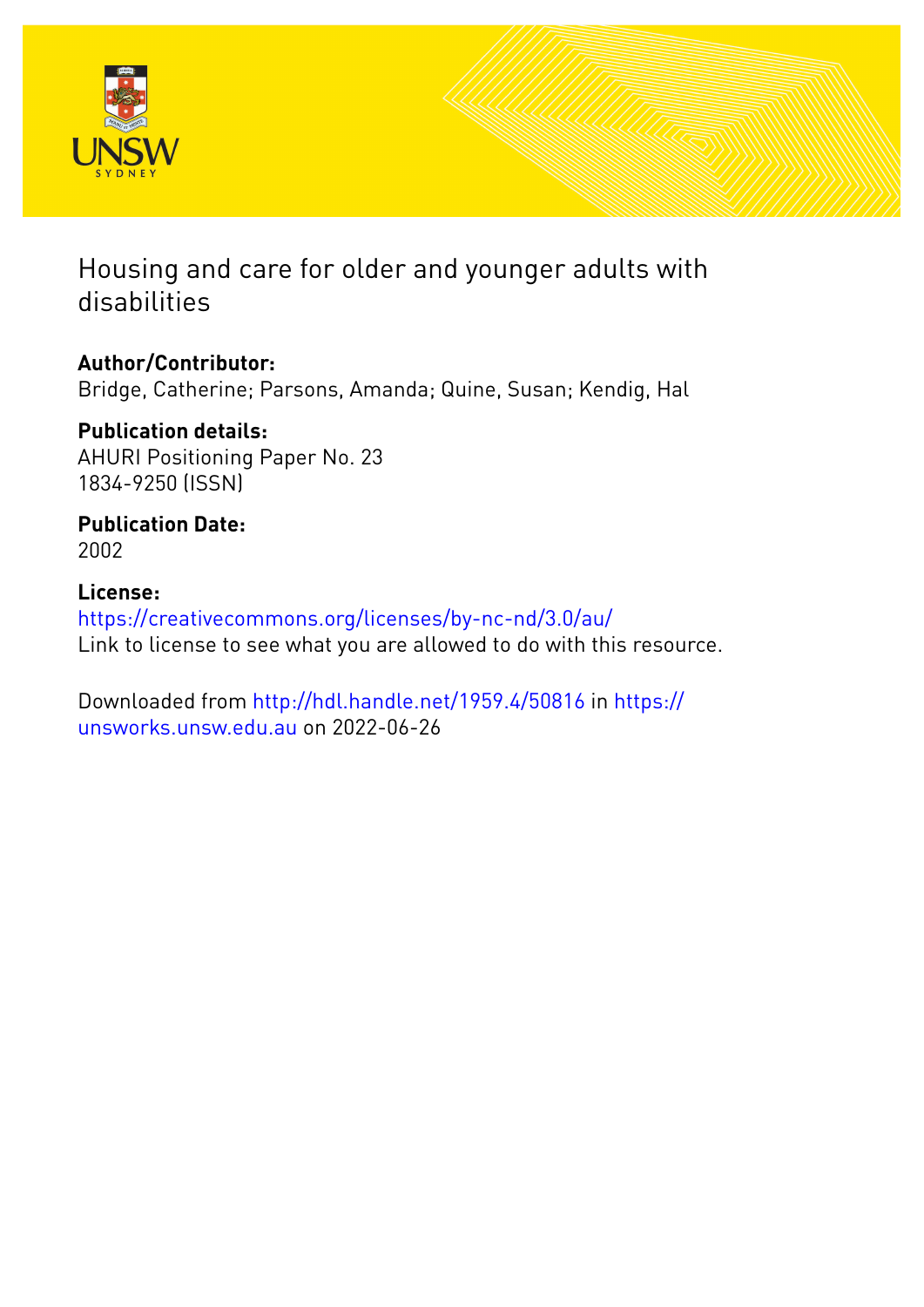# EVIE **TUNNER**

# **Housing and care for older and younger adults with disabilities**

authored by

**Catherine Bridge Amanda Parsons Susan Quine Hal Kendig** 

for the

# **Australian Housing and Urban Research Institute**

Sydney Research Centre

January 2002

AHURI Positioning Paper No. 23

ISSN: 1834-9250 ISBN: 1 877005 10 X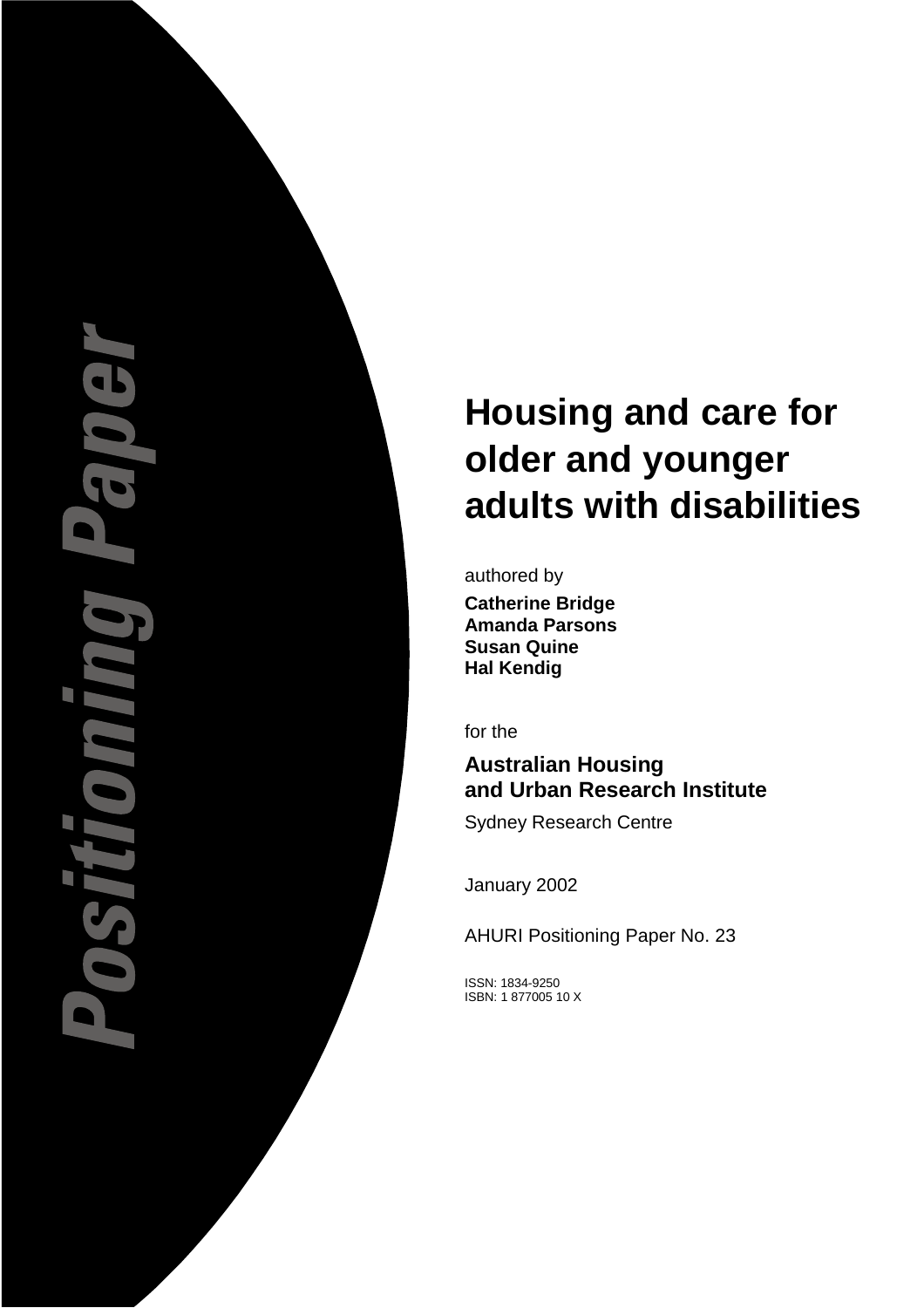### **ACKNOWLEDGEMENTS**

This material was produced with funding from the Commonwealth of Australia and the Australian States and Territories. AHURI Ltd gratefully acknowledges the financial and other support it has received from the Australian, State and Territory governments, without which this work would not have been possible.

The project team also gratefully acknowledges the assistance of Annette Donohoe, Pat Occelli, Arthur Rogers, Denys Correll, Malcolm Downie, Mark Nutting, and Margaret Ward, members of our user group, in the preparation of this paper.

The project team would like to acknowledge the assistance of Peter Phibbs the director of the AHURI Research Centre at the University of Sydney (who is a real brick). We would also like to acknowledge the efforts of Karen Pepper who is overseeing the preliminary DAC analyses and David Jerob and Oliver Petelinc, who have been working on the literature review for this positioning paper.

### **DISCLAIMER**

AHURI Ltd is an independent, non-political body which has supported this project as part of its programme of research into housing and urban development, which it hopes will be of value to policy-makers, researchers, industry and communities. The opinions in this publication reflect the views of the authors and do not necessarily reflect those of AHURI Ltd, its Board or its funding organisations. No responsibility is accepted by AHURI Ltd or its Board or its funders for the accuracy or omission of any statement, opinion, advice or information in this publication.

### **AHURI POSITIONING PAPER SERIES**

AHURI Positioning Papers is a refereed series presenting the preliminary findings of original research to a diverse readership of policy makers, researchers and practitioners.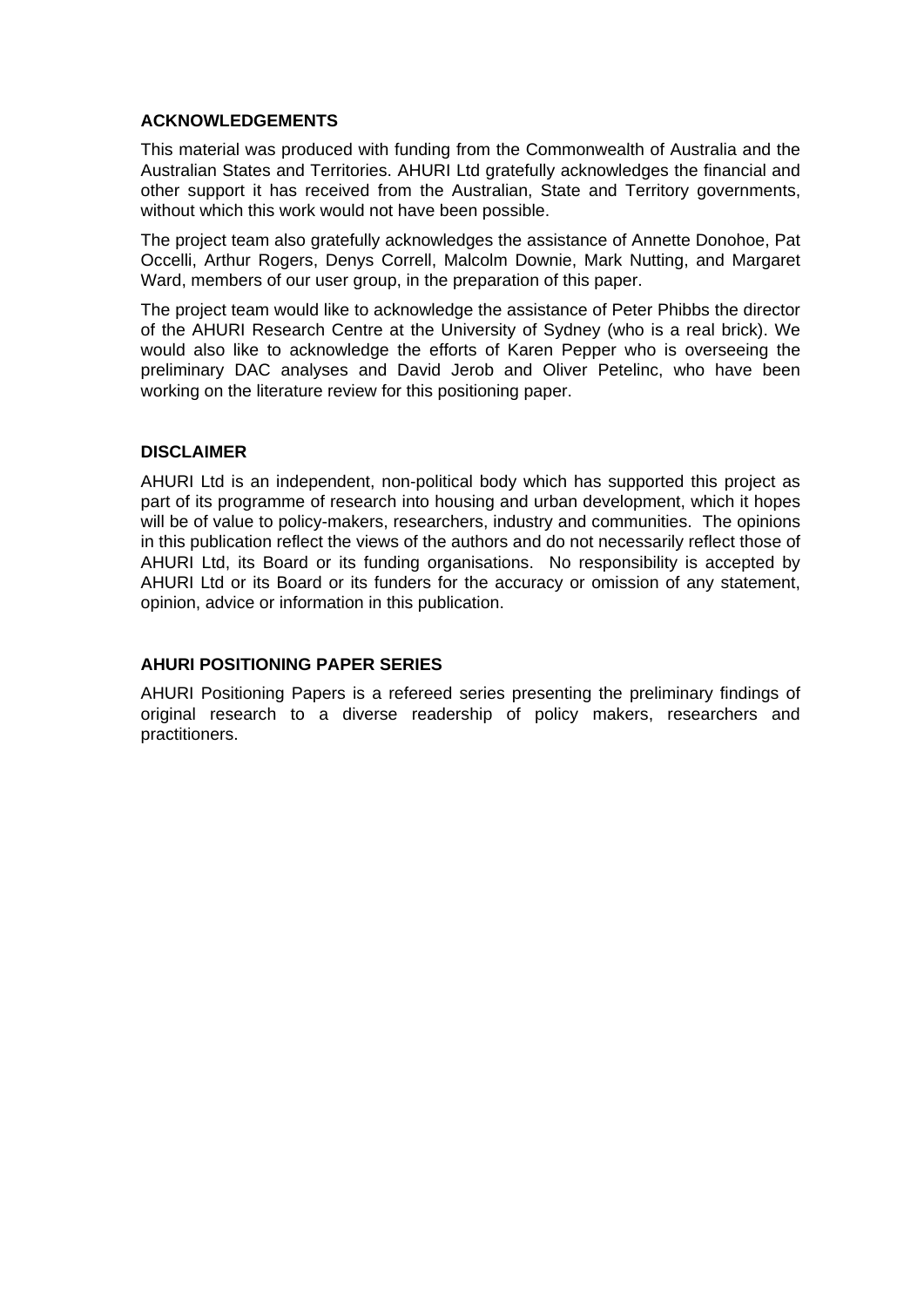# **TABLE OF CONTENTS**

| Chapter 1. |  |  |  |
|------------|--|--|--|
| 1.1.       |  |  |  |
| 1.2.       |  |  |  |
| 1.3.       |  |  |  |
| 1.4.       |  |  |  |
|            |  |  |  |
| 2.1.       |  |  |  |
| 2.2.       |  |  |  |
| 2.3.       |  |  |  |
| 2.4.       |  |  |  |
| 2.5.       |  |  |  |
| 2.6.       |  |  |  |
| 2.7.       |  |  |  |
| 2.8.       |  |  |  |
| 2.9.       |  |  |  |
| Chapter 3. |  |  |  |
| 3.1.       |  |  |  |
| 3.2.       |  |  |  |
| 3.3.       |  |  |  |
| 3.4.       |  |  |  |
| 3.5.       |  |  |  |
| 3.6.       |  |  |  |
| 3.7.       |  |  |  |
| Chapter 4. |  |  |  |
| 4.1.       |  |  |  |
| 4.2.       |  |  |  |
| 4.3.       |  |  |  |
| 4.4.       |  |  |  |
| 4.5.       |  |  |  |
| 4.6.       |  |  |  |
|            |  |  |  |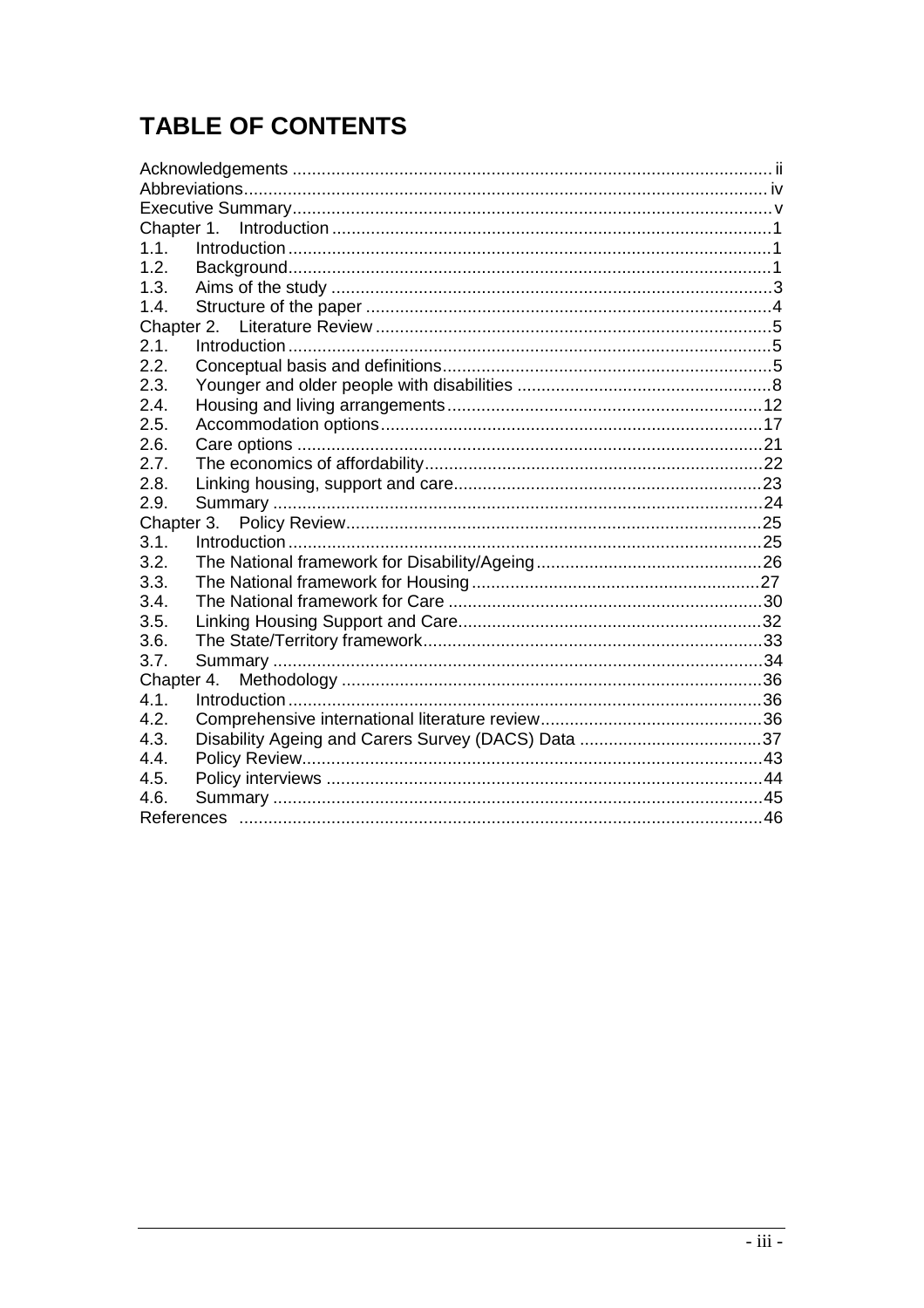# **ABBREVIATIONS**

| <b>ACHA</b>  | Assistance with Care and Housing for the Aged   |
|--------------|-------------------------------------------------|
| <b>ACT</b>   | <b>Australian Capital Territory</b>             |
| <b>AHURI</b> | Australian Housing and Urban Research Institute |
| <b>AIHW</b>  | Australian Institute of Health and Welfare      |
| <b>AIP</b>   | Ageing In Place                                 |
| <b>CDSA</b>  | Commonwealth Disability Services Act            |
| <b>CHP</b>   | <b>Community Housing Program</b>                |
| <b>CSDA</b>  | <b>Commonwealth State Disability Agreement</b>  |
| <b>CSHA</b>  | <b>Commonwealth State Housing Agreement</b>     |
| <b>CURF</b>  | <b>Confidentialised Unit Record Files</b>       |
| <b>DACS</b>  | Disability, Ageing and Carers Survey            |
| <b>DDA</b>   | <b>Disability Discrimination Act</b>            |
| <b>DSA</b>   | <b>Disability Services Act</b>                  |
| <b>DSP</b>   | <b>Disability Services Program</b>              |
| <b>DVA</b>   | Department of Veterans Affairs                  |
| <b>FACS</b>  | Department of Family and Community Services     |
| <b>HAA</b>   | <b>Housing Assistance Act</b>                   |
| <b>HACC</b>  | Home and Community Care Program                 |
| <b>NSW</b>   | <b>New South Wales</b>                          |
| <b>NT</b>    | <b>Northern Territory</b>                       |
| <b>PADP</b>  | Program of Aids for Disabled People             |
| <b>PRA</b>   | <b>Private Rental Assistance</b>                |
| <b>RA</b>    | (Commonwealth) Rent Assistance                  |
| <b>SA</b>    | South Australia                                 |
| <b>SAAP</b>  | Supported Accommodation Assistance Program      |
| <b>SHA</b>   | <b>State Housing Authority</b>                  |
| <b>TAS</b>   | Tasmania                                        |
| <b>VIC</b>   | Victoria                                        |
| <b>WA</b>    | Western Australia                               |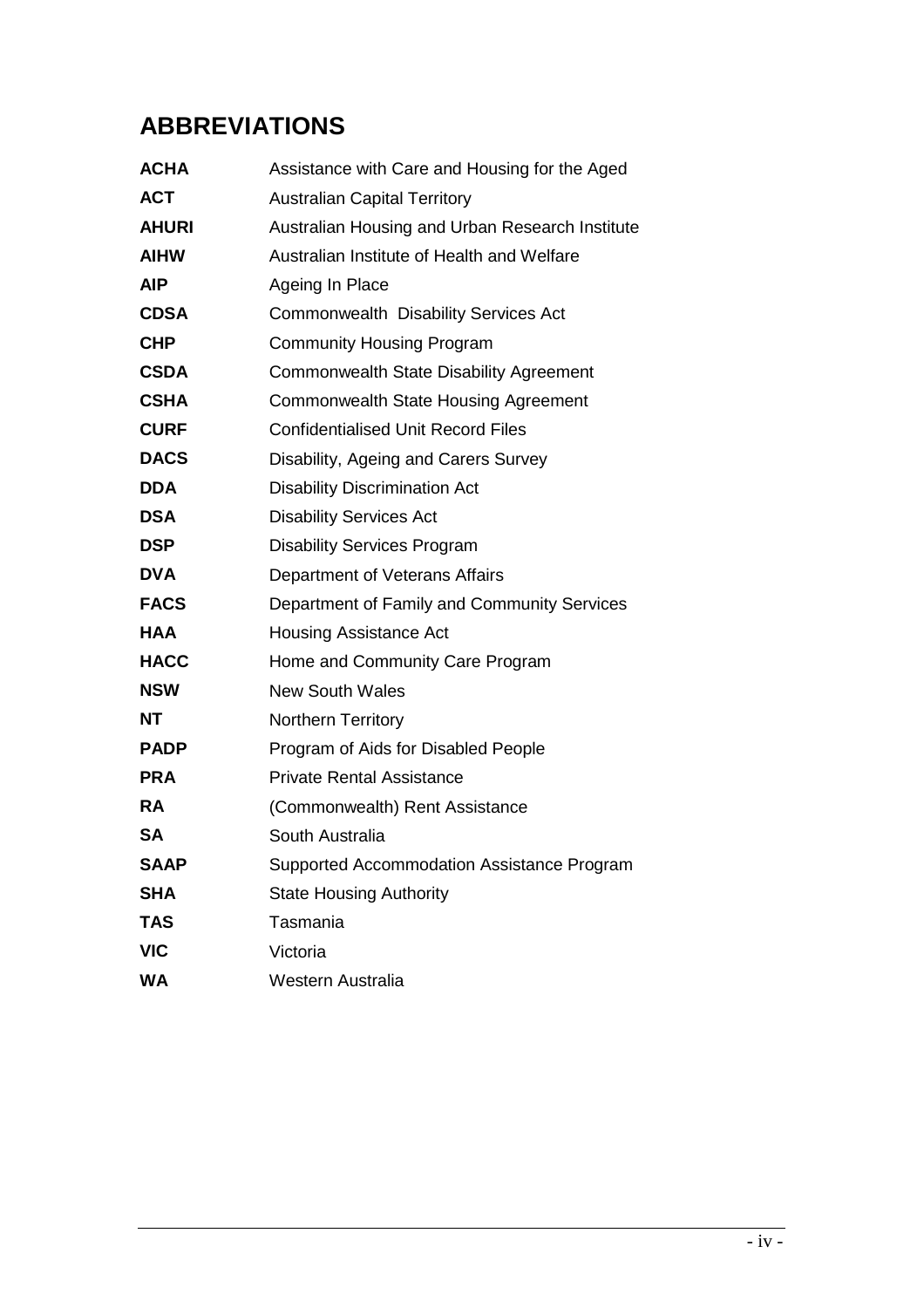# **EXECUTIVE SUMMARY**

### **Introduction**

This paper outlines research, by the Australian Housing and Urban Research Institute University of Sydney Research Centre, into the relationships between housing and care for younger and older adults with disabilities.

### **Project Aims**

This project aims to inform policy and program delivery issues associated with achieving linkages, cooperation and efficiencies in housing, disability and care to create a 'whole of government' approach. It does this in three ways:-

- 1. the project analyses the housing and care circumstances of older and younger adults with disabilities nationally;
- 2. it identifies systematic variation indicating differences in State/Territory policies concerning housing markets;
- 3. it reviews and critically assesses policy and program approaches that enable better targeting of met and unmet need.

### **Previous research**

While there is a considerable body of academic research relating to housing, disability and care, there have been very few studies that have looked at policy linkages across all three areas and the combined impact of policies in meeting unmet need. No study of this type has yet been carried out in Australia.

Previous research indicates that:

- Disability, housing and care are interdependent and the linkages are complex. Intersections, in terms of linkages between access, safety and dependency are not well understood or adequately researched, particularly in the Australian context.
- Community care services can effectively supplement informal support but diversity, fragmentation, financial caps and lack of coordination result in substantial unmet demand.
- Design and construction of private dwellings and cared accommodation settings has consistently failed to adequately consider the needs of adults with disabilities effectively increasing dependency and creating social exclusion.
- The capacity to 'Age In Place' depends heavily on the availability of informal care. Providing care can lead to economic disadvantage and increased risks of carers acquiring disabilities.

### **Policy Context**

This paper examines the national policy context and maps some of the issues associated with coordination of policy initiatives at State and Territory levels. The current interest in linkages between housing, support and care arose in the early 1990s with the publication of the Mid Term Review of Aged Care and the National Housing Strategy. Consequently, the last ten years have seen a number of very significant reforms of legislation that have impacted on policy at Commonwealth, State/Territory and regional levels. Policy has been framed in a climate that increasingly seeks to maximise independence, improve customer satisfaction (choice, access and security) and service flexibility. At the same time, there has been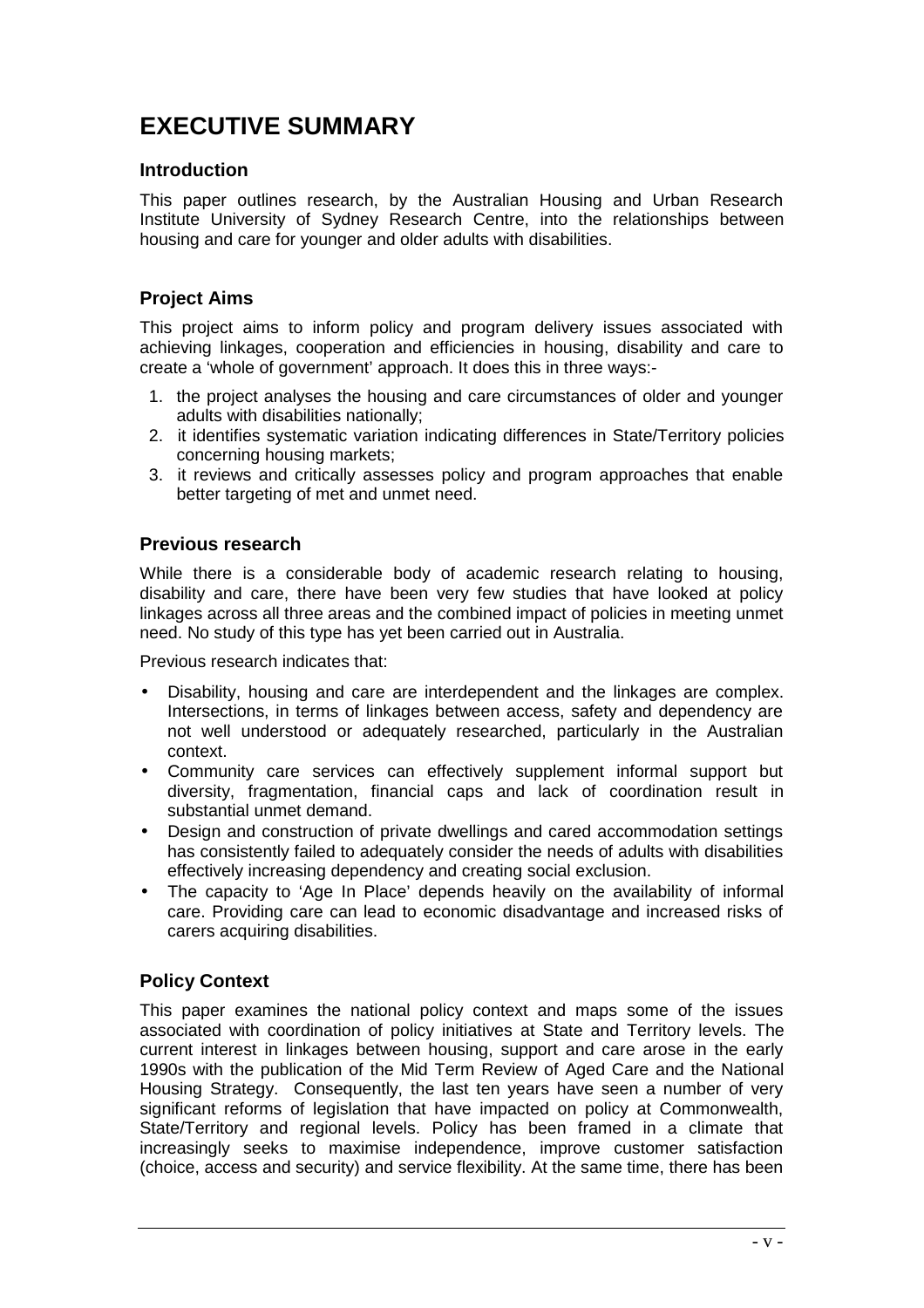increasing financial restraint, market driven competition, privatisation, outsourcing, and funder/provider accountability.

Policy analysis reveals that:

- There is a lack of knowledge about the relative effectiveness of different packaging of income support, accommodation and care services;
- The lack of coordination, complexity and piecemeal nature of the current system are seriously impeding reform outcomes;
- The problems of compliance and consistency in regulating the private market are compounded by the trend towards the privatisation of housing ", user pays" and "self service" care options;
- There is a plethora of bureaucracies and routes through which funding for housing and support is provided. The current lack of coordination creates confusion and increases communication difficulties.
- Notwithstanding agreements between Commonwealth and State/Territory governments on reform and funding, the separate development of disability, ageing, housing and care programs has led to fragmentation and inequalities.
- The generally low level of public input by younger and older adults with disabilities in planning reform initiatives results in policy that fails to address consumer expectations and concerns.

### **Methodology**

The study draws on four main data sources in addressing the aims of the study and the research questions.

- A comprehensive international literature review. Analysis of published and unpublished documents continues and will be examined in our final report.
- A systematic review of key policy documents, including annual reports and evaluations of policies, programs and services for ageing and disabled people at both the Commonwealth and State levels.
- The Disability Ageing and Carers Survey (DACS) Confidential Unit Record File (CURF) provides national data on met and unmet needs that are not directly associated with service delivery. It is sufficiently reliable, comprehensive and targeted in nature to yield the relevant information required for relating housing, disability and care circumstances of younger and older adults. Preliminary analysis of the data has commenced and is reported in this paper. The next stage will produce detailed data tables and identify predictors of unmet need regarding specific housing and care services.
- Assessment of key issues based on telephone interviews with more than 40 leading 'players'. The project user group representatives will recommend the interviewees. Informants will be selected to represent a balanced cross-section of States and areas of interest. Pilot interviews will be conducted to refine methods prior to full-scale interviewing.

### **Conclusion**

There is no national framework for the coordinated and flexible delivery of accommodation and support services for younger and older adults with disabilities.

The foundations for policy generation and funding negotiations between the Commonwealth and the States are historically based, complex and mission focused. This division of responsibility hinders the efficient and equitable provision of services. Linkages are still primarily based on informal cooperative efforts that vary in their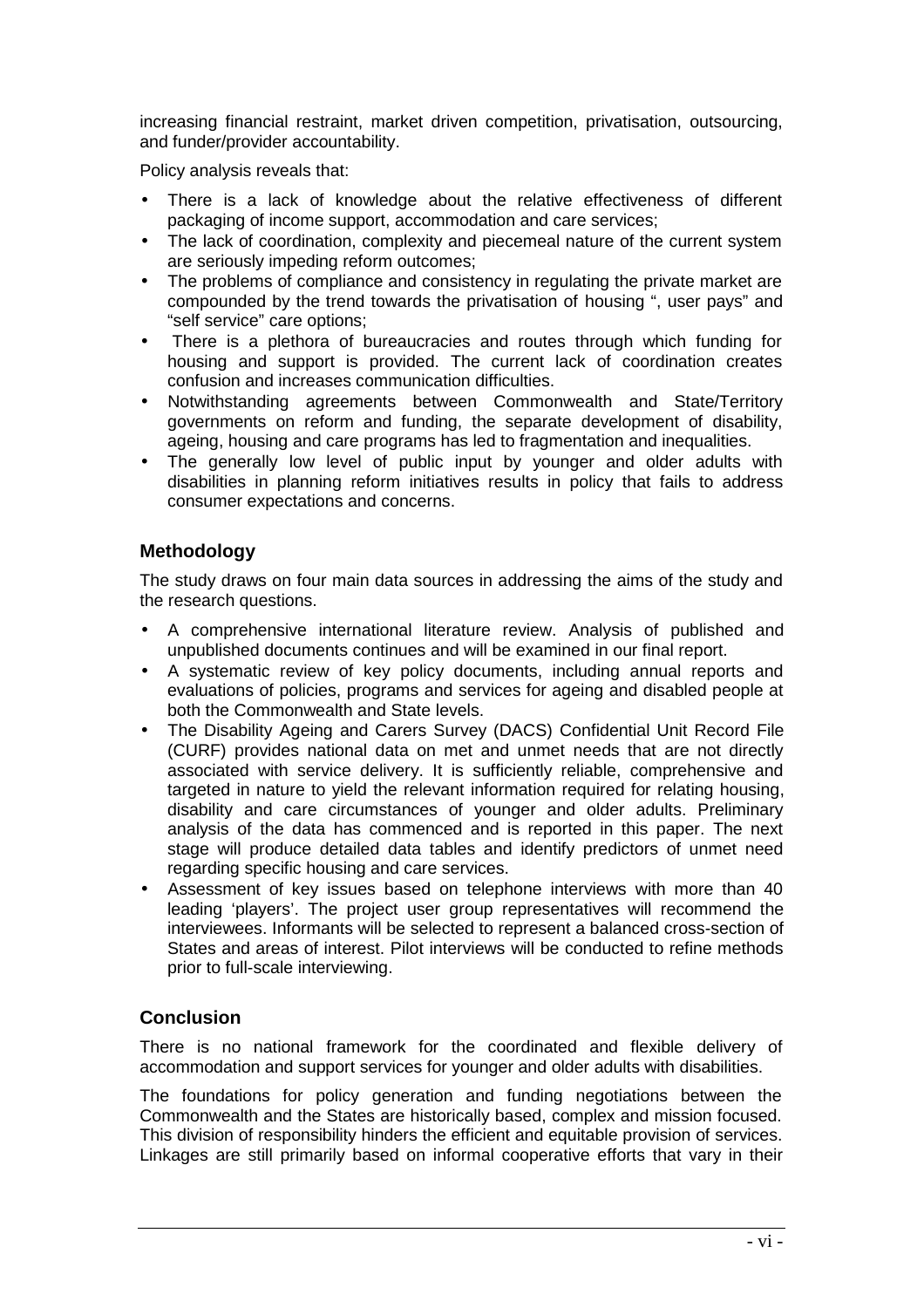effectiveness from State to State. Cost shifting and inefficiency arise because no single organisation has responsibilities in health, housing and cared accommodation.

This picture suggests that while policy reform directions are clear and much has already been achieved, there are still major issues associated with achieving a whole-of-sector or cross-jurisdictional basis for the appropriate care and management of older and younger people with disabilities. This is critical given that persons with high dependency needs often require the involvement of more than one health and aged care service provider.

Clearly more work needs to be undertaken in Australia to better understand clients with high care needs. This study will be the first of its kind in providing Australian data on the articulation of the health and care issues on the accommodation needs for younger and older adults with disabilities.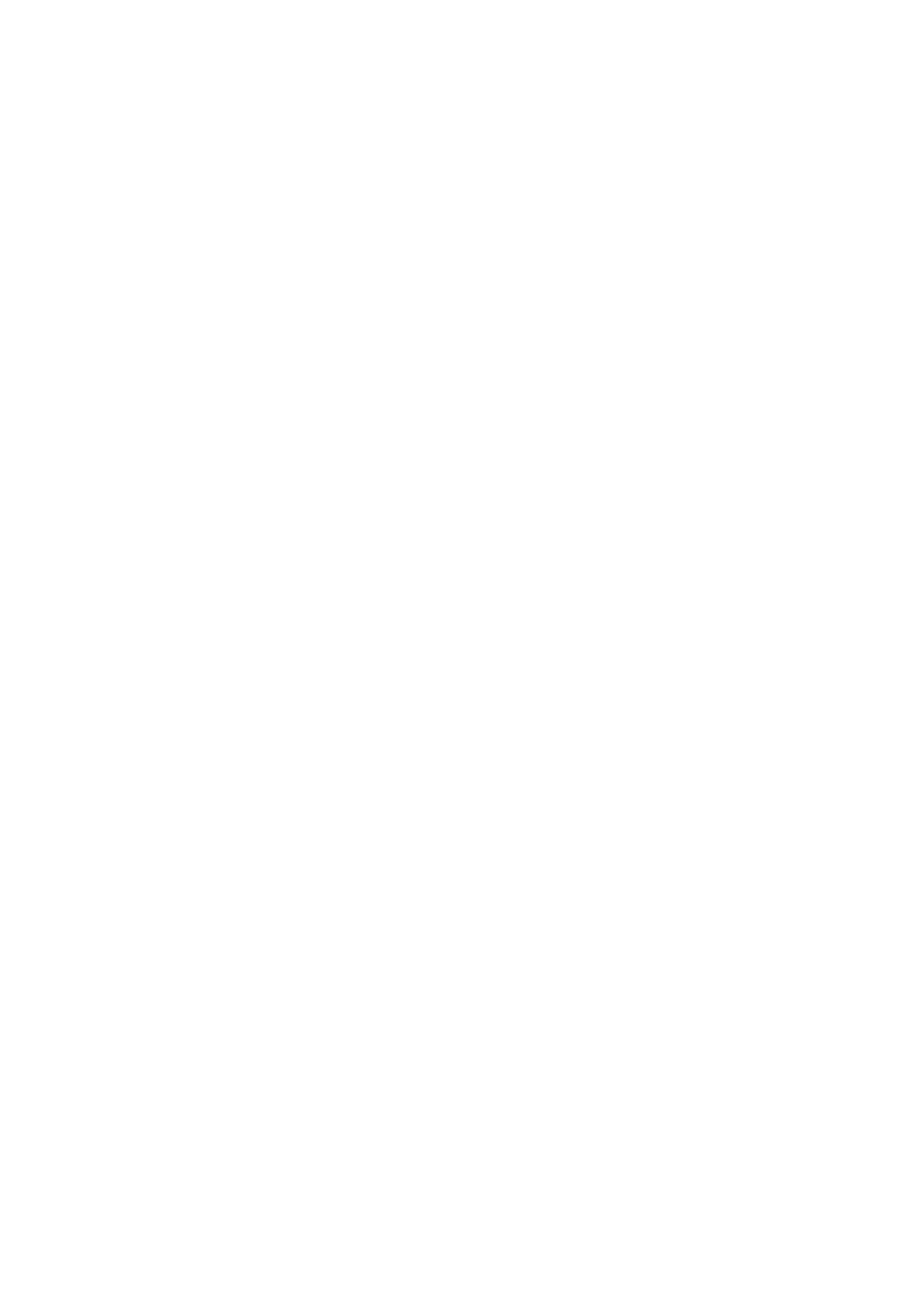# **Chapter 1. INTRODUCTION**

### **1.1. Introduction**

This paper outlines research by the Australian Housing and Urban Research Institute centre at the University of Sydney which examines the relationships between housing and care for younger and older adults with disabilities. The research aims to inform the development of housing, disability and care policy directions influencing the housing and support options available to adults with disabilities.

The research context is one of an ageing population, rising expectations amongst consumer groups, and constraints on government expenditure. The research outlined in this paper will generate information on the relationships between housing types, care needs and service use by both younger and older adults with disabilities. This positioning paper reviews the literature (Chapter 2), describes the policy context for this study (Chapter 3) and presents the research methodology (Chapter 4).

The project will draw on three main sources. Firstly, a detailed analysis of policy relevant to individual Australian State/Territories. Secondly, the analysis of the Confidentialised Unit Record Files (CURF) provided by the 1998 Disability, Ageing and Carers Survey (DACS). This data will yield information about present housing circumstances and assistance, use of community services, and met and unmet needs with dwelling maintenance, household responsibilities, and personal care. Thirdly, the research will assess key issues by telephone interviews with more than 40 leading 'players', including Commonwealth and State policymakers concerned with housing, aged care, community care and disability programs.

### **1.2. Background**

-

For many years, Commonwealth and local government have worked to improve housing options and choices for people with disabilities. For instance, 1941 saw the introduction of the Housing Act to ensure the provision and future growth of affordable public housing, including provision of housing to injured veterans. Older people and adults with disabilities have become an increasing priority for public housing authorities following their initial targeting under the 1969 Pensioners Housing Act. However the demand for public housing by older and younger people with physical and mental disabilities continues to outstrip supply.

More recently, a significant shift in community expectations about the creation of more equal opportunities and non-discriminatory access to housing and care services has increased the pressure on Australian governments to implement a restructured human service delivery system that is community-based whilst downscaling the larger cared accommodation options. Consequently, all States and Territories are now implementing strategies to enable older and younger disabled people to remain in their own homes as an alternative to institutional care, but this adds to the demand on already strained public resources.

The provision of both affordable and accessible accommodation options is a central tenet of current policy and is reflected in national legislation such as the Commonwealth Disability Services Act (CDSA-1986) and the Disability Discrimination Act (DDA-1992). The DDA<sup>1</sup> prohibits both explicit and implicit discrimination and whilst the DDA was amended in 2000 to enable the development

 $1$  The Disability Discrimination Act always included the provision that would enable the creation of standards in certain specified areas e.g. employment, education, accommodation and public transport but did not include the provision to do this for access to premises.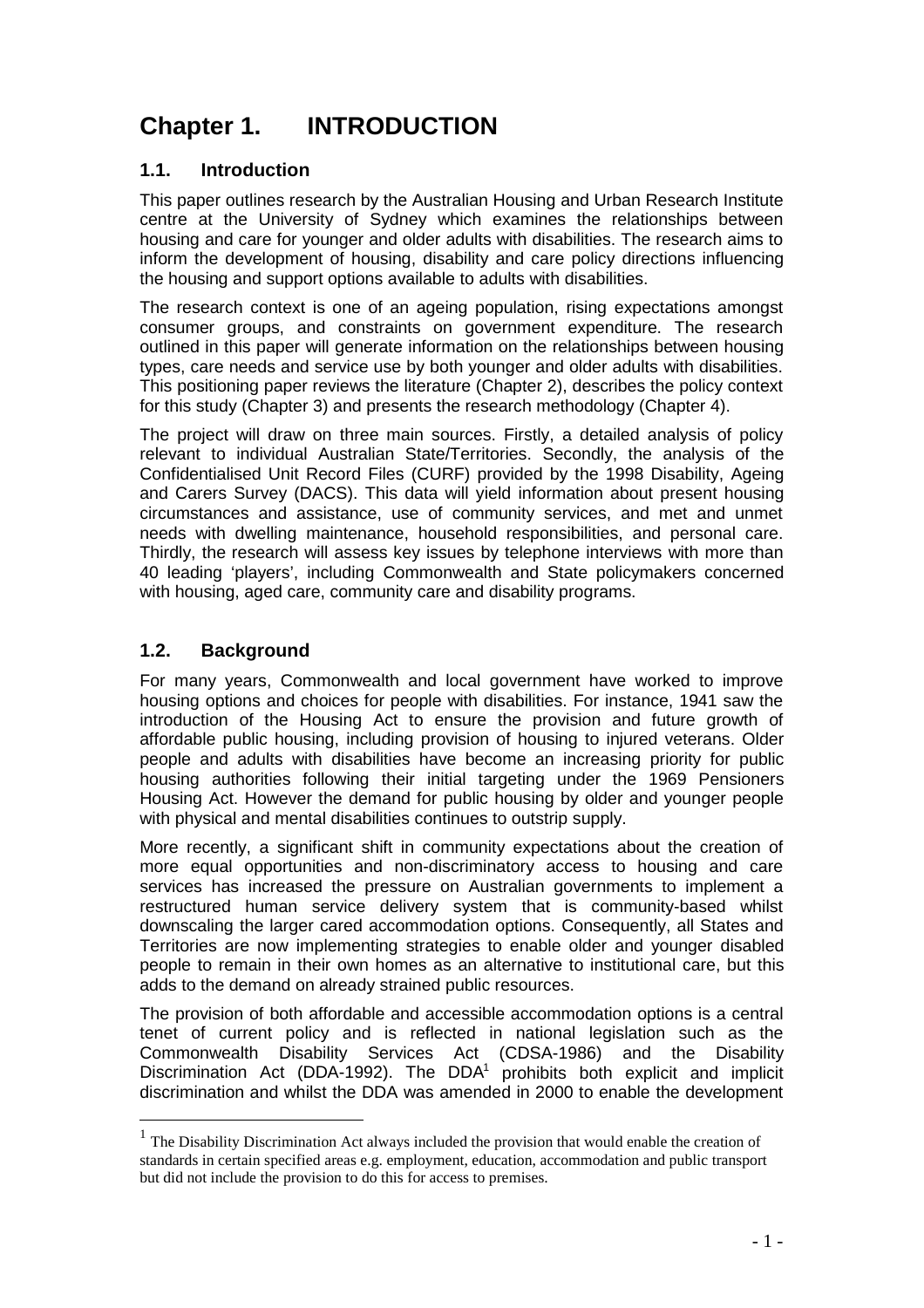of standards on access to premises currently no disability standards exist regarding access to premises. Additionally the area of domestic dwelling construction, and the impact on tenancies also remains far from clear (Raynor, 1997).

The foundations for policy generation and funding negotiations between the Commonwealth and the States are historically-based, complex and mission focused. The division of responsibility creates difficulties in efficient and equitable service provision (Burbidge, 1996a; Kendig, 1990a). For example Table 1-1 below, outlines some of the variations in primary responsibility for programs between the Commonwealth and the States:

| <b>Commonwealth responsibility</b> |                                                                                                                                                                              |           | <b>State/Territory responsibility</b>                                    |
|------------------------------------|------------------------------------------------------------------------------------------------------------------------------------------------------------------------------|-----------|--------------------------------------------------------------------------|
|                                    | Residential care for older people                                                                                                                                            |           | Residential care for younger persons                                     |
|                                    | Home and Community Care services (the<br>Sates /Territories carry a forty per cent<br>share of funding responsibility and<br>devolved responsibility for<br>implementation). |           | Public housing (special tied grant support<br>from the Commonwealth)     |
|                                    | Income support (i.e. Disability support<br>pension)                                                                                                                          | $\bullet$ | Health services (the Commonwealth<br>provides specific program funding). |

The Commonwealth and the States have an incentive to shift costs to community care. On the one hand, the Commonwealth has primary responsibility for residential care services for older persons, thus initiatives and incentives are in place to cap costs by restricting entry to these services (Burbidge, 1996a). On the other hand, States have primary responsibility for hospital care and so have an equally strong financial imperative to restrict and limit the number of bed days per admission. The Commonwealth and the States jointly fund Home and Community Care services for which demand exceeds available resources. Success in restricting both hospital and residential beds, in conjunction with limited community care and income support, has resulted in some vulnerable older and younger people becoming increasingly reliant on public housing authorities or becoming homeless. Madden (1996) found that an estimated 13,500 people with severe disabilities were not receiving the accommodation, support or respite services they required.

Weak program coordination was identified as the second biggest issue faced by public housing and accommodation programs in the National Housing Strategy discussion paper on the housing needs of people with disabilities (National Housing Strategy, 1992b). Poor coordination is fostered by the traditional separation of program and funding responsibilities between levels of government and an in environment where services are delivered by separate housing, health and community care agencies. Integrated approaches to housing and care delivery have been explored in policy reviews such as the 1993 Commonwealth's Midterm Review of Aged Care.

Commonwealth and State governments have recognised that accommodation and support needs are linked. For instance, Assistance with Care and Housing for the Aged (ACHA), Home and Community Care (HACC), Program of Aids for Disabled People (PADP) and other similar Commonwealth/State programs all seek to support people with disabilities and to prevent premature entry into cared accommodation (Alt Statis & Associates, 1996; Howe, 1992). In addition, pilot programs like the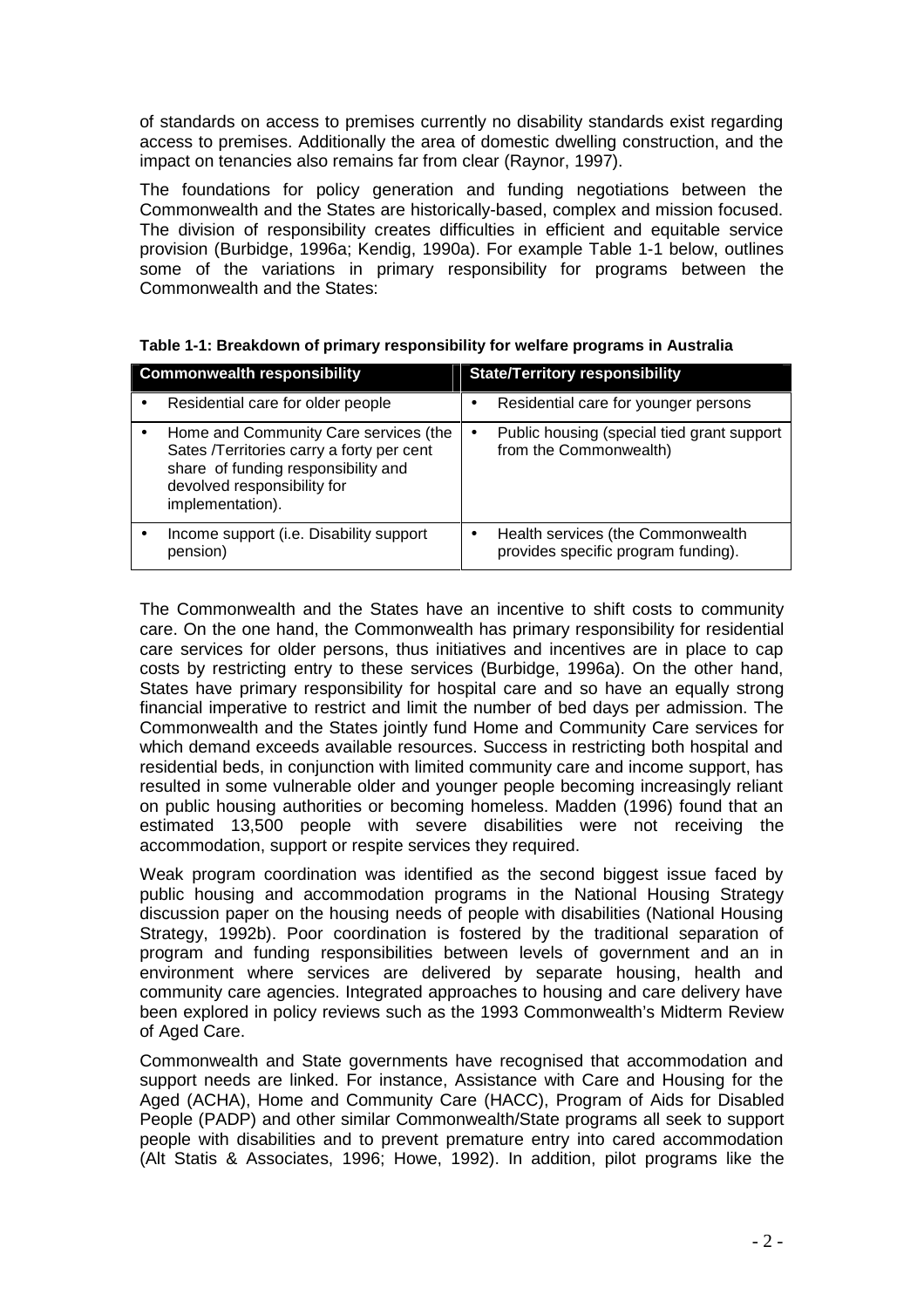'Housing and Care Linkages' program have been introduced and State government's are making attempts to better coordinate provision. For example, Victoria has introduced the provision of support workers in public housing projects for frail older people. Linkagesare still, however, primarily based on informal cooperative efforts, the effectiveness of which differs between States.

### **1.3. Aims of the study**

This study aims to:

- 1. provide a national profile and analysis of the housing and care of older and younger adults with disabilities, including identification of their present housing circumstances and assistance, use of community services and met and unmet needs with dwelling maintenance, household responsibilities, and personal care.
- 2. identify systematic variation reflecting differences in State policies concerning housing markets.
- 3. review and critically assess policy and program approaches to better link housing and care programs.

The research differentiates between younger and older people with disabilities on the basis of household type. In the detailed analysis further distinctions will be made between these groups in terms of individual characteristics (i.e. type of disability, severity of disability and income) in conjunction with accommodation setting (i.e. type of accommodation, tenure, location etc.) and service use. The core groups for our analyses are:

- − Younger adults with disability living alone
- − Younger adults with disability living with others
- − Older adults with disability living alone
- − Older adults with disability living with others.

This framework recognises that living alone reduces access to informal care services and influences the crucial links between care, accommodation, income support.

The following are the principal research questions:

- What are the housing circumstances, service use and perceived degree of met and unmet housing and care needs amongst older and younger people with disabilities? (DACS Confidential Unit Record File analysis)
- To what extent does the provision of housing and care options differ between States and Territories and, if this difference is significant, why might this be so? (Policy review and analysis)
- How do the policymakers and service providers view the key issues and how might this create opportunities or barriers in achieving integrated, whole-ofgovernment approaches? (Key 'player' interviews)
- Within the past decade, what housing and care 'packages' have been explored in the Australian context, and how do these differ from those available in other OECD countries (Top ten list developed from academic and policy review and key 'player' interviews).

Information addressing these key research questions will assist in guiding recommendations for potential strategies that may better link public housing and community services for younger and older adults with disabilities.

A user (reference) group was engaged to provide feedback and to ensure that research being undertaken encompasses policy 'user' perspectives. The user group consists of the following eight experts in the field: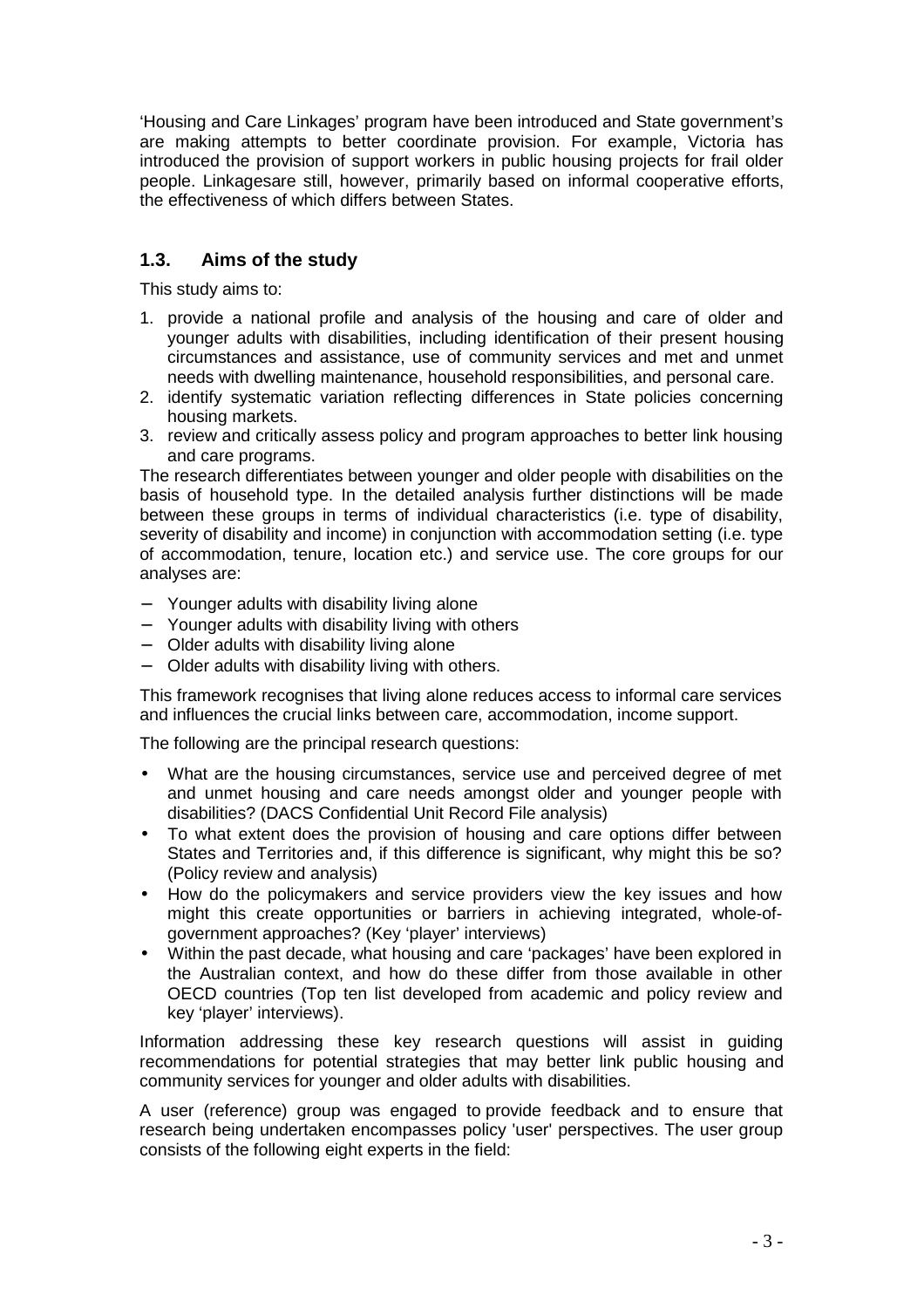- Ms Annette Donohoe, Commonwealth Department of Family & Community Services (FACS) [NSW]
- Ms Pat Occelli, Ageing and Disability Department (ADD) [NSW]
- Mr Arthur Rogers, Department of Human Services (DHS) [VIC]
- Mr Denys Correll, Council on the Ageing (COTA) [VIC]
- Mr Malcolm Downie, Department of Health & Human Services (DHHS) [TAS]
- Mr Mark Relf (PDCA) [NSW]
- Mr Mark Nutting, Department of Housing (DOH) [NSW]
- Ms Margaret Ward, Department of Housing (DOH) [QLD]

### **1.4. Structure of the paper**

This paper provides a preliminary discussion of accommodation and care services currently available for older and younger adults with disabilities within Australia. Some comparisons are made to overseas initiatives but the primary focus is on Australian practices. Most prior research has concentrated on one of the three aspects of disability, accommodation or care, and very little published research exists on linkages and relationships between them.

The remainder of the positioning paper includes the following chapters:

Chapter 2 outlines the conceptual terminology and reviews disability incidence, prevalence, severity and its relationship to housing need. It also examines relevant national and international academic literature and identifies gaps in knowledge.

Chapter 3 reviews housing, disability and care policies at a national level and illustrates some of the issues associated with coordination of political initiatives at State and Territory levels.

Chapter 4 describes the methodology adopted in the Disability Ageing and Carers Survey analyses, review of policy material and policy interviews.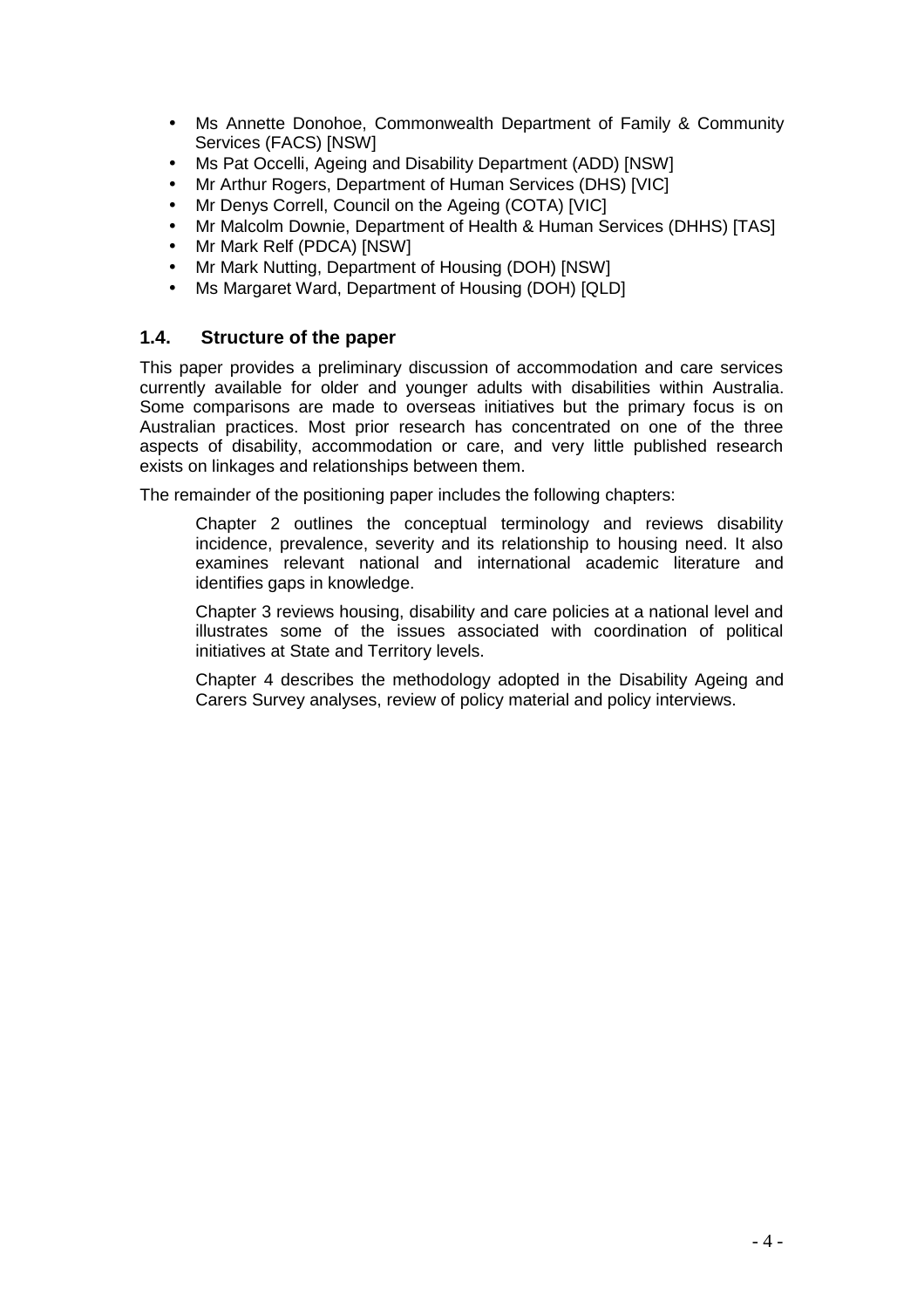# **Chapter 2. LITERATURE REVIEW**

### **2.1. Introduction**

This chapter reviews the academic literature on people with disabilities and their service use, housing and care. It examines both national and international literature. However, all citations are specific to the Australian context unless otherwise identified.

In summarising the current knowledge base, gaps are highlighted within the literature with regard to the relationships and linkages among housing, care and support needs of younger and older adults with disabilities. The chapter is structured into sections as follows:

- Conceptual basis and definitions
- Older and younger people with disabilities
- Housing and living options
- Care options
- The economics of affordability
- Methods of linking housing, support and care.

Almost all younger and older adults with disabilities want to live independently and maintain control and identity in their own place. It is anticipated that spatial and ownership demands, needs, preferences and expectations will be rising in the future from both older and younger adults with disabilities.

### **2.2. Conceptual basis and definitions**

Research is framed around a conceptual understanding of how the intersection of accommodation, care and disability relates to met and unmet 'need'. These ideas are illustrated in Figure 2-1.



**Figure 2-1: Conceptual understanding of the intersection of accommodation, disability and care**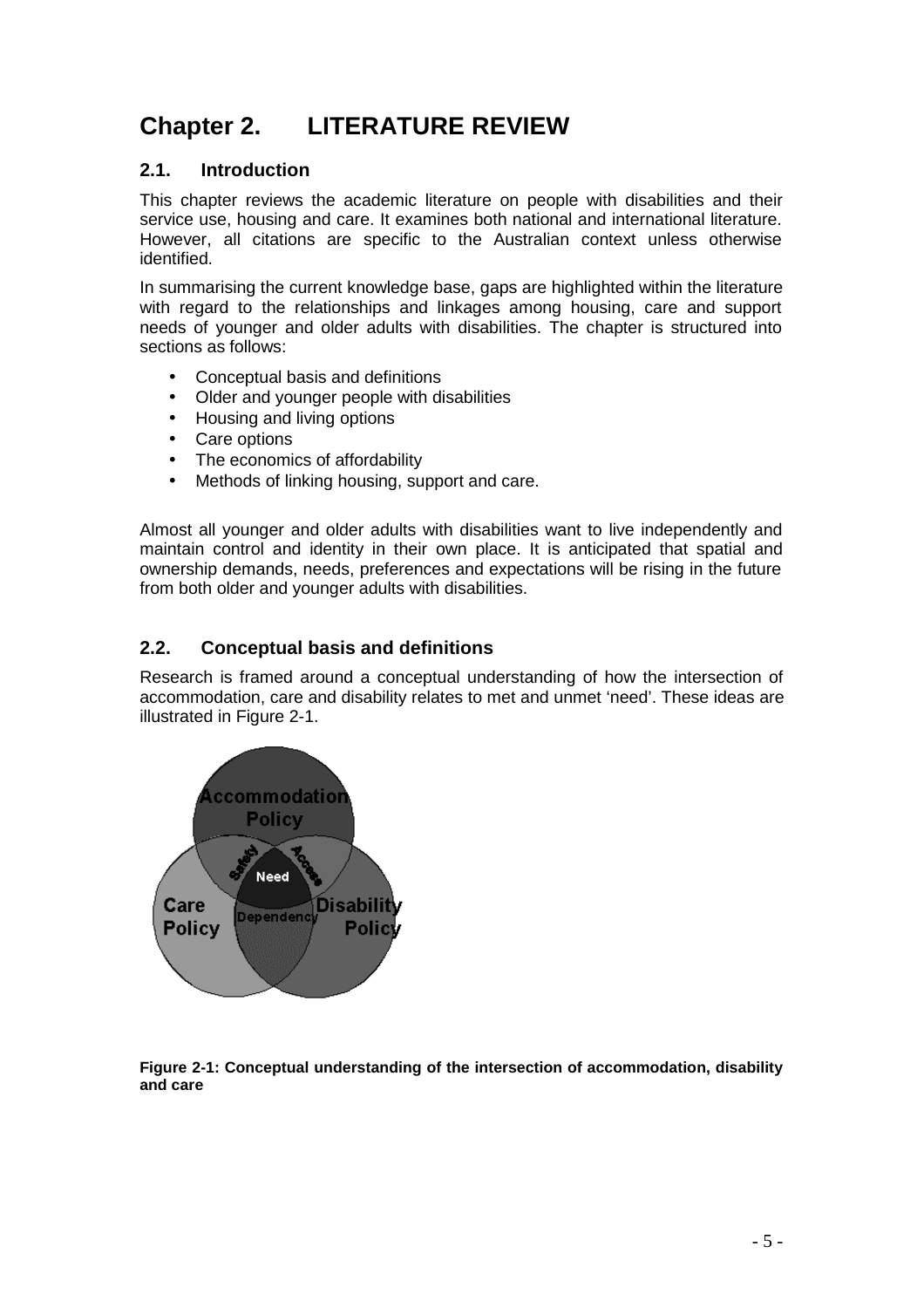A number of key relationships are shown in the figure. The intersection of accommodation and care raises issues of 'safety' in terms of primary and secondary disability minimisation, formal and informal carer hazard reduction and risk minimisation. The intersection between disability and care relates to the continuum between independence and dependence, 'dependency' or 'burden of care', and the amount and quality of informal and formal support. The intersection of disability and accommodation raises issues of access to services and to premises. Levels of access, safety and dependency frame the 'needs' and point to implications for disability, housing and care linkages.

### 2.2.1. Disability

The concept of disability traditionally implies a focus on deterioration not on the full spectrum of ability and/or enablement (Chiriboga, Ottenbacher and Haber, 1999). Consensus has now shifted to a more social model where disability is the result of the transaction between an individual and their environment (Ustan, 1997). Whether or not a particular physical condition is experienced as disabling depends on the natural and built environment, the political, familial, social, cultural structures of a society and the interpersonal processes of the individual concerned (Brandt & Pope, 1997).

### 2.2.2. Care

For the purpose of this research the concept of 'care' is defined as responsibility assumed for provision of assistance to older and younger people with disabilities to ensure their health, safety and well being.

### 2.2.3. Accommodation

In the context of this research, the concept of 'accommodation' implies lodging or living-premises. This includes domestic sole, family and group households, and cared accommodation options. Domestic households include the full range of privately and publicly funded private dwelling options, whilst cared accommodation options include hospitals, residential aged care facilities, nursing homes, hostels, and other 'homes' such as children's homes.

### 2.2.4. Access

Within this paper, 'access' and 'accessibility' for younger and older adults with disabilities refer to the ability to exercise the right to enter or use housing or care services, programs and facilities, in such a way that is independent, equitable and dignified, irrespective of disabling restrictions (Dunn, 1996).

### 2.2.5. Dependency

Within the context of this research, the concept of 'dependency' refers to the degree of control and reliance delegated to others to ensure health, safety and well being of younger and older people with disabilities. This varies from other definitions such as reliance on others in meeting recognised needs (Rickwood, 1994). Dependence and independence exist on a continuum and, in heavily urban societies, it has been argued that all persons regardless of level of disability are in fact interdependent (Bould, 1990; Robertson, 1997).

Dependency in this context is not about implying that people with disabilities are dependent and others are not, but about understanding the 'burden of care' relative to service linkages and targeting need. Dependency measures are needed to assess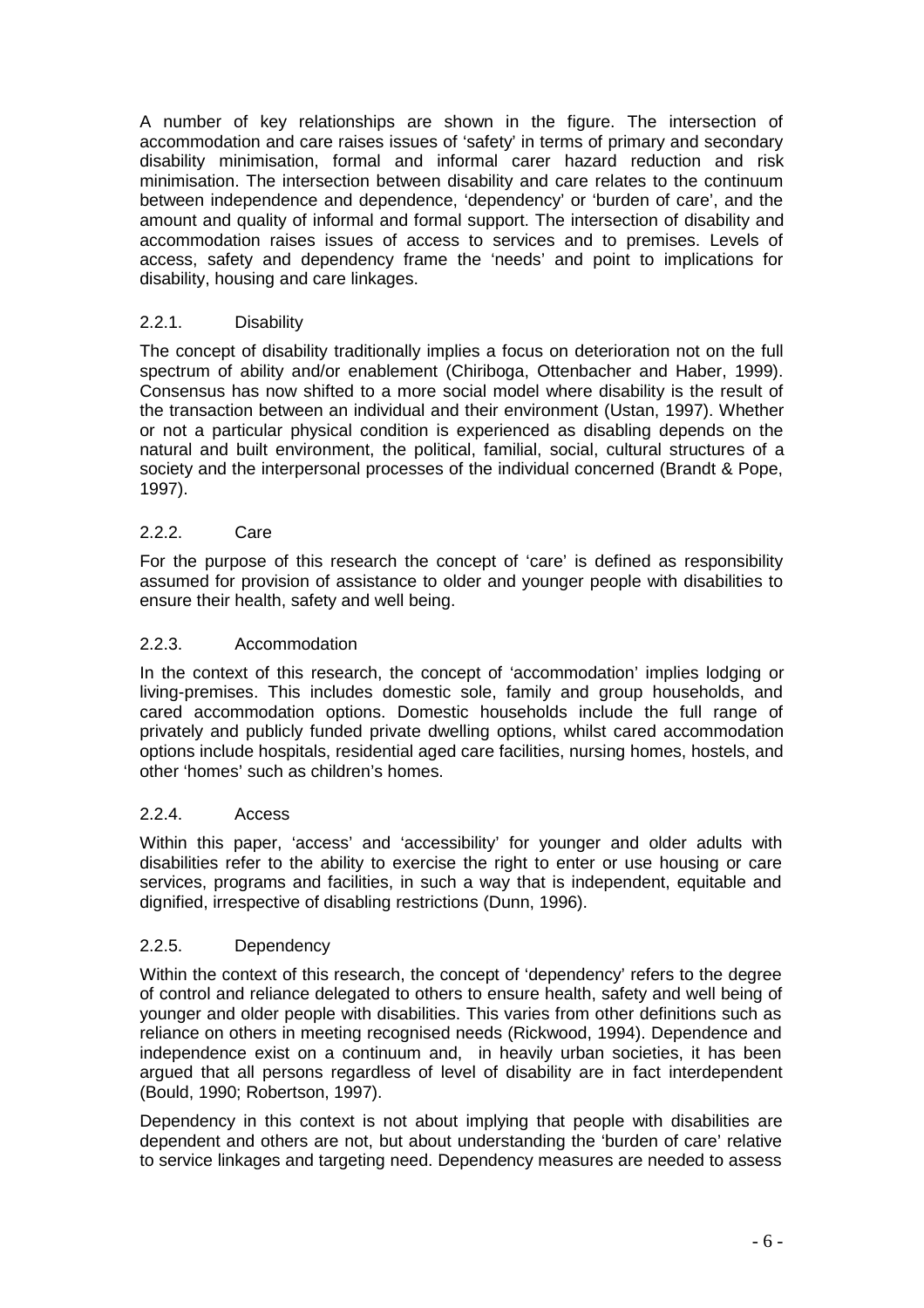the need for care, as in the United Kingdom 'housing need' study conducted by McCafferty (1994). The Clackmannan/Townsend dependency measure (illustrated in Figure 2-2 below) was specifically designed to measure dependency within residential housing and involved detailed research into inter-item correlation. The Disability, Aged and Carer Survey, confidential unit record file information contains roughly comparable categories (Australian Bureau of Statistics, 1998). Further analysis using both functional and clinical criteria can provide information as to the extent to which dependency accounts for disability- related care need in Australia and/or how access to accommodation services meets these needs.



**Figure 2-2: Components of dependency: Source (McCafferty, 1994)** 

### 2.2.6. Safety

In the context of this research, 'safety' implies freedom from risk or danger and suggests the degree to which a margin of security against risks or known harm is established to protect older and younger people with disabilities and their carers from accidents, injury and the onset of secondary disability. The concepts of safety and risk are significant given that the current political climate is increasingly one of 'managed risk' where negotiation of the level of risk between recipient and provider is viewed as a means by which individuals can exercise more autonomy (Golant, 1999).

### 2.2.7. Need

The concept of 'need' can be defined as a state, situation or condition experienced by younger and older adults with disabilities which, by its presence or absence, prevents normative function. A need implies a goal state and a measurable deficiency from the goal state. Needs define objectives of health, housing and care but are relative constructs that incorporate value judgements. Need has been described across three dimensions as follows:

- Normative need This is based on assessment of performance against benchmarks that have been established based on some agreed gold standard assessment. In terms of disability, this translates to "functional means testing" usually based on some form of dependency measurement (Chiriboga et al., 1999).
- Comparative need This is usually based on statistical comparison of one region or locality against another. While it is effective in demonstrating inequality between regions 'comparative need' fails to adequately account for differences relative to geographical, historical and social factors of allocation.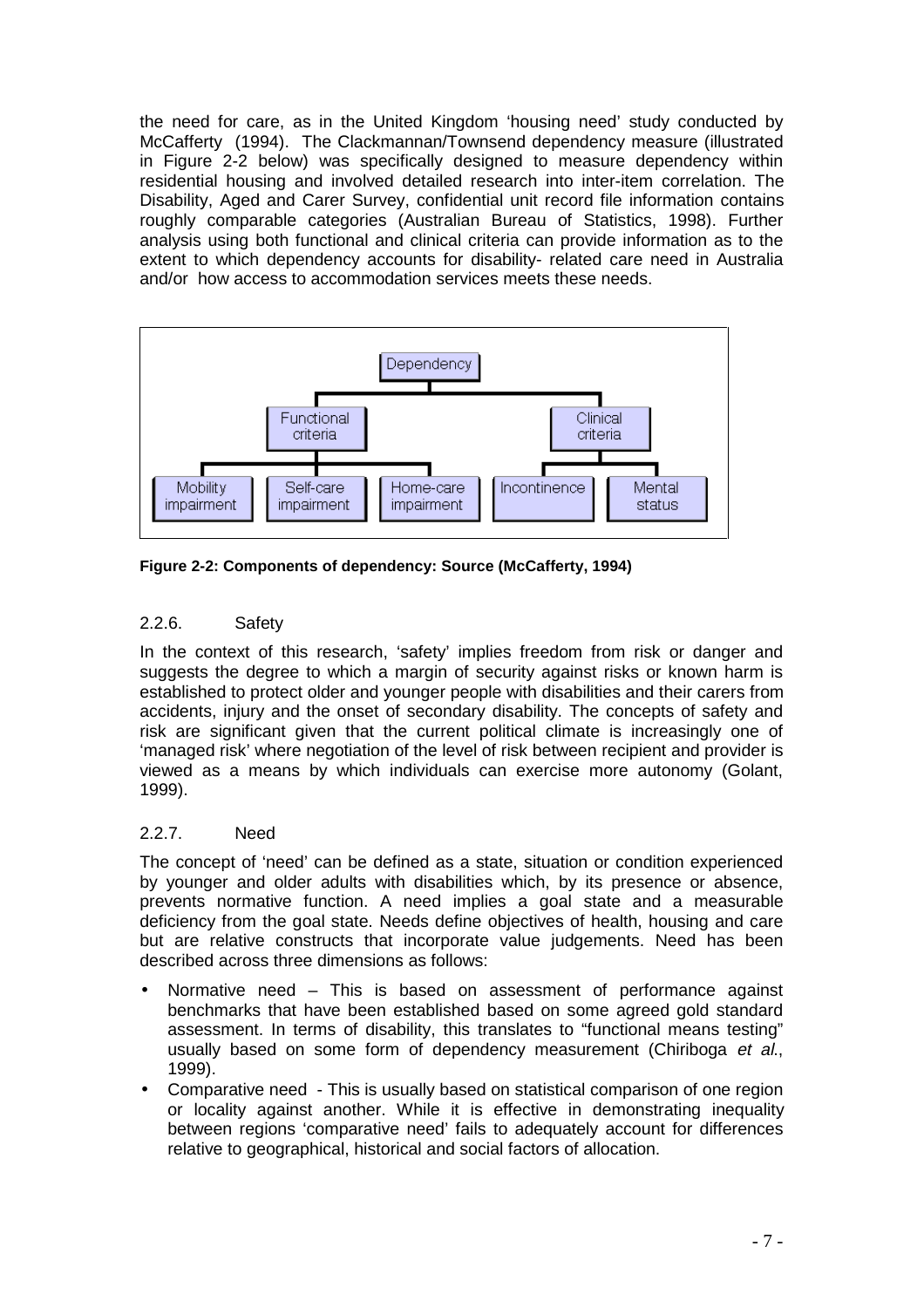• Felt need or expressed need – This is based on the difference between expectations and the actual service provided. It is often framed in terms of a particular solution. For instance, carers lobbying for more nursing home beds when the provision of in-home respite or day care services might just as effectively, if not more effectively, resolve the feelings of being stressed and overburdened.

### **2.3. Younger and older people with disabilities**

Large numbers of individuals in our community experience functional limitations as a direct consequence of occupational health injuries, home accidents, road trauma, crime, genetic predisposition or inheritance, or the onset of chronic disabling conditions associated with the ageing process. Recent advances in medicine, rehabilitation and public health have increased life expectancy and are consequently associated with the rise in the prevalence of disability. These trends have created a convergence between the ageing and disability populations, with more older adults experiencing onset of disability in later life and more persons with life-long disability living into old age (Gething, 1999; Liebig and Sheets, 1998).

### 2.3.1. Disability incidence and prevalence

Determining the exact number of individuals with disabilities or limitations due to ageing is not an easy or precise task. Older people do not want to be socially stigmatised or to be thought of as disabled and people who are employed or are occupationally productive despite significant functional impairment also do not consider themselves 'disabled'. This interpretation is supported by US research which indicates that adults with disabilities define "being healthy" much more broadly than the mere absence of disability and conceptually closer to the ability to contribute to society (Stuifbergen, Becker, Ingalsbe, & Sands, 1990). Indeed, estimates vary depending on the definition of disability used and the source of the data (see the earlier discussion about terminology).

In 1998, an estimated 3.6 million people or 19% of the Australian population were classified as having a disability (Australian Bureau of Statistics, 1998). This is similar to data from other developed countries. For example, in the United States its is estimated that 20.3% of the population have disabilities (Czajka, 1984). In addition, it is apparent from surveys over the last 20 years that the incidence of recorded disability is increasing.

Within Australian States, there is a wide variation in both population densities and demographic characteristics and thus the number of people with disabilities in regional areas is far from uniform. People aged 65 years and over makeup 12 % of the population in Australia. South Australia has the highest proportions of its population over 65 years (14%), with the two Territories having the lowest proportions. Areas containing the highest concentrations of people 65 years and older are mainly located in coastal retirement areas. Of the ten statistical local areas (SLA's) with the highest populations aged 65 years and over, six were in Queensland (Australian Bureau of Statistics, 1996).

States like South Australia that have the largest population concentration of older adults consequently have disproportionate numbers of people with disabilities. Further examination of those living in rural and remote areas also indicates higher levels of disability per capita of population than those in capital cities. The connection between rural location and disability may be due to poorer access to health services, lower socioeconomic status and employment levels, exposure to comparatively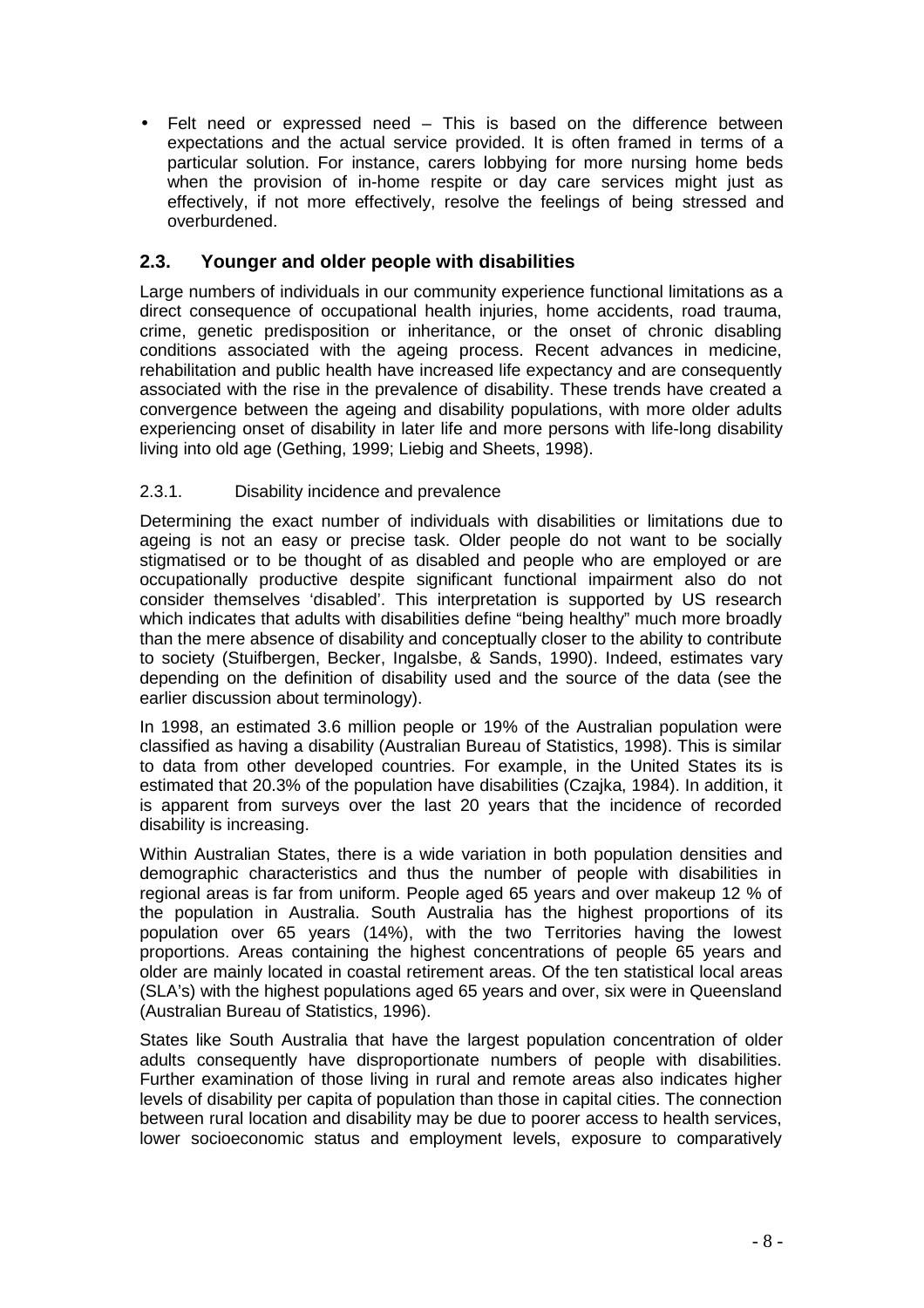harsher environments, sparse infrastructure and occupational hazards (Australian Institute of Health and Welfare, 1998).

Australians are linguistically and culturally diverse and the diversity within the Australian population is increasing, particularly among the elderly, who are more likely to be disabled (Plunket & Quine, 1996). For instance, 29% of persons over the age of 65 years were born overseas and more than half of this group are from non-English speaking countries (Ethnic Aged Working Party, 1987).

Australian cross-cultural research indicates that people from non-English speaking countries generally have a lower incidence of disability but this varies significantly between sub-groups with Greek, Italian and other European women having quite high rates of disability (Ageing and Disability Department of NSW, 1996; Kendig & Russell, 1998; Mathers, 1994). Moreover, utilisation of housing and care services by disabled people from non-English speaking backgrounds has not been well explored although there is strong anecdotal evidence to suggest they are under represented in terms of formal service uptake (Chan & Quine, 1997; Cranny & Associates, 1998; Plunket & Quine, 1996).

Older women from culturally and linguistically different backgrounds are particularly vulnerable in that they are most likely to be living alone and on a low income, with a minimal or declining command of English and possibly reduced family support. This can lead to isolation, thus increasing psychological and physical susceptibility to illness (Cranny and Associates, 1998).

Literature on housing and care with a disability focus generally falls into one of several categories:

- 1. Ageing (a fairly large body of literature exists covering a wide range of subtopics of accommodation related concern ranging from relocation impact to dementia accommodation design)
- 2. Intellectual disability (this has been well researched and focuses on deinstitutionalisation, social role valorization and community inclusion)
- 3. Psychiatric disability (this has been moderately well explored and focuses on insecurity of tenure and resultant homelessness)
- 4. Physical disability (this is scant but what does exist focuses on physical accessibility and discrimination law in relation to premises)
- 5. Sensory disability (this has hardly been researched in terms of accommodation impacts)

### 2.3.2. Disability severity

Of the people identified as having a disability Australia wide, over a million people had a profound or severe "core activity" restriction, that is in mobility, self-care, communication etc (Australian Bureau of Statistics, 1998). This is roughly comparable to the functional criteria which correlates with high dependency need, such as that in the Clackmannan/Townsend dependency scale (McCafferty, 1994). The people with the highest levels of core activity restriction are generally the most dependent on adequate care and support to have a reasonable quality of life and to achieve full community participation and integration (see previous discussion on dependency). Appropriate community accommodation improves quality of life by facilitating individual choice, privacy and feelings of control (Cusack, 1992; Wilson & Scott, 1995).

This group is also most likely to experience the highest levels of multiple disadvantages, meaning that disability severity is linked to reduction in accommodation choices and increased likelihood of premature entry into cared accommodation (Brooks, Davidson, Kendig, & Reynolds, 1998). Lack of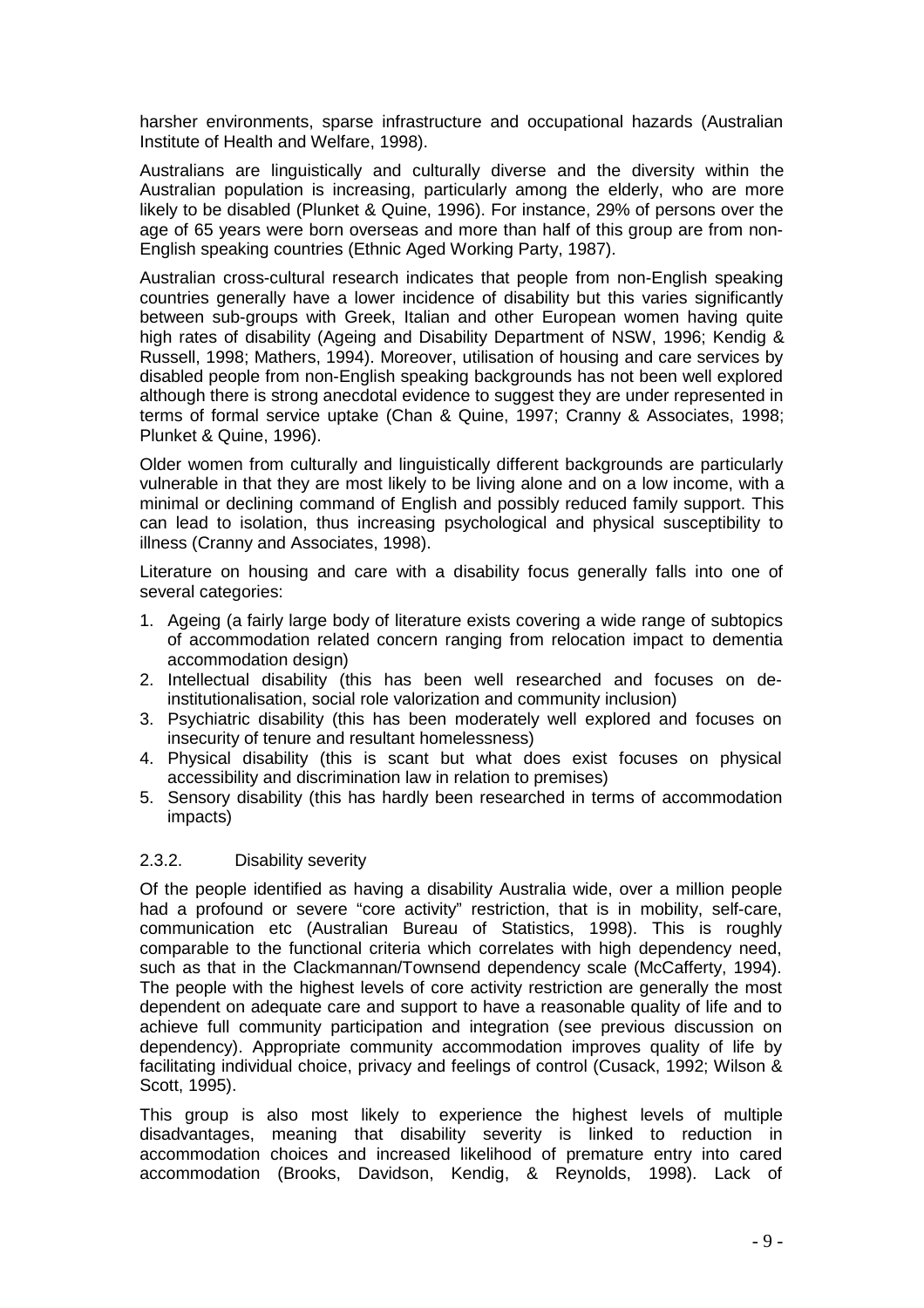accommodation and care choices are compounded by unemployment, because for most of this group, reliance on income support precludes purchase from the private sector. As Gething (1999) makes clear, disability-related costs account for a large proportion of income that could have been saved or invested creating significant financial concern and further reducing security of tenure.

### 2.3.3. Younger people with disabilities

Since the early 1970s, Australia's birth rate has declined. The baby boomers, born around the late 1940s, are now entering their 50s. Within 10 years, this large group of people will be approaching old age. Advances in technology, medical care and community support mean that more people with longstanding disabilities who once would have died before reaching late adulthood, now have a life expectancy that approximates that of the general population (Gething, 1999; Office of Disability, 1999). This means that persons who became disabled early in life are ageing and ageing faster. For instance, chronic health problems typically associated with older age tend to surface earlier and have worse consequences (Burns, Batavia, Smith, & DeJong, 1990; Kahler, 1998). Additionally, this group has a much greater chance of re-hospitalisation than the general population, with some US studies reporting rehospitalisation rates as great as 40% within the first year of discharge (Burns et al., 1990).

Younger people with disabilities differ from older people primarily in terms of their generational cohort and so have different life experience and expectations. As a group they are the first generation to be active in disability rights, and expect to exercise their rights by inclusion and participation in community life. Many have been part of the deinstitutionalisation process and already have high support needs so would resist reinstitutionalisation solely on the basis of advanced age (Kahler, 1998; Morgan, 1996).

Whilst many of the issues remain similar to those experienced by older adults, younger people with disabilities also differ from older people with disabilities in terms of the proportional prevalence of specific disability types. For example, if examining age variance by disability type based on analysis of individual record data from the 1998 Disability and Carers Survey (illustrated below in Figure 2-3), it becomes clear that a significantly greater proportion of people in the younger cohort experience intellectual and mental health problems.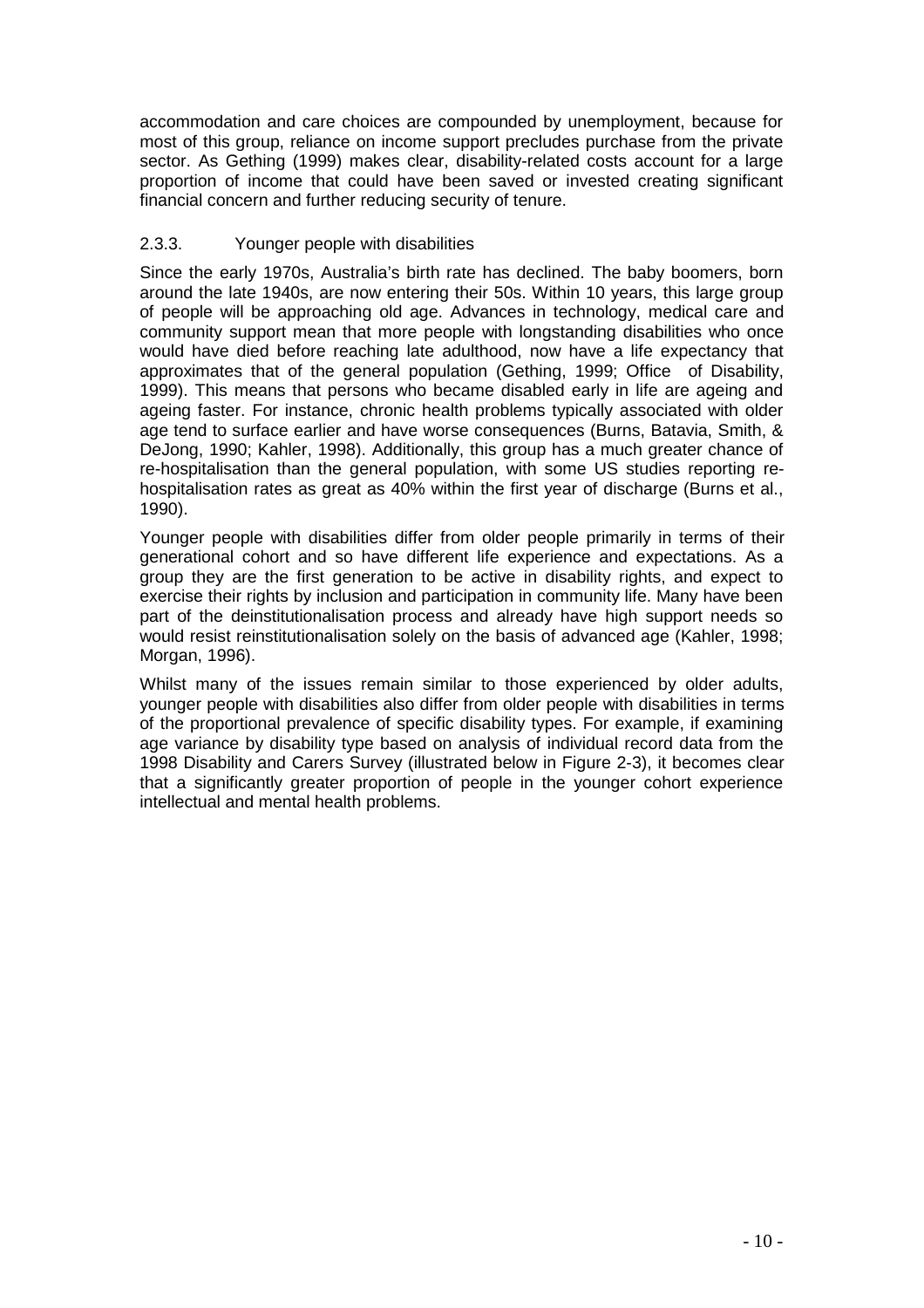

**Figure 2-3: Variance between primary disability type by age** 

This difference in predominance of disability types between generational cohorts brings with it an increasing focus on deinstitutionalisation. In Australia, the Disability Service Act reforms of the 1980's saw the advent of massive deinstitutionalisation resulting in an increase in community placement.

The impact of deinstitutionalisation and disability bias is evident in the most recent statistics regarding the services provided or funded under the Commonwealth State Disability Agreement (CSDA). These indicate that 43% of services were provided to relatively young adults—that is those aged between 20 and 39 years- and that over 60% of the recipients of CSDA services had intellectual disability as their most significant disability (Australian Institute of Health and Welfare, 2000). A similar deinstitutionalisation trend in the US lead to a transfer of resources from the public to the private sectors as the major delivery systems for intellectual disabilities are typically private, non-profit, for-profit and/or public or quasi-governmental structures (Racino, 1999).

### 2.3.4. Older people with disabilities

Recent advances in medicine and material well being particularly in the most affluent areas of the world have resulted in dramatic changes in life expectancy. For instance in the UK almost half the adult population will be over 50 years of age by the year 2020 (Clarkson, Keates, Cleman, Lebbon, and Johnston, 2000). The same trend is also apparent in Australia, albeit at a slightly slower rate. In Australia by the year 2051, over a quarter of the total population will be aged 65 years or older (Australian Bureau of Statistics, 1996).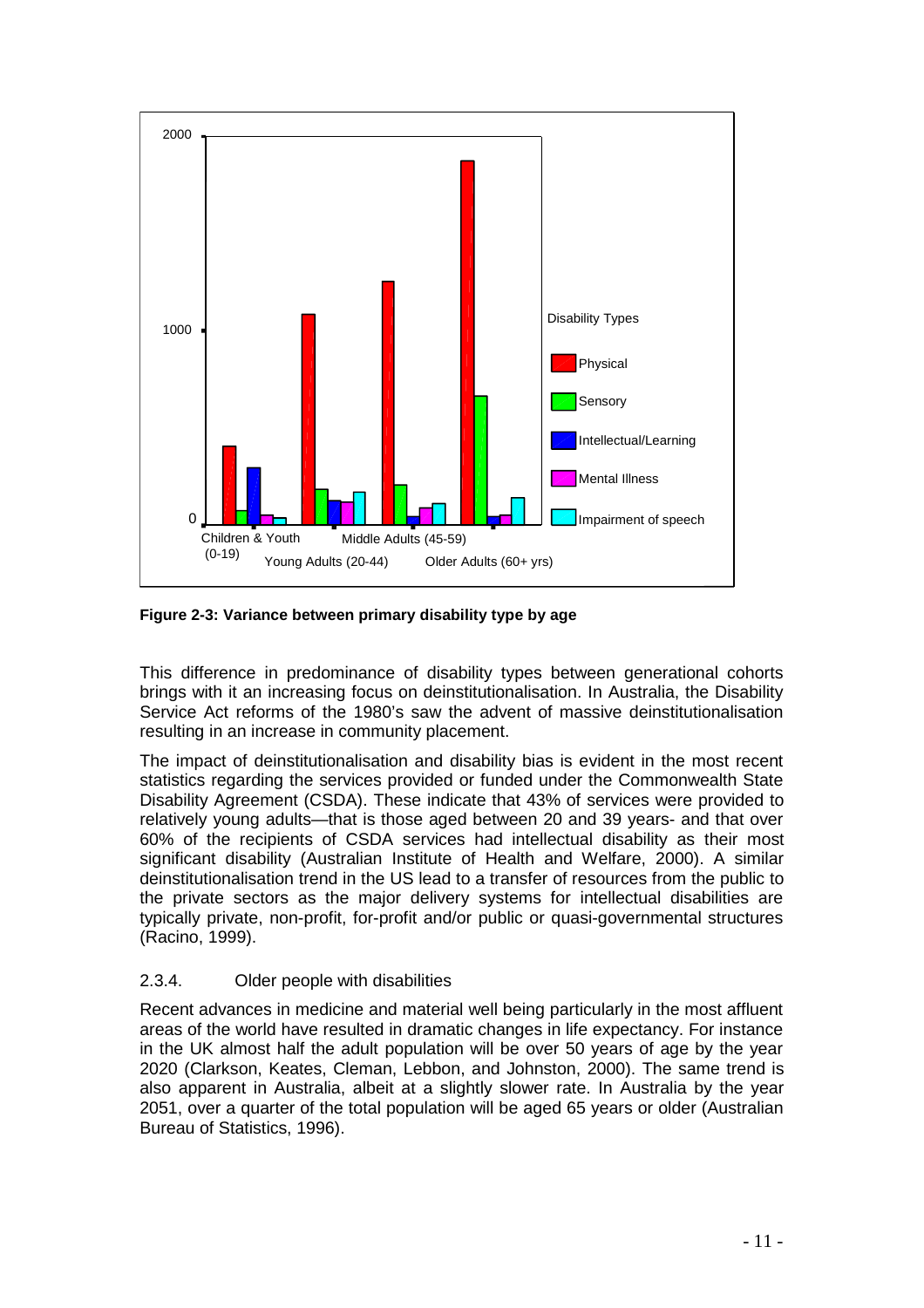In terms of mortality and morbidity, there are promising signs that living longer is not automatically associated with disability. Furthermore, the highest health costs for older people can be directly related to acute interventions provided in the last two years of life. Nevertheless, ageing and disability are linearly correlated. For example, disability rises from 4% of children 0-4 years to 84% of those aged 85 and over (Australian Bureau of Statistics, 1998). Consequently, projections of expenditure that relate to new approaches in health care, which better target chronic disabilities and morbidity, have been projected to increase 10-20% (Kalisch, 2000).

Living arrangements of older persons are also significant as they are less likely to share accommodation with peers and are more likely to be living alone or with a spouse. According to the Retirement Income Modeling Unit (RIMU) estimates based on the Household Expenditure Survey Record 1993 (cited in the report of the Ministerial reference group, 1999) of people 65 years and over, significant numbers of older people also choose to live with their children. For instance, 11.5% women and 12.6% of men were recorded to live with their children (Ibid.).

The difficulties faced by older persons with disabilities are compounded by the fact that greater numbers of older people are now living alone, that is, without the assistance they would receive from a spouse or carer. Women's longevity and tendency to marry older men mean substantial numbers of women aged 65 years and older live alone, whilst older men are more likely to be living with a partner. In the over 80 age group, 54% of males compared to 16% of females were found to live with family and women (55%) were twice as likely to be living alone than men (27%) (Australian Institute of Health and Welfare, 1997).

The population of older people with disabilities is far from homogenous. For instance, people with dementia are a significant subgroup and dementia has very high social costs for family carers. The level of care needed depends not only on age and disability but also on gender, lifestyle, health, socioeconomic factors and constitutional influences. Medical advances are allowing a growing proportion of older people to survive to the oldest-old category (80+), with major economic and social consequences (McCafferty, 1994). It is important to ensure that enhanced survival is matched by maintenance in the quality of life.

### **2.4. Housing and living arrangements**

Accommodation options open to people with disabilities are shaped by a variety of factors including appropriateness, affordability and security of tenure and suitability of location. Racino (1993) writing in the US literature has argued that decisions about accommodation are all too often tied to the amount of care required and, therefore, accommodation choice for those with the highest care needs are the most restricted. The traditional continuum of accommodation options in relation to the level of care provided is outlined in Table 2-1 below. Firstly, independent accommodation designed for individuals and couples able to care for themselves. Secondly, low level care with living arrangement provisions that cater for some chronic limitations. Thirdly, high care accommodation provides more intense supervision, intermittent services and nursing care for those who are acutely ill and/or require ongoing high support.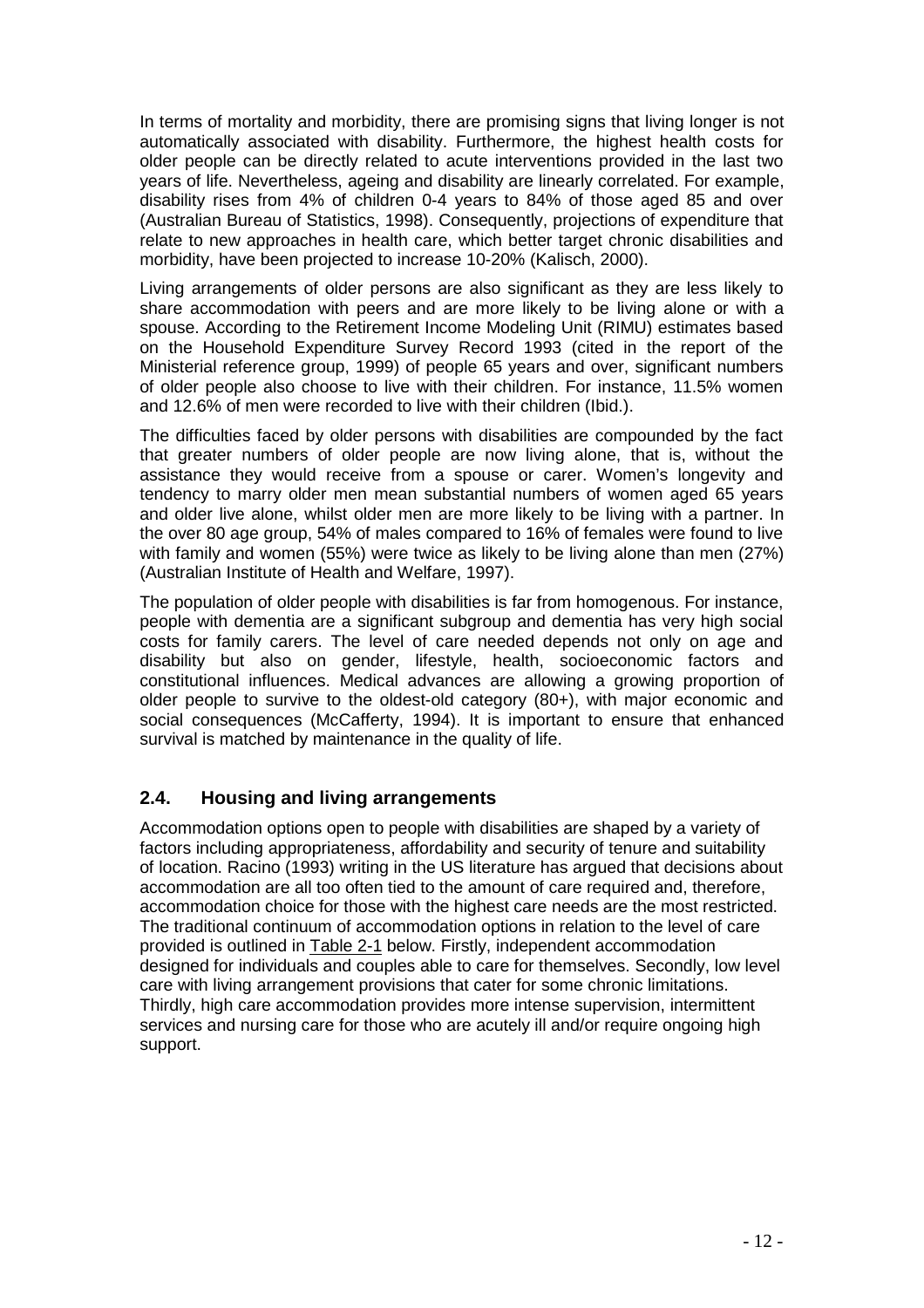| Independent                               | <b>Low Level Care</b>                     |  | <b>High Level Care</b>               |           |
|-------------------------------------------|-------------------------------------------|--|--------------------------------------|-----------|
| Home ownership                            | <b>Retirement Communities</b>             |  | Intermix Residential Nursing<br>Care |           |
| Rented Accommodation                      | Housing<br><b>Public</b><br>Complexes     |  | Convalescent homes                   |           |
| Single Room Occupation                    | Residence with Family                     |  | <b>Hostel Care</b>                   |           |
| Condominium Ownership                     | <b>Foster Care</b>                        |  | Respite care                         |           |
| <b>Apartment Dwelling</b>                 | Hotel/Motel<br>accommodation              |  | Awaiting<br>Care<br>(CAP)            | Placement |
| Share Houses & Congregate life-<br>styles | Home & Community Care                     |  | <b>Secure Units</b>                  |           |
| <b>Housing Co-Operatives</b>              | Boarding<br>Rooming<br>&<br><b>Houses</b> |  | Hospital                             |           |
| Independence                              |                                           |  | <del>D</del> ependence               |           |

**Table 2-2: Traditional continuum of housing options in terms of care availability** 

Source: adapted from (Kendig & Pynoos, 1996)

More recently, there has been a growing focus on community care services provided in people's homes (Golant, 1999). In the UK, as is now occurring in Australia, the primary objective of community reform is to cap budgets which in the past have created a bias in favour of residential and nursing home care by promoting instead wherever possible community-based care packages. However, whilst this strategy appears generally successful overall in meeting its set objectives, a report for a UK Royal Commission cited inadequacy of financial resources, insufficient development of policy and service models and the absence of organisational development and support mechanisms with an overall failure to 'satisfy need' (Henwood, 1999).

### 2.4.1. Expansion of home based care options

The move to home-based care, individually tailored services, greater flexibility, more coordinated services and clients as active participants, which is now evident in policy reform in Australia, echo developments already underway in the UK, Sweden and the Netherlands (Boldy, Kendig, & Denton, 1993). The move to in-home care in Australia has resulted in a gradual shift in expenditure in favour of community care, which is provided under programmes like Home and Community Care (HACC) and Community Aged Care Packages (CACP) (Fine & Chalmers, 1998). These services provide:

- home help
- community nursing
- home modification and maintenance
- gardening assistance
- transport services
- food services
- allied heath services
- community respite services.

Community care services have enabled people with low to high care needs to remain in their homes and access the specific packages of services relevant to their care needs. These small locally-based services offer choice, however, the sheer diversity and fragmentation of what is on offer makes finding out who does what, for whom and where an almost impossible task (Fine, 1997). Furthermore, people with high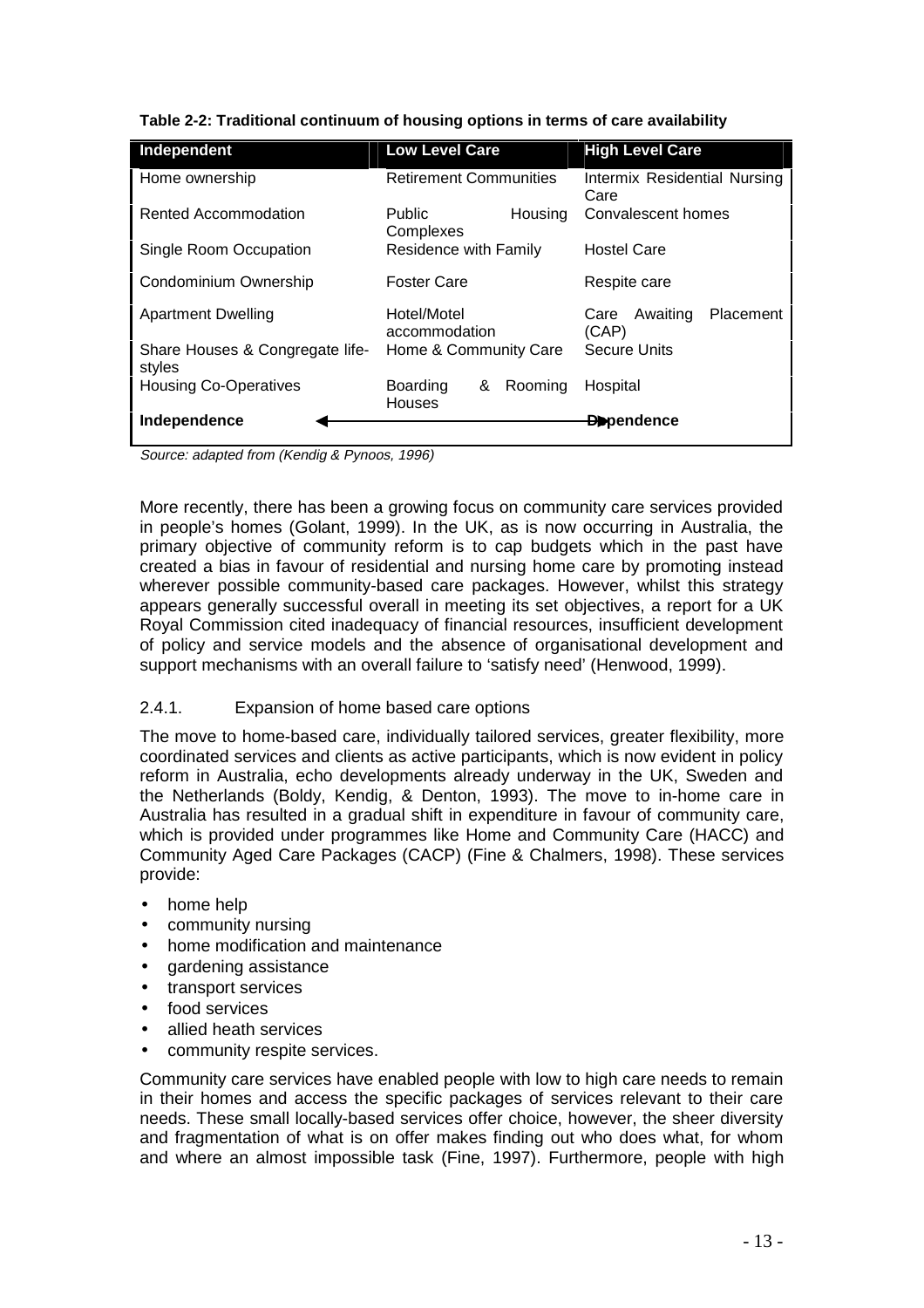level needs often require a complex mix of services, with a primary entry level for assessment of care need and overall co-ordination (i.e., General Practitioner or ACAT referral). The limited resources available because of community services funding caps, limit the provision of service and flexibility of service options regardless of obvious need. Lack of adequate fee-for-service reimbursement precludes most General Practitioners from participating in community-based care forums, resulting in consequent ongoing co-ordination duplication (Fine, 1997).

### 2.4.2. Housing careers require lifestyle planning

In uncoupling health, accommodation and care, disability advocates argue that individual lifestyle planning processes become a valuable tool for housing and care decision-making (Steere, Gregory, Heiny, & Butterworth., 1995). However, the ability to do this effectively however, is hampered by lack of evidence concerning the information effectiveness and relative cost of rehabilitation and independent living programs (Fuhrer, Rossi, Gerken, Nosek, & Richards, 1990). The existing isolation of health from community care means that community-based care packages are support focused rather than rehabilitation or training focused. People with matureonset disabilities are often excluded from rehabilitation, hence increasing their dependency on sometimes inappropriate care (Kahler, 1998).

### 2.4.3. Support for 'Ageing in Place'

Community Options, is a service model that enables people with high dependency needs to remain at home via case management and service purchasing. This was introduced into Australia in the 1990s following its success in the UK and the US. Early evaluation has demonstrated that clients appreciated the flexibility of support and security provided, whilst costs are lower on average than nursing home placement but substantially higher than traditional hostel care (Boldy et al., 1993). The success of Community Options and similar schemes has been dependent on 'community building' with affordable and accessible housing, and community care (Racino, 1999; Schaaf, 1990).

In 1984 Pennsylvania State Office of Mental Health, found significant differences in the ability to sustain community tenure depending on the community services utilised and community residential arrangements made. They concluded that determination of successful community tenure rested on an improved understanding of the importance of client satisfaction with residential arrangements (Hadley, McGurrin and Fye, 1993).

### 2.4.4. Home Maintenance

Accommodation occupied by older persons and those on the lowest incomes is typically older and more dilapidated. US data indicates that up to 8% (more than a million older people) live in homes with serious physical defects (Kendig & Pynoos, 1996). Whilst UK data indicates that up to 35% of private dwellings occupied by people with disabilities were unfit (Nocon, 1997). Australian data is not available, but it could be reasonably expected that a similarly high proportion of housing occupied by older people would also be inappropriate. Therefore, quality of housing has become a major concern for enabling delivery of home-based care.

In the US the Americans with Disabilities Act and the Fair Housing laws have worked to improve the provision of more adaptable and accessible public and private dwellings (Watson, 1990). This has been echoed more recently and forcefully in the UK, which became the first nation in the world to mandate basic disability access in every new home by passing the Visitable Homes Act in 1998. This Act requires that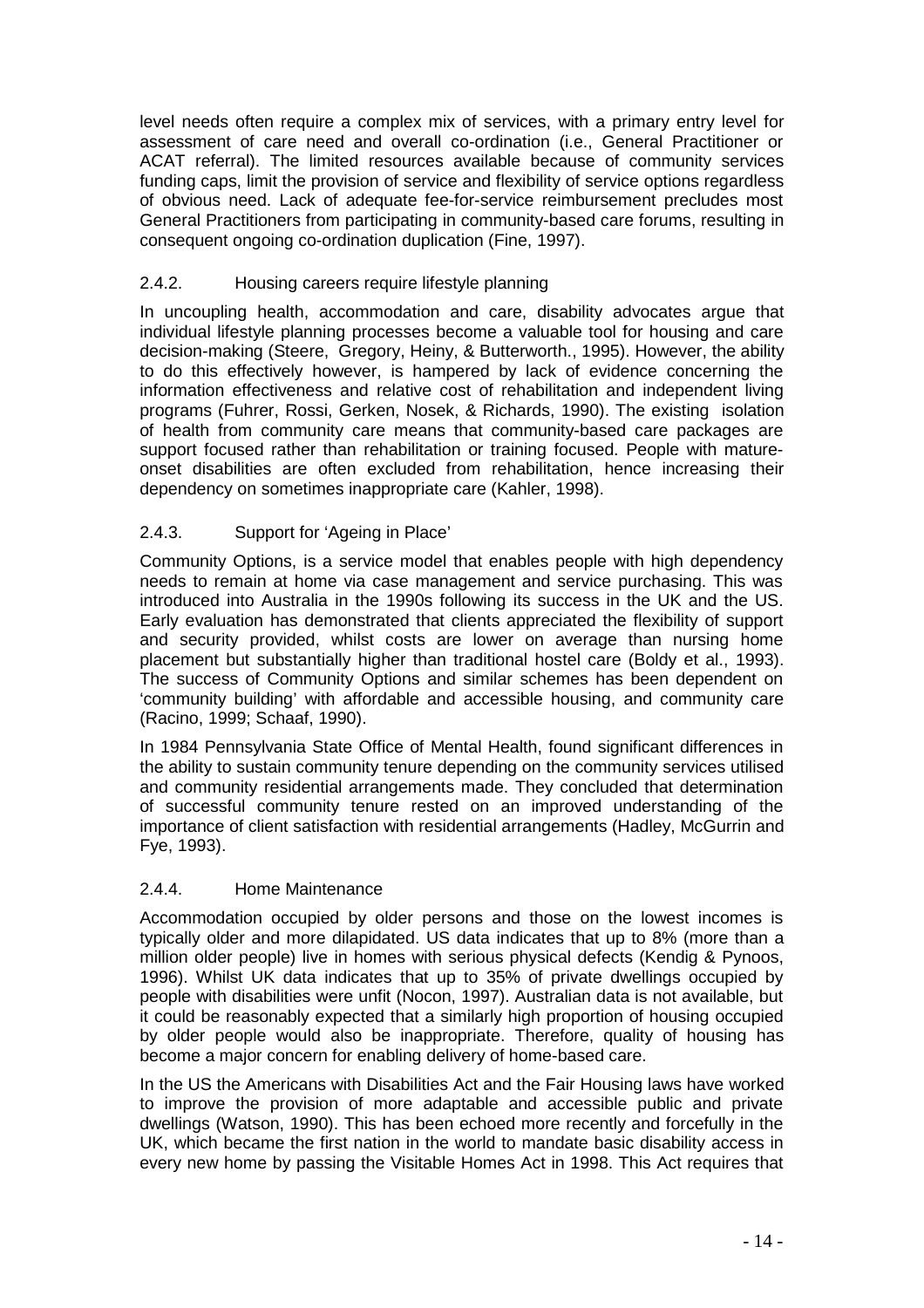every new home must have an entrance without steps, a downstairs bathroom, sufficiently wide halls, all doorways passable by wheelchairs and other elements of universal design.

### 2.4.5. Adaptable housing

In terms of appropriateness, fully visitable, accessible or adaptable accommodation currently represents a miniscule percentage of the total housing market in Australia and has traditionally only been provided by public housing authorities. Given that public housing authorities manage less than 10% of our total housing stock it is clear that more needs to be done in terms of both new construction and in terms of retrofitting existing housing stock to redress this imbalance (Bridge, McAuley, & Woodruff, 1999).

People with disabilities have a right to access the same range of accommodation options as other members of the community including sharing with others or living alone (Bridge et al., 1999). Housing itself is a major determinant of quality of life. For instance, a Japanese study conducted by Zhao, Tatara, Kuroda and Takayama (1993) found that the cumulative survival rates of old people with good housing conditions were higher than those with poor housing conditions. They therefore concluded that the mortality of frail elderly people living at home is affected by housing conditions.

### 2.4.6. The meaning of home

Emotional relationships are not just limited to people but include significant physical environments and this type of emotional attachment to physical objects and places usually begins in childhood (Marcus, 1997). A home fulfills many needs for the people who reside within them, including:

- a place of self expression (Clemson, Cusick, & Fozzard, 1999)
- a vessel of memories (Marcus, 1997); and
- a place of refuge from the outside world (Davison, Kendig, Stephens, & Merrill, 1993).

Younger and older adults with disabilities (as individuals) desire to create and maintain continuity with the world but may be restricted in their access to it, so emotional nurturance from familiar places becomes increasingly important (Hocking, 1997). Furthermore, a large scale qualitative study of older people in South Africa found that feelings of independence were strongly correlated with the ability to age within their usual residential abode (Frankental, 1979).

The complexities of meaning inherent in understanding housing need are highlighted by US research which found that the majority of the elderly do not make special alterations to their homes, nor do they choose housing based on any preconditions for easier living. They also do not spend time planning future alterations to their living environment and, given a choice, prefer living situations which reflect their present one (Wister, 1989). This may be explained by the fact that what older and younger adults with disabilities want from their housing can be different from what is perceived as rational by government and other interests (Kendig & Gardner, 1997).

### 2.4.7. Home modifications

Accidents and injuries resulting from unsupportive home environments contribute significantly to morbidity and mortality and force moves to institutional settings (Public Health Association of Australia, 1993; Wylde, 1998). According to Pynoos, Tabbarah, Angelelli and Demiere (1998), there is general agreement that an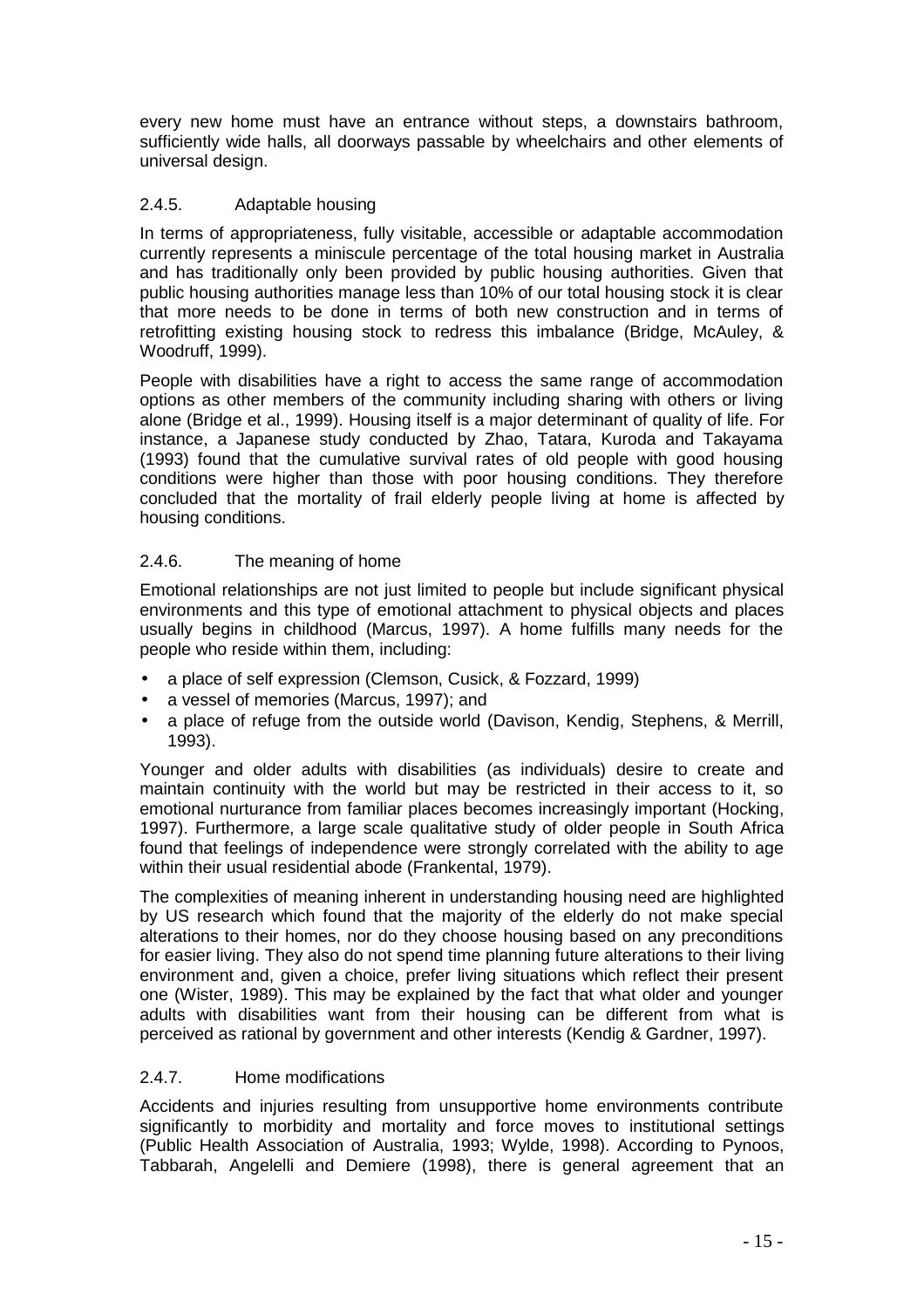accessible, safe and supportive environment is vital to quality of life for younger and older adults with disabilities. Home modifications, such as ramps or handrails, allow a person to engage in major life activities more easily and help prevent accidents.

Moreover, a growing body of evidence supports the cost effectiveness of environmental interventions such as adaptable housing and home modifications. The Japanese initiated a program to provide universally designed housing stock which, although costly initially, has effectively facilitated 'ageing in place' and has proven to reduce government expenditure in the longer term (cited in, Wylde, 1998).

A study investigating Swedish public housing grants for home modifications indicated that the most common measures would have proved less expensive if they had been planned as "basic accessibility". The reasons why accessibility problems persisted were building traditions, lack of knowledge about disability and technical problems (Iwarsson & Isacsson, 1993). Adaptability is also a major feature of recommendations surrounding dementia care as relocation only serves to worsen confusion and distress (Alzheimer's Association Australia, 2000).

US studies suggest that access to home modification and equipment (such as assistive device technology) increases functional independence and the likelihood of remaining in one's home (Mann, 1997; Mann, Hurren, Tomita, & Charvat, 1995). A later randomised control trial additionally demonstrated lower health care costs, including costs related to institutional care and in-home nursing and case management visits (Mann, Ottenbacher, Fraas, Tomita, & Granger, 1999).

Inadequate services, lack of information about services and funding caps hamper the response to growing home modification need (Duncan, 1998a; Enders, 1991). In England, delays of up to 2 years in the provision of basic home modifications are still occurring (George, 1998). Long delays are also a problem in many areas within Australia (Phibbs & Higham, 1999) as is the substantial variability in program type and entry criteria (Kendig, 1990a).

Service delays and restrictions within home modification services are significant given that the community at large has limited familiarity with what can be obtained at competitive prices from the private sector. The almost complete lack of private sector service options has been attributed to manufacturers and the housing industry failing to anticipate great demand (Duncan, 1998b). Unfortunately, few government programs currently target these issues in Australia.

### 2.4.8. Transition stress

Disabled consumers, families and healthcare professionals agree that appropriate consideration of accommodation can be a critical factor in reducing institutionalisation and in promoting integration and inclusion (Iwarsson & Isacsson, 1998; Public Health Association of Australia, 1993; Steinfeld & Danford, 1997). Disabled consumers consistently report that cared accommodation is a last resort and that they would prefer to live in their own house or apartment, either alone or with a spouse, rather than living with other health consumers (Cooper, 1996; Knapman, 1996; Tanzman, 1993). Moreover, re-housing to achieve higher levels of care creates 'transition stress' with consequent impacts on quality of life and greater incidence of mortality (Bruce, 1986; Clemson et al., 1999).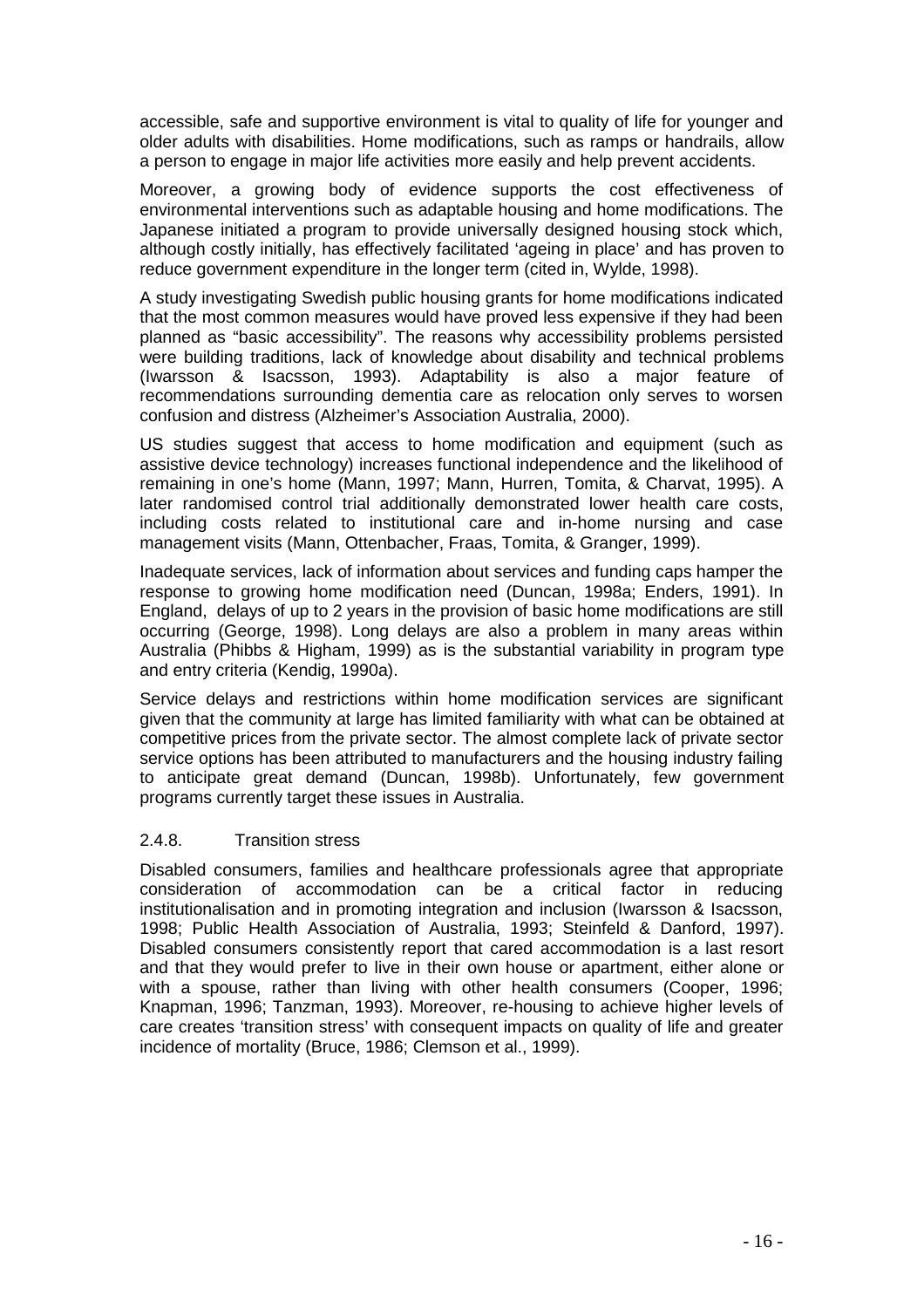### **2.5. Accommodation options**

Although the Commonwealth Government recognises the need to provide a wider range of housing choices for both younger and older people with disabilities, the fact remains that, for many older and younger people with disabilities, current accommodation arrangements negatively impact on quality of life, independence and community participation. The issues associated with particular accommodation options are outlined below:

### 2.5.1. Private dwellings

'Private dwellings' refers to accommodation within the community, which is either owned or leased by an individual. It is commonly referred to as an individuals' 'home'. Characteristic of private dwellings is sole occupancy, which is a term used to describe a situation where an individual, couple or family are residing in a household not shared by other people. Private dwellings include houses, units, flats, townhouses and villas. Whilst many OECD countries, including Australia, have targeted individual home ownership as an indicator of prosperity there are now indications that home ownership rates are falling, particularly for younger adults and those on low incomes (Kendig, 2000).

While the size, condition and quality vary enormously, the majority of private dwellings have stairs or other inaccessible features that create dependency and/or place younger and older people with disabilities and their carers at risk. In an English study the main response cited for relocation requests was to eliminate the demands made by stairs (Buckle, 1971).

Some of the key issues in terms of private dwelling choices are that purchasing a private dwelling is costly and cost increases with proximity to amenities and services, consequently better access to facilities and services involves premium rates. Younger people with disabilities may never own their own homes as unemployment and low incomes precludes many people with disabilities from following typical housing career patterns (Kendig, Browning and Young, 2000).

'Ageing in place' means that older adults who become disabled later in life have difficulty with home maintenance and may be at risk. Services directed at home modifications for people with low incomes are insufficiently funded and consequently waiting lists are common, whilst many people receive no assistance (Duncan, 1998b).

### 2.5.2. Retirement villages

The 1980s saw the rise of age-specific housing including accommodation such as hostels and retirement villages. The attraction of these developments is that they are usually built to provide older people with a particular lifestyle and most include some level of support or care appropriate to the needs of the residents, taking the onus of responsibility off family and retaining levels of independence. Unfortunately, many of these types of housing have been located on the periphery of metropolitan areas, or in semi-rural locations, making them relatively inaccessible via public transport and isolating them from the support services of the city and suburbs (Wilson & Scott, 1995).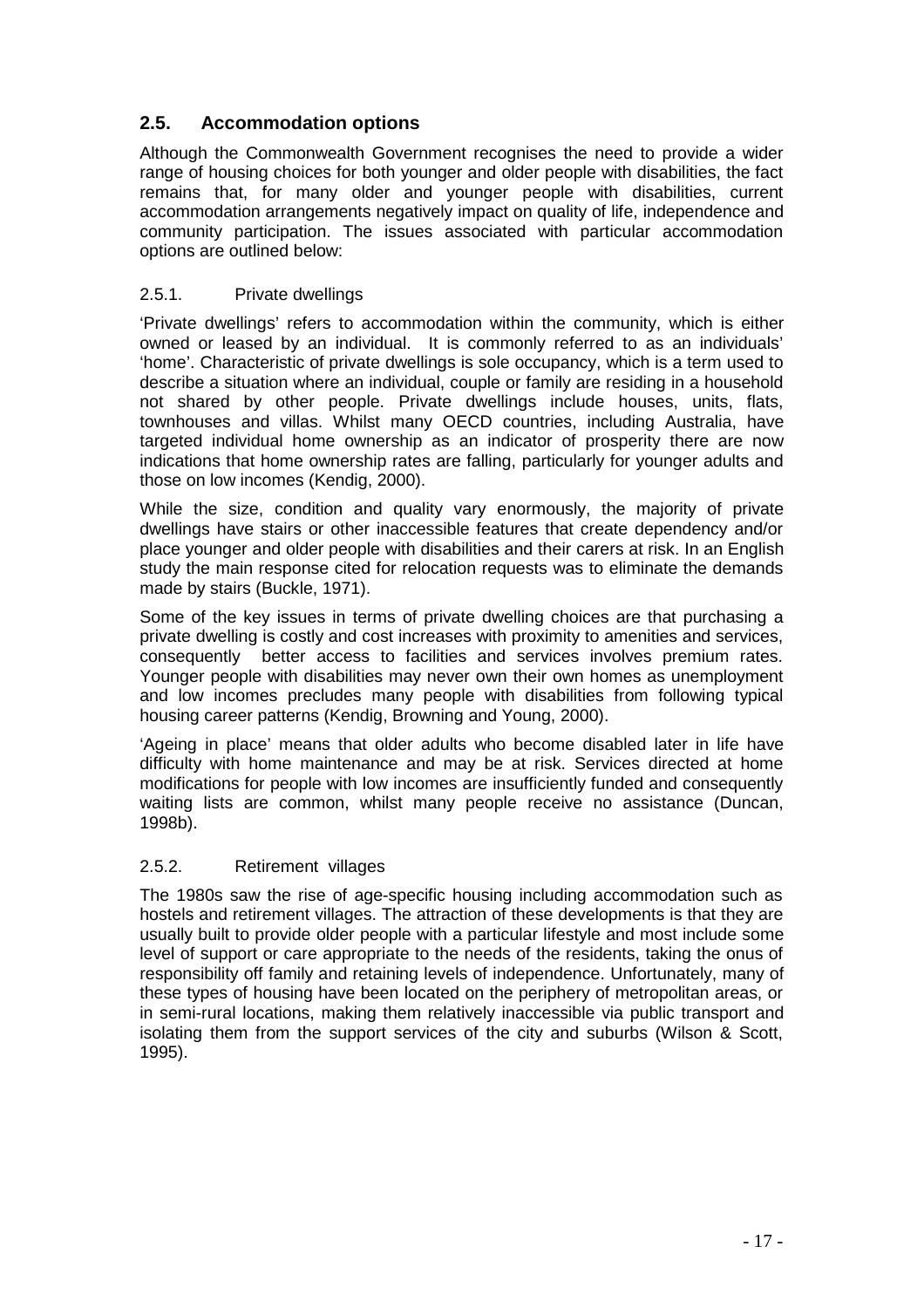### 2.5.3. Transportable Homes

Transportable homes include relocatable structures and manufactured homes such as campervans and caravans. These homes by their nature are small and basic in terms of facilities, many do not have toilets and are dependent on connection to power and water outlets such as in caravan parks or manufactured home estates. In addition to purchase cost, ongoing fees are charged for occupancy of a site and for connection to public facilities. Transportable homes are particularly popular in Queensland on the NSW South Coast, locations that attract retirees (Wilson & Scott, 1995).

Whilst transportable homes are generally more affordable, access and security issues make these unattractive for people with high care needs. Community support services are unavailable or restricted and site locations are often isolated from community services and facilities, creating increased dependency on informal carer support (Wilson & Scott, 1995).

### 2.5.4. Private rental market

The private rental market includes houses units, flats, townhouses and villas, plus rental only accommodation such as boarding houses, rooming houses and private hotels. The key issue here is affordability. A third of private tenants pay more than 40% of their income in rent leaving little for other expenses (Kendig, 1990a). Moreover, rent levels have increased dramatically in recent years (Australian Housing and Urban Research Institute, 2000).

Whilst the Commonwealth offers rental assistance as do some State housing authorities, this is based on income and asset testing and the degree of assistance varies between States (Wilson & Scott, 1995). A recent Australian report highlighted affordability issues for private renters and showed that low-income earners generally pay rents similar to high-income earners. In addition, a significant number of the most vulnerable were in the most unsuitable housing and would be at risk of homelessness if forced to move, despite high level of rental assistance (Landt & Bray, 1997).

The next greatest issue of concern is the availability of rental accommodation, as there is severely limited appropriately designed stock (Physical Disability Council of NSW, 1998) and proximity to services are usually only available at premium rates further compounding affordability issues. Moreover, there is a reluctance by landlords to allow or to provide necessary fittings and fixtures, such as grab rails and ramps to their properties.

### 2.5.5. Community housing

Community housing includes housing co-operatives, share houses, Abbeyfield houses and independent dwellings within retirement villages (much of which is government subsidised). It enables people to gain housing by pooling resources, however community-housing schemes are typically restricted to low income earners (Wilson & Scott, 1995).

Abbeyfield housing provides facilities within existing communities and generally has the same means testing criteria as public housing. The idea started in the UK in the 1950s and has been an option in Australia since the 1980s. The Abbeyfield concept provides groups of up to ten low income older people with a home-like supportive environment including guest rooms and an on-site housekeeper (Forsyth, 1992).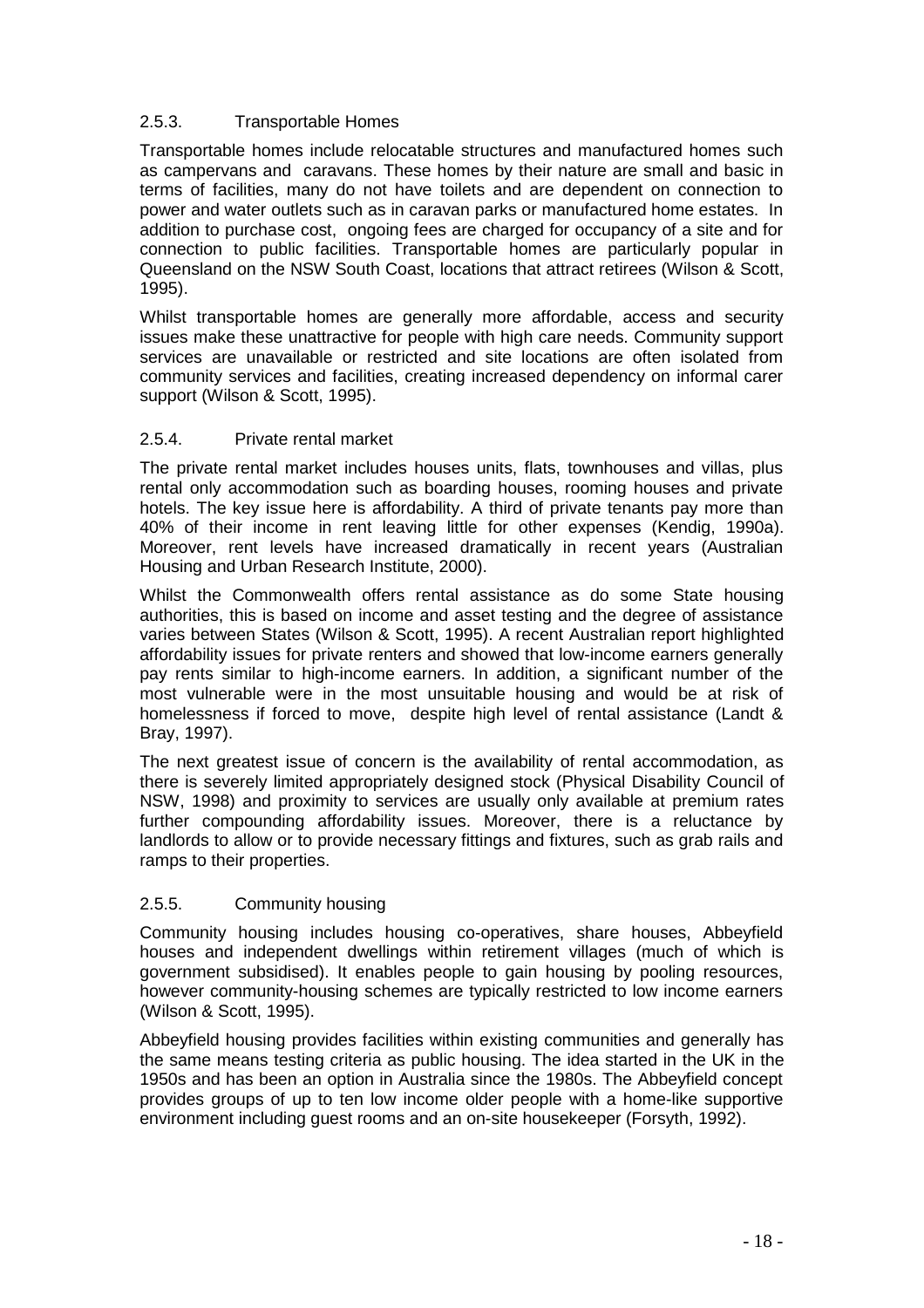Independent dwellings within retirement villages, on the other hand, may be purchased or rented and allow residents some support and proximity to communal facilities and services. However, they are often located on the fringes of larger urban settings, creating difficulties for social inclusion within the wider community.

The issues in terms of community housing are threefold.

- Firstly, there is an assumption that only minimal care will be provided so as residents 'Age In Place' and as levels of disability increase this may result in forced transitions to cared accommodation.
- Secondly, renting or buying into this type of accommodation can be difficult, as there is considerable variations in supply depending on geographical location.
- Thirdly, like rental and private dwelling accommodation despite government subsidies, there are no legislative requirements for accessible design and so most community housing stock does not consider accessibility or adaptability in design or construction.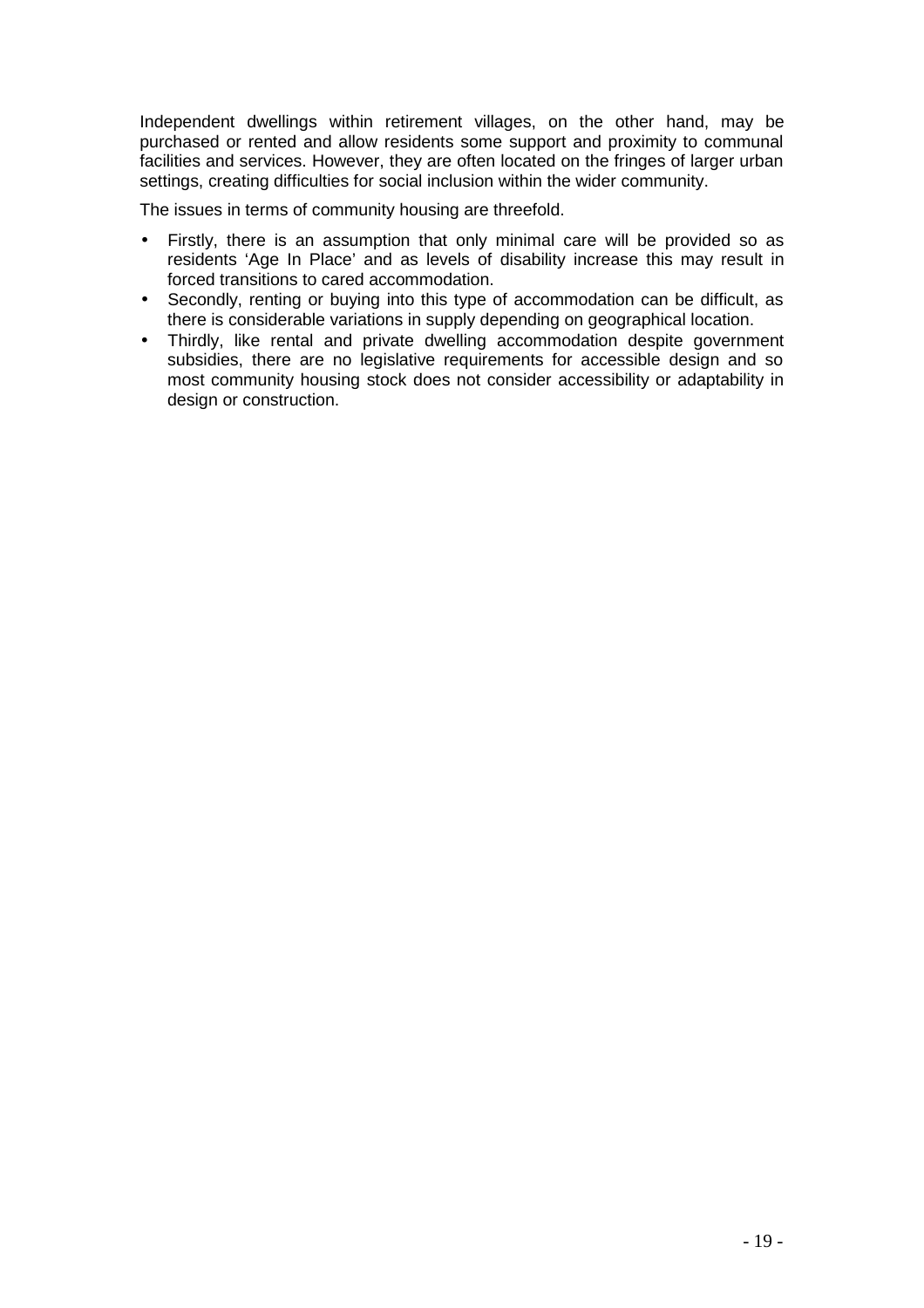### 2.5.6. Public housing

A recent English audit commission report noted that the stock of social housing had shrunk by over a million dwellings since 1981 and that many high quality homes had been sold, meanwhile an increasing number of aged and disabled people needed assistance with accommodation (George, 1998). The situation is very similar here in Australia, where waiting times are often lengthy and are likely to increase as demand continues to outstrip supply. This is partly due to a 13% decrease in annual expenditure on public housing between 1989 and 1999 (Productivity commission, 2000) and the decreasing and limited construction of accessible or adaptable stock (Physical Disability Council of, 1998).

In addition, although disability is factored into the allocation of public housing, particularly crisis housing, it is not factored into rental rates which although increasing, are currently capped at 25% of income (Department of Housing, 2000). Whilst rental caps serve to protect tenant income they fail to allow sufficient residual income for people with high care needs to purchase equipment or care services in a market that is increasingly 'user pays'. Approximately 25% of public housing tenants have a declared disability and require ongoing support to sustain their tenancies (Department of Housing, 2000).

Additionally, as in the UK on-site managers, where they are available in large estates, have no formal responsibility for care management (McCafferty, 1994). Involvement of housing authorities in joint planning arrangements has typically been minimal and are usually not reflected in the day-to-day job descriptions of employees (Nocon, 1997). The focus on housing programs without adequate and coordinated consideration of disability and support need and their cost and provision demonstrates that community reform is still severely hampered by poor planning and weak linkages (National Housing Strategy, 1992b).

### 2.5.7. Cared accommodation

Many people with disabilities perceive the only alternative to staying in one's own home is to move to an aged care facility (Cooper, 1996). Regrettably, there are 1174 younger people with disabilities (i.e. predominantly those with multiple sclerosis, head injury etc.) currently residing in aged care accommodation facilities within Australia.

There is also an acknowledged reluctance within the aged care industry to accept many people with disabilities because of the increased resources required for staff training and facility upgrading (Kahler, 1998). More stringent accreditation and safety guidelines (particularly for smaller facilities) have further compounded this problem. For instance, US research indicates that the overwhelming majority of fire fatalities in small board and care homes are residents with some form of disability and making increased fire safety affordable is difficult ( Levin, Groner, & Paulsen, 1993). This situation highlights the current lack of choice in cared accommodation services particularly for prematurely aged or severely disabled people.

Both home support and cared accommodation options are even more restricted in rural communities (Foskey, 1998; Knapman, 1996). Not surprisingly, therefore, older people in rural and remote areas tend to be more concerned about residential care (Beidler & Bourbonniere, 1999; Canada Mortgage and Housing Corporation, 1991). This may be due to the fact that in some situations people need to leave their home towns to access appropriate care and support in the form of a residential care package (Sach, 1998).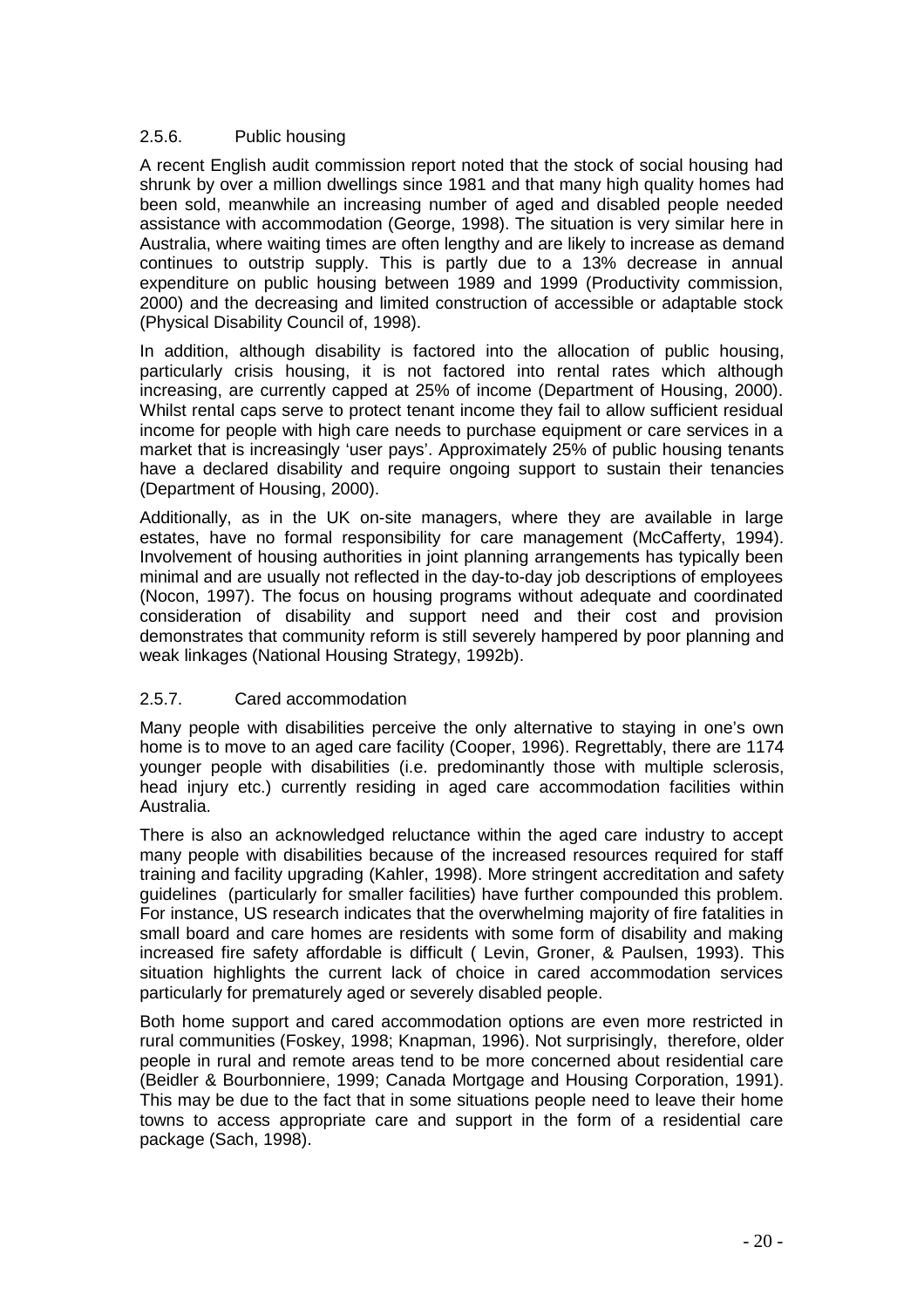With the advent of 'mobile hostels', 'hostel options' and 'nursing home options' via Community Aged Care Packages (CACPs) it has become possible to provide greater levels of in-home care. Better in-home care services have been linked to a perceived reduction in the need for cared accommodation (Australian Institute of Health and Welfare, 1995). However, current trends suggest this is not reflected in statistics of hostel use across Australia (McCallum, 1999).

It is assumed that continued demand for hostel services is the result of the combination of the increase in the population of older people with care needs and the difficulty in accessing the limited high care services currently available. Lefroy, Hobbs and Page (1984), in an Australian study, estimate that one nursing home place is needed for every three residents in a hostel. They also stressed the importance of having temporary acute hospital admissions available to avoid unnecessary transfer to a nursing home.

As a result of the unfavorable social stereotypes associated with nursing homes, the stated preference of people with higher care needs is to access an increasing level of care support in their existing hostel accommodation. Similarly, the combination of a reduction in funding of nursing homes in preference for community-based services and the increases in the life expectancy of people with disabilities has ensured the demand for high care nursing home and hostel services (Lefroy, Hobbs and Page, 1984).

### **2.6. Care options**

Informal care and support networks play a critical role in community service provision, especially caring for frail older people and older people with disabilities living within the community. The majority of accommodation support outside cared accommodation options are provided informally by unpaid caregivers. Not only are informal carers responsible for maintaining people, often with high levels of functional dependence, within the community, but the absence of an informal carer has been identified as a significant risk factor in contributing to institutionalisation among the older population (Australian Institute of Health and Welfare, 1997).

### 2.6.1. Informal care

The growth of home-based care relies heavily on the availability of carers to provide the day-to-day support to people who are ill or disabled. More than 17% of people aged 50 and over are carers (Wolcott & Glezer, 1999). Whilst 75% of carers of severely handicapped older people are the spouse of the person requiring care, thus highlighting the extent to which older people are themselves carers. Women are nearly three times more likely than men to be primary carers in Australia. In addition, older people are more likely to be carers than younger people, with those aged between 65 and 74 years being twice as likely to be a carer compared with the overall population (Australian Bureau of Statistics, 1998).

The cost of caring is both personal (emotional and physical health decline) and financial (cost of care, loss of income and loss of opportunities for advancement and promotion) both in immediate and longer terms (Watson & Mears, 1996). The fact that the ability to 'age in place' depends on the availability of informal care is significant both because of the economic disadvantage experienced by carers and the increased likelihood that the physical demands of caring will result in acquired disability for the carer. Capping residential care cost depends to some extent on improving respite care benefits being provided to informal carers (Ball, 1990).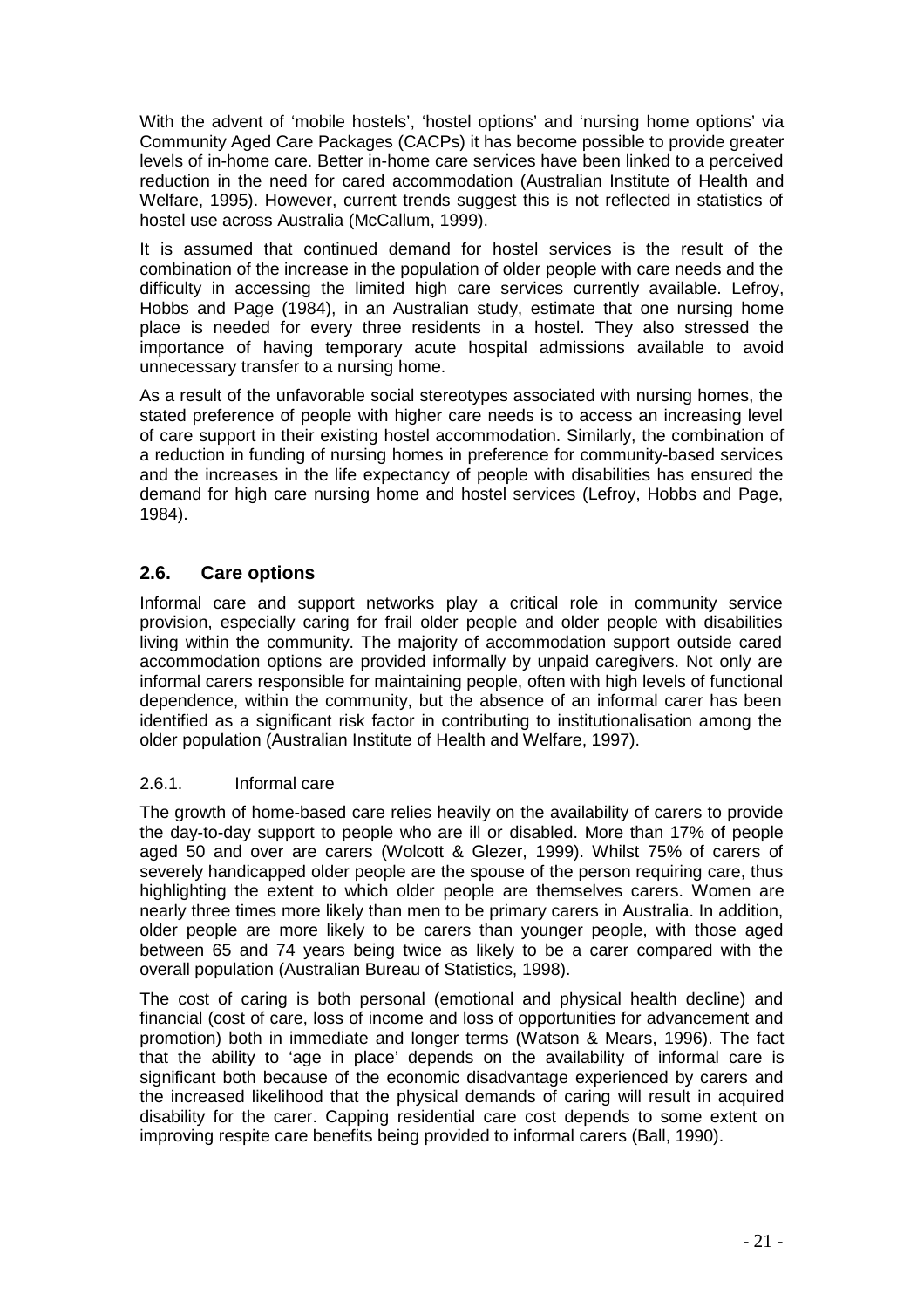A Norwegian study, conducted by Lingsom (1992), contradicts the notion that family care of dependent elders is undermined by the introduction of formal state funded services. Her cross-sectional random national sample of 685 elders aged 66 and over living at home found instead that community services supplemented and supported informal family care.

### 2.6.2. Formal care

Formally managed home health care services are the fastest growing health care sector in the United States (Geraci, 1997). This trend is echoed in Australia and other OECD countries (Kalisch, 2000). In the US aged care reforms have shifted primary responsibility for community-based managed care to the States. Likewise, the 1993 reforms to the British system of community care made case management the cornerstone of the system and gave primary responsibility for community care programs to local social service departments (Cox, 1997).

The costs in providing managed home health care are both direct and indirect. Indirect costs include injury and disability compensation payments for employees. Consequently, one of the most pressing challenges for Australian Homecare services is to make demonstrable improvements in occupational health and safety performance. For example, almost half of the occupational, health and safety claims made by Homecare staff relate to manual handling injuries (48.5 per cent of the total) (Home Care Service of NSW, 2000).

### 2.6.3. Achieving individual tailoring & flexibility

In reducing the need for cared accommodation, more flexible and individualised means of supporting informal caregivers need to be developed. These need to better reflect individual need as expressed by caregivers and to fit the fundamental values and belief system of the family unit. Gitlin, Corcoran and Leinmiller-Eckhardt (1995) suggest that this is dependent on better understanding the personal meaning of caregiving, the way in which care is provided and the specific aspects of caregiving that are problematic.

In a study by Tanzman (1993) investigating the support preferences of mental health consumers there was a strong preference for outreach staff support that is available on call; few respondents wanted to live with staff. Consumers also emphasised the importance of material supports, such as money, rent subsidies, telephones and transportation, for successful community living. To accommodate consumers' preferences, it appears the mental health system needs to work towards providing flexible support, corresponding to the episodic nature of psychiatric disability, and to expand their advocacy for affordable housing and for increased income for people who depend on disability benefits and other entitlements.

### **2.7. The economics of affordability**

Both the degree of activity restriction resulting from disability status and financial status influence the level of formal support required for housing and care options. For instance, home ownership can be crucial to living comfortably on benefits and can offset costs for care, however, housing modification may be perceived as unaffordable (Kendig & Gardner, 1997). Low income homeowners have the advantage of being able to sell 'down'; borrow against their dwelling; or take up a reverse equity mortgage. However, all three options carry relatively high upfront fees and there is a shortage of suitable loan services (Burbidge, 1996b).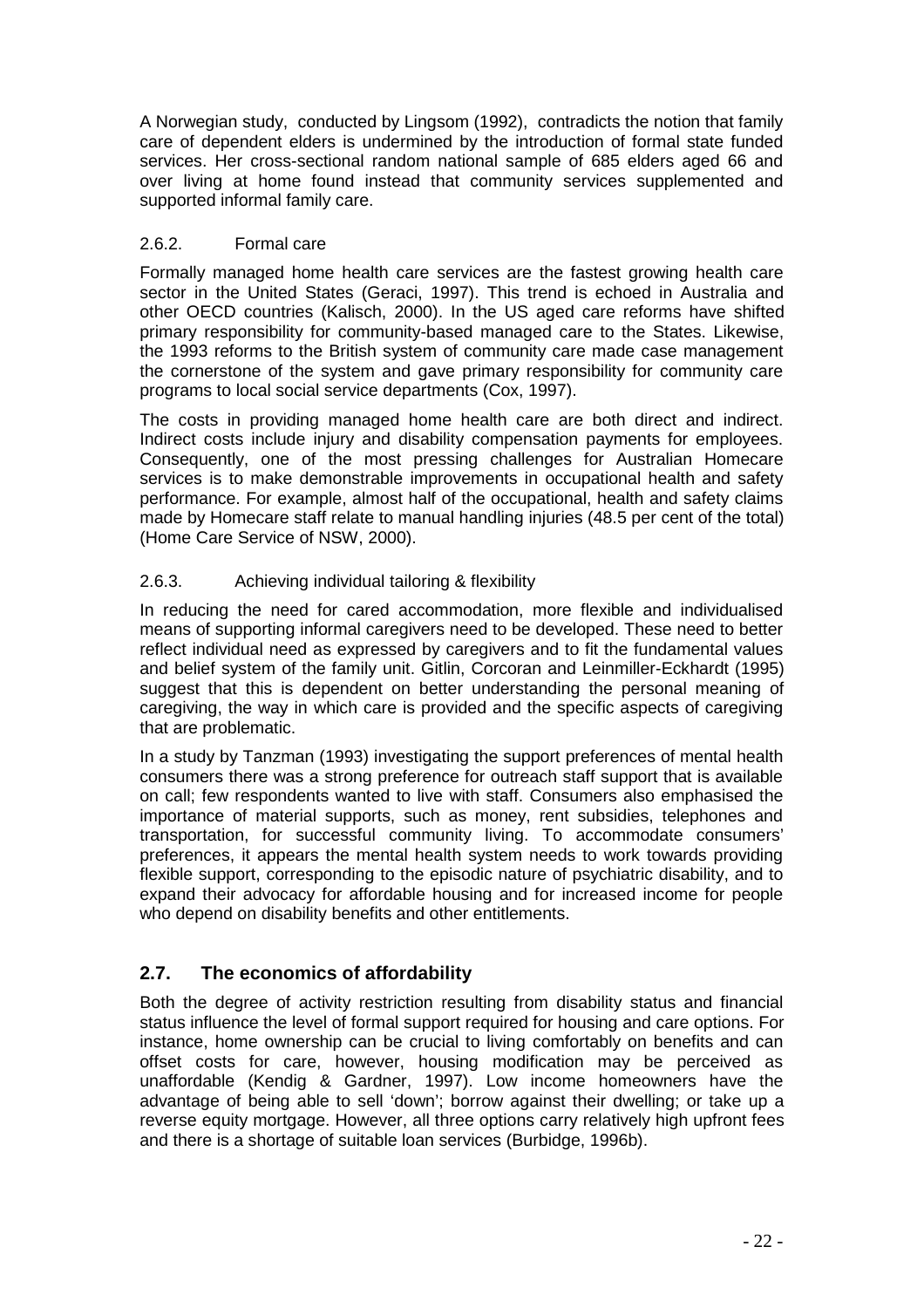### 2.7.1. Income support

Considering the gap in superannuation and other retirement income sources, premature retirement and long term unemployment is often responsible for poverty and resultant homelessness, loss of dignity and elimination of life quality amongst the majority of ageing people (Kalisch, 2000). In addition, governments from Australia, Canada, Norway and the Netherlands are actively working to restrict access to disability income support by reducing the usage of non-medical criteria.

Kalisch (2000) also warns of the risks associated with decreasing flexibility and over rigorous evaluation criteria in terms of increases in morbidity, homelessness and social exclusion. This is particularly significant given that high dependency community care need is increasingly being shifted back to individuals and determined via the use of functional rather than medical criteria (see previous discussion).

### **2.8. Linking housing, support and care**

To date, there is no 'best' single practice model for integrating care-services, applicable to Australia because of the wide diversity of needs and accommodation types (Fine & Chalmers, 1998). However, as in the UK and US, the common aim seems to be to find a means of funding care irrespective of accommodation setting (i.e. home, cared accommodation or hospital), whilst individuals would still be expected to carry the cost of housing, food and personal (material) expenses (Fine & Chalmers, 1998).

Given the current policy emphasis on costing care, there has been quite a bit of research aimed at predicting care needs. For instance, multivariate analysis was used in a large scale longitudinal population study conducted in South Western France, in order to identify the predictive factors most likely to account higher level dependency needs (Metzger, Barberger-Gateau, Dartigues, Letenneur and Commenges, 1997). It was established that age, absence of a phone in the house, cognitive decline, inability to do shopping and limited social contact with the family were all significant predictive factors.

A similar study carried out in Sweden by Lagergren (1996b), confirmed age as a factor but also showed some differences. They found the type of disability and self assessment of care need to be of the most significant factors. Dementia was the strongest individual disability factor. An analysis of changes over time illustrated the interdependence of care levels, for instance, increasing levels of disability of residents already in cared accommodation reduced resources and resulted in a near blocking of available beds (Lagergren, 1996a).

A Victorian study of 497 clients of Linkages (Community Options) projects found that client and carer characteristics varied by dependency, incontinence, sex and length of time as a client. However, capacity to predict costs was limited, as only 29% of variances could be easily accounted for (Kendig, Wells, Swerissen, & Reynolds, 1999). It is clear that more work needs to be undertaken in Australia to assist the identification of clients with high care needs so that care and housing needs can be better predicted and modeled.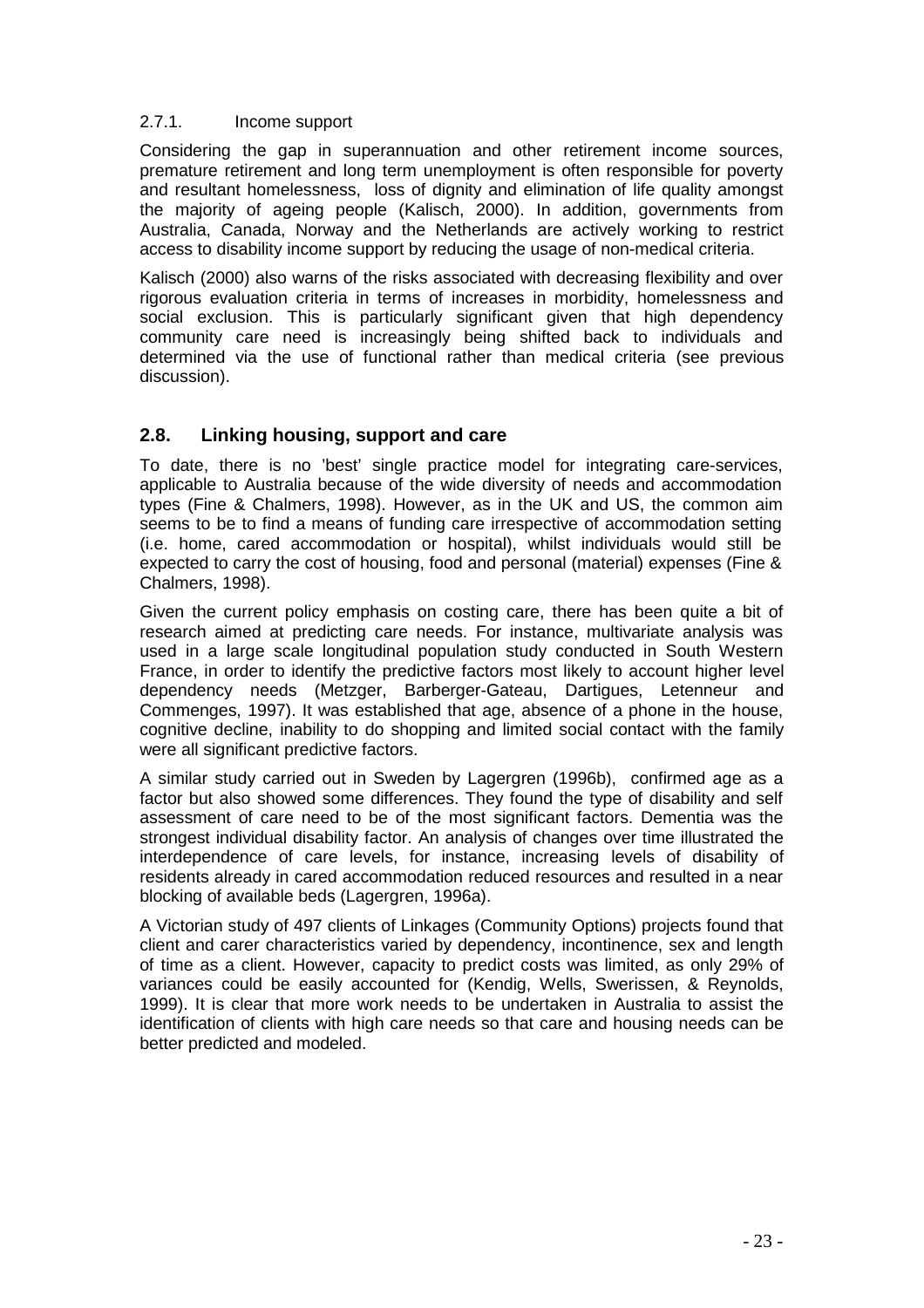### **2.9. Summary**

This chapter reviewed the academic literature relating to disability incidence and prevalence and severity and their relationship to services, housing and care. It suggests that flexible thinking and some fundamental changes in the priorities and delivery systems of health, housing, urban planning and local government are needed. Whilst there has been much innovation and reform in the delivery of health and aged care services to younger and older people with disabilities, the growth in population numbers and higher expectations about quality of life are resulting in pressure for further change. This chapter highlights that:

- Disability, housing and care are interdependent, complex and intersections particularly in terms of linkages between access, safety and dependency, are not well understood or adequately researched particularly in the Australian context.
- Community care services can effectively supplement in-home support but diversity, fragmentation, financial caps and lack of coordination result in substantial unmet demand.
- Design and construction of private dwellings and cared accommodation settings has consistently failed to adequately consider the needs of adults with disabilities effectively increasing dependency and creating social exclusion.
- The ability to 'age in place' depends on the availability of informal care and providing care can lead to economic disadvantage and increased risk of carers acquiring disability themselves.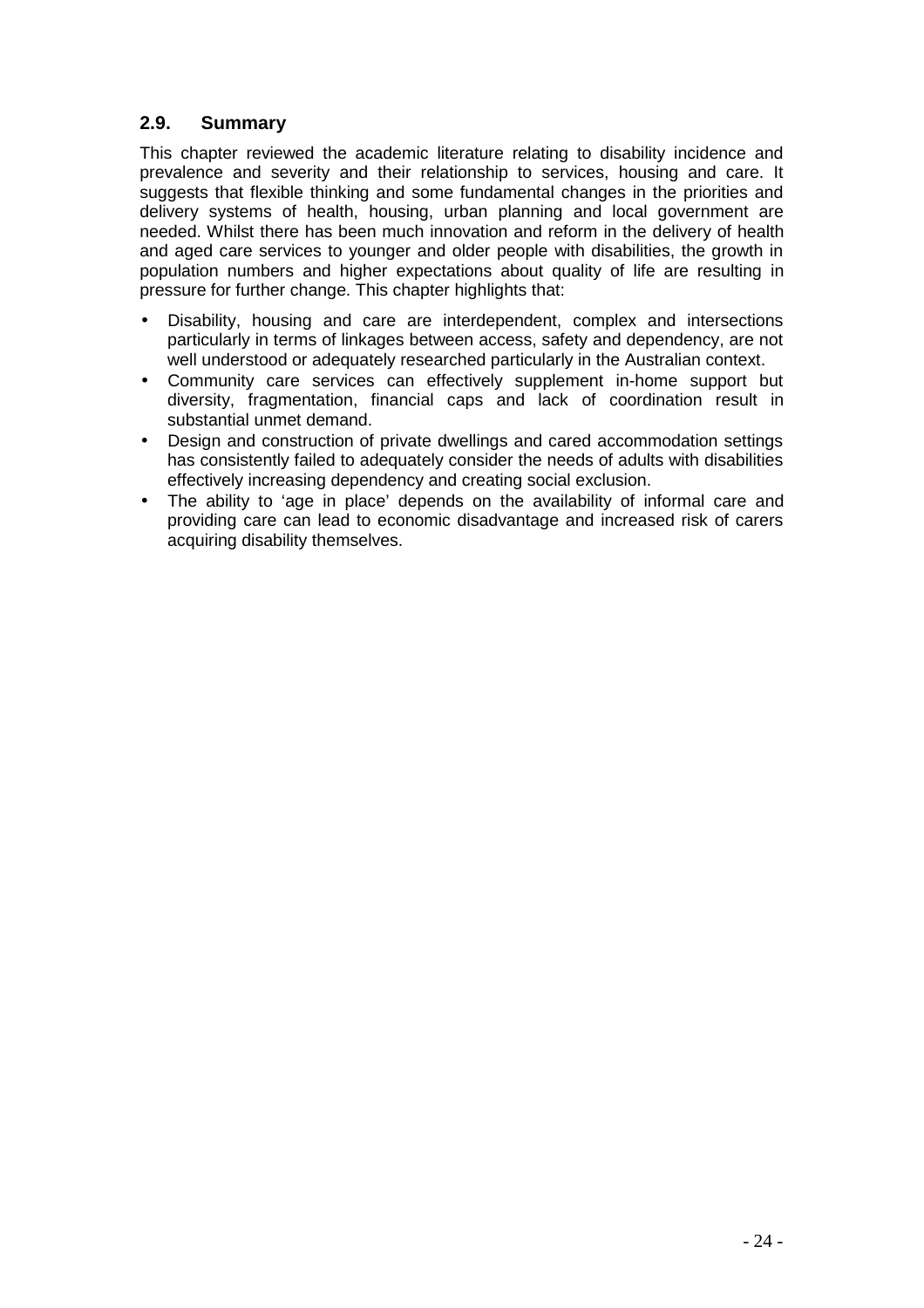# **Chapter 3. POLICY REVIEW**

### **3.1. Introduction**

This chapter reviews the national policies that frame the housing, care and support needs of younger and older persons with disabilities. It builds on the issues outlined in the preceding literature review chapter and maps some of the issues associated with coordination of policy initiatives at State and Territory levels. This review is preliminary and State based variances will be further explored in future work on the policy interviews and review.

Governments traditionally simplify problems of program linkages by bundling care and accommodation setting into a single package. Facilitation of community inclusion and integration means this must be re-examined with a view to re-bundling and better integrating and or coordinating services to improve targeting and flexibility in response (Howe, 1992). Figure 3-1 indicates in general terms the range of existing accommodation, care and primary prevention and maintenance services on offer. It also highlights the traditional separation but implicit relationships between programmes and restrictions that limit flexibility. Furthermore, the widest part of each pyramid highlights where the current priorities for Commonwealth funding and responsibility are targeted.



### **Figure 3-1: Relationships between housing, care and safety levels in terms of service restrictions and availability**

Interest in linkages between housing, support and care arose in the early 1990s with the publication of the Mid Term Review of Aged Care and the National Housing Strategy (Howe, 1992). The last ten years have seen a number of significant reforms of legislation, which have impacted policy at Commonwealth State/Territory and regional levels. Connections between housing, urban policy, ageing and disability are relatively recent and incomplete in Australia with public housing, income and community support remaining largely separate operations with little integration or comprehensive coverage (Kendig and Gardner, 1997).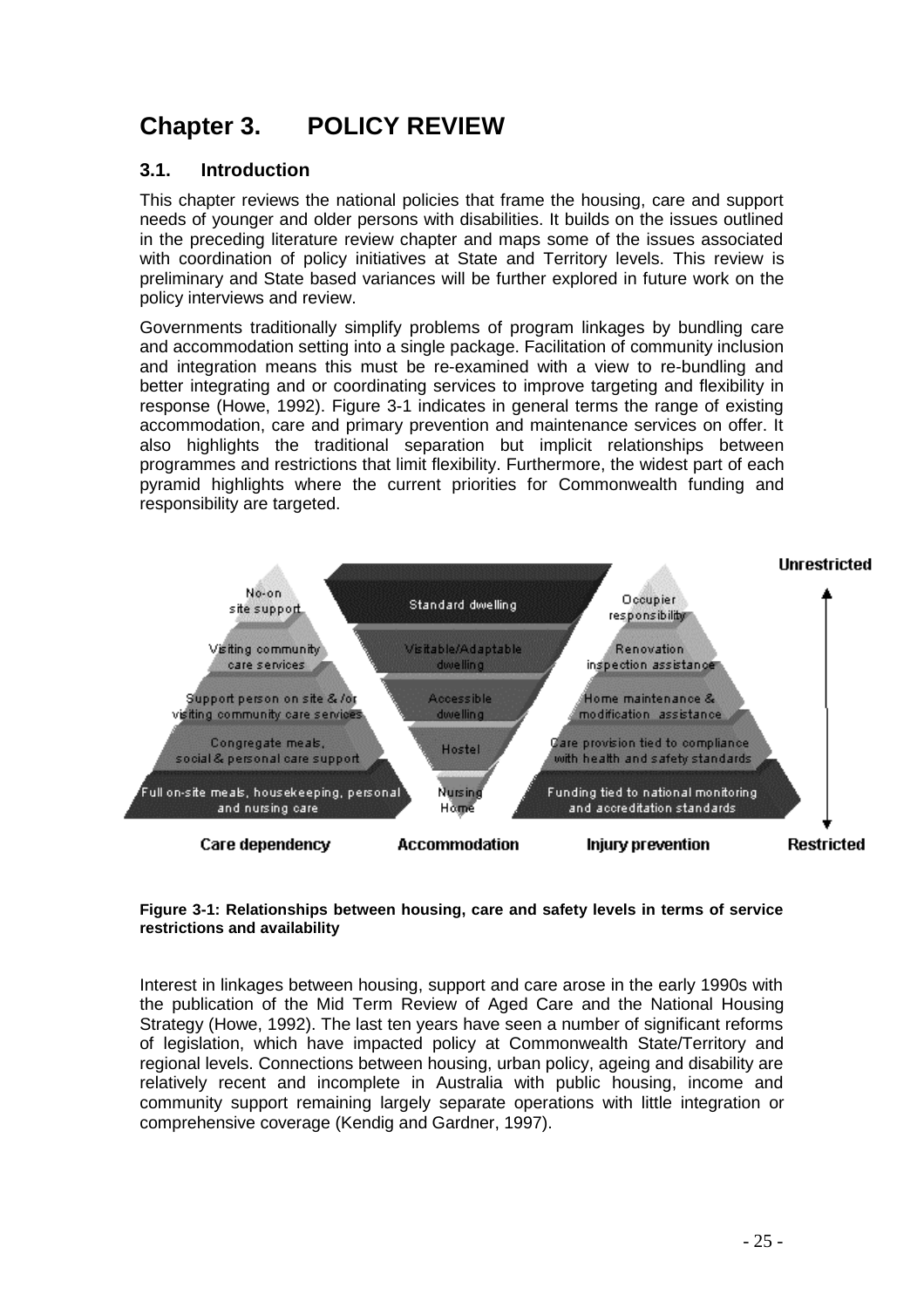The proportion of national income directed to the public sector has steadily fallen in real terms since the 1980s, reflecting the difficult economic environment and changing political context in many countries including Australia (Kalisch, 2000). The 1990s also has seen increasing corporatisation in tandem with economic rationalism and welfare redistribution (Kendig & Gardner, 1997).

Additionally, there has been a shift in emphasis to encompass 'ageing in place' in tandem with massive deinstitutionalisation. These are both of significance in consideration of the housing and support needs of younger and older adults with disabilities. Australian aged care services in particular have undergone a series of substantial reforms in recent years under the rubric of the Aged Care Reform Strategy. Overall, there has been a progressive refinement of the targeting of available services to those most in need, defined in terms of both disability levels and financial resources (Gibson, Liu and Choi, 1993).

Policy has been framed in a climate that increasingly seeks to maximise independence, improve customer satisfaction (choice, access and security) and service flexibility while capping costs within an ever decreasing fiscal framework involving market driven competition, privatisation, outsourcing, and funder/provider accountability (Kalisch, 2000). The chapter begins by outlining the key disability, ageing, housing and care policies and legislation before illustrating the strengths, inconsistencies, gaps and weaknesses that impact on service outcomes at a State/Territory level.

### **3.2. The National framework for Disability/Ageing**

The Commonwealth Disability Services Act –1986 (CDSA), Commonwealth/State Disability agreement -1998 (CSDA) and the Disability Discrimination Act-1992 (DDA) have all had a significant impact on policy directions by changing the focus to the individual with a disability and their needs and requirements. They are inclusive and are equally applicable in intent to both younger and older adults with disabilities. Under the CSDA, the Commonwealth has delegated specialist disability services to the States and Territories except for employment services.

The mid-term review of aged care that was launched in the early 1990's, echoed the push for greater individual choice and recognised that most older people would prefer to 'age in place'. The impact of these initiatives is reflected in a decomposition analysis undertaken by Gibson, Liu and Choi (1993) which shows that the proportion of aged persons in nursing homes has decreased substantially in Australia, particularly with respect to women. Nevertheless, greater dependency levels amongst those admitted to cared accommodation has increased the per capita costs for residential care (Bishop, 2000b).

Concurrently, the demand for home and community care services has continued to grow (Kalisch, 2000) along with increases in funding. In 1985-6 nursing home and hostel care accounted for 84% of aged care expenditure but by 1998-99 this had reduced to 76%, as a proportion of all expenditure. Over the same time period, home based service expenditure (HACC and CACPs) increased by 8% compared with residential care (Bishop, 2000b). Home-based care for the majority of recipients is cost effective but this declines as care need increases (ibid.).

The growing numbers of older people living on their own has combined with decreases in the numbers of older people with spouses and children to act as carers. Social changes, for example the increase in female workforce participation, are reducing the availability of unpaid carers and these changes can be expected to continue. Sustained community care underpinned by informal carer support also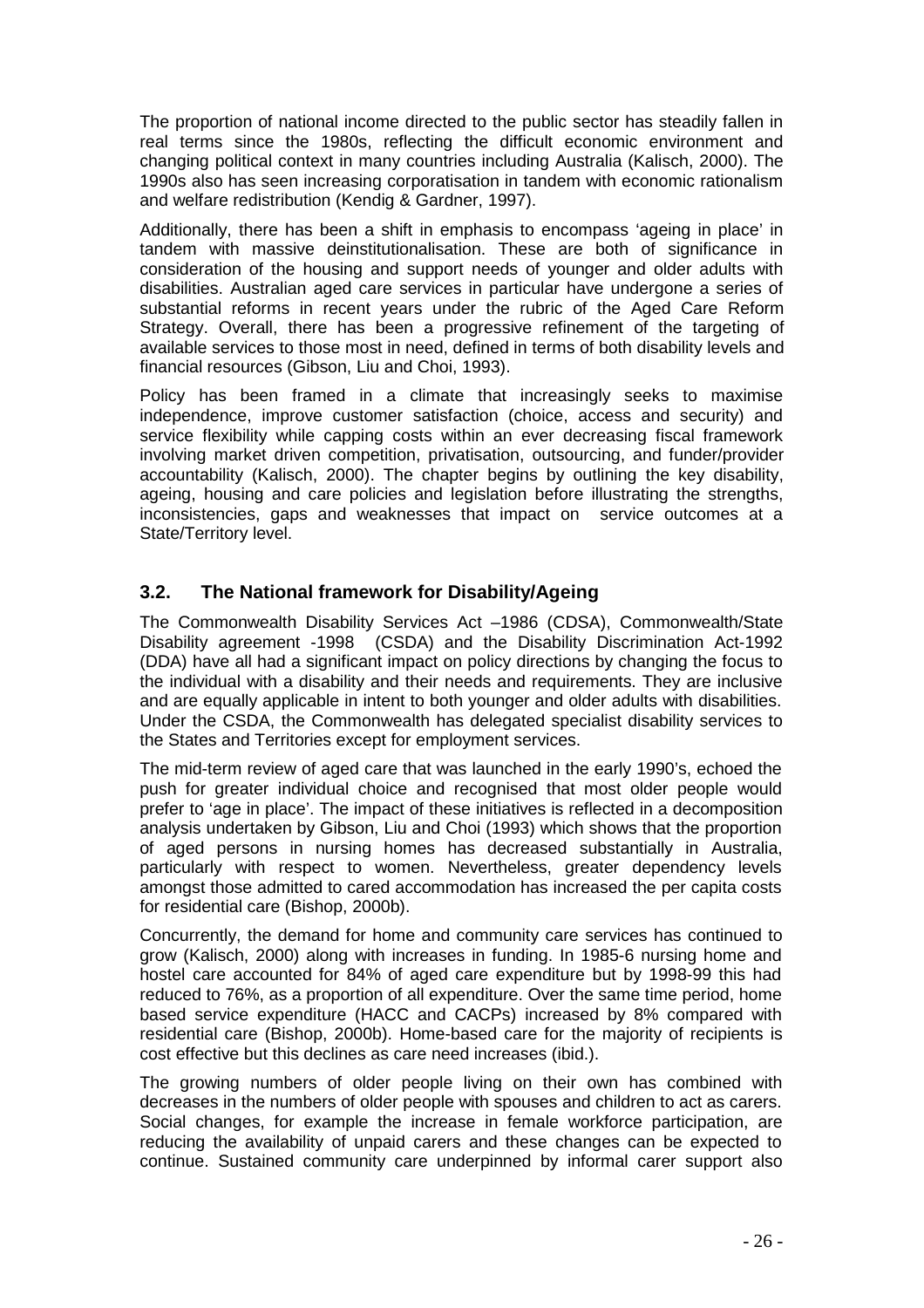requires income support and better access to 24 hour respite and occasional care (Russell & Bowman, 2000). Russell and Bowman (2000) go on to point out that this must be incorporated via policy and planning for both workplace and health service delivery approaches.

The most recent policy initiatives at a national level reflect a growing concern with funding and a shift in arrangements for financing care and support services. As the Australian Institute for Health and Welfare (AIHW, 2000) report indicates, the economic-based restructuring of welfare services involves a move towards outputbased funding, whole-of-government approaches and increased focus on accountability, efficiency and effectiveness. This is illustrated by the rise of the purchaser–provider models that foster competition between service providers.

More economic change has been foreshadowed. For instance, two recent discussion papers concerning disability (Commonwealth Department of Family and Community Services, 1999) and ageing (Bishop, 1999) are concerned with assisting income generation for individuals through either retirement planning and saving schemes and/or through employment strategies. However, the difficulties faced by people with disabilities in achieving economic security places them at a double disadvantage in a truly market driven system.

### **3.3. The National framework for Housing**

Major reviews of housing policy and programmes at federal and state levels are resulting in greater emphasis on central planning, coordinated care services and legislative reform to encourage high density developments and better use of existing housing, land and infrastructure. The Better Cities Program and the National Housing Strategies<sup>2</sup> were early housing reform initiatives of the previous labour government, and while they are no longer operational they were significant in that they both advocated a more integrated and strategic approach to urban development. One outcome of the Better Cities Program was it's success in facilitating urban renewal and consolidation (National Capital Authority, 1996). However, while urban renewal and consolidation have increased urban density and made better use of existing community infrastructure, they have failed to provide sufficiently affordable and accessible private dwelling accommodation options (Troy, 1996).

Unfortunately, centrally located accommodation is typically also the most expensive. Further, insufficient consideration has been given to spatial provisions that typically suffer in the push to increase density. Wilson (1995) has highlighted these issues in the analysis of the 'New Homes for Old Program' that aimed to enhance older people's awareness of and access to a greater variety of housing options.

Some policies assumed that if housing choices were broadened through the provision of more medium and high density housing closer to services, that older people would not be as reluctant to move and would be better off. However, in a recent study it appears that these current attempts to improve housing choice for older Australians are based upon a misappraisal of the housing preferences of older people (Winnet & Phibbs, 2000). Encouragement of medium and high density housing for younger and older people with disabilities can result in housing that is inaccessible, unaffordable, financially unbeneficial and unpopular.

-

<sup>&</sup>lt;sup>2</sup> The National Housing Strategy included strategies which targeted both the needs of people with disabilities (1991) and housing for older Australians (1992).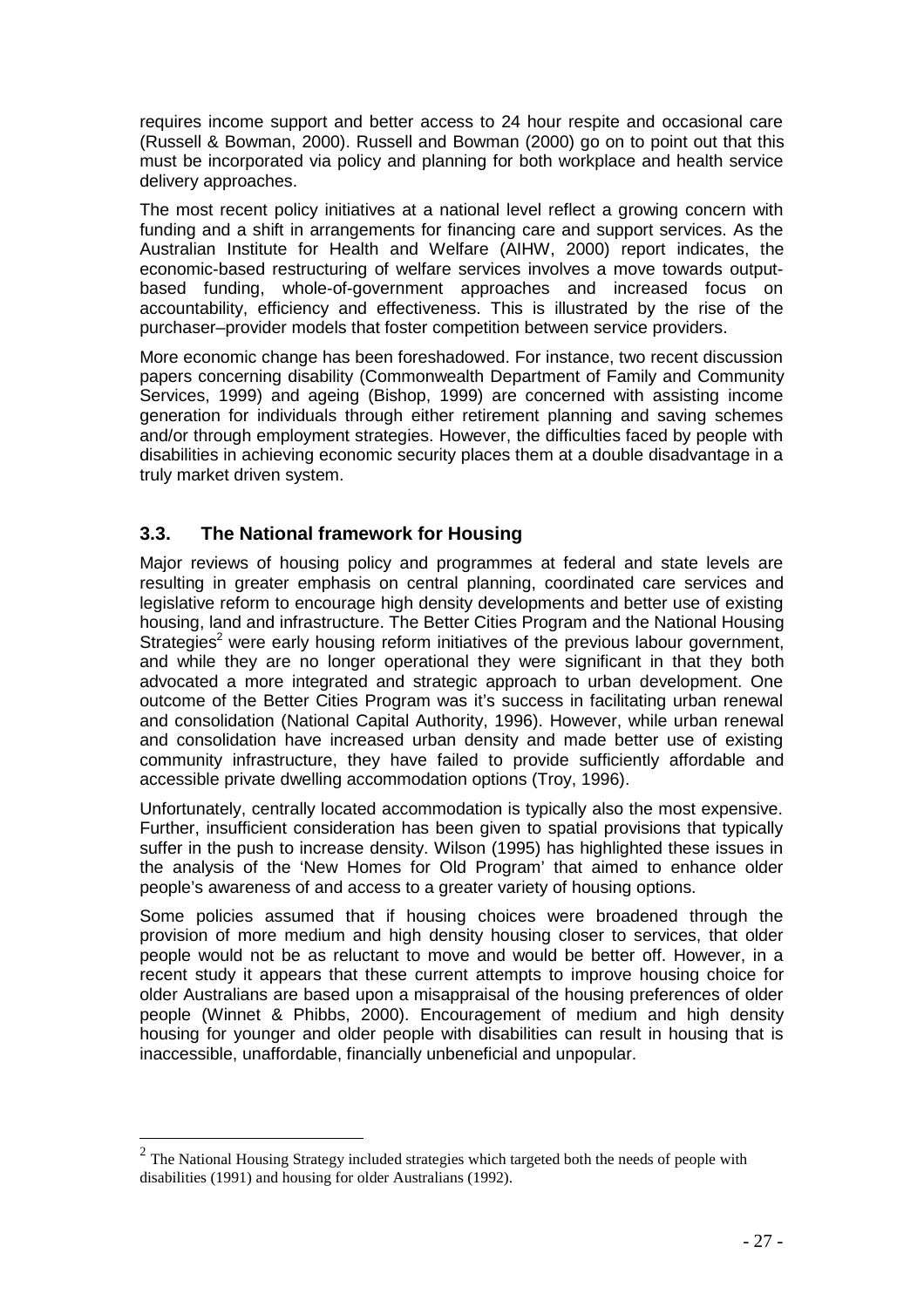Because of pressure to deal with the low income characteristics often associated with disability, the National Housing Strategy reform focused on targeting assistance to those most in 'need' and in addressing 'need' regardless of tenure status (Kendig & Gardner, 1997). Reform also involved capping accommodation costs at 25-30% of income, with a resultant impact on the availability and costs of governmental rental subsidies.

Current reform directions more recently outlined under the Commonwealth/State Housing Agreement (CSHA) include more government assistance for households to rent in the private market and reforms to public community and crisis housing assistance (Australian Institute of Health and Welfare, 1999). Furthermore, government policy and program changes reflect changing roles for the public, private and community sectors in the provision of housing assistance.

Public housing has narrowed targeting to people whose needs cannot be met adequately within the private market. The increasing numbers of older disabled persons living alone has led to their accounting for 30% of public housing occupancies. Consequently, State Housing Authorities are having to readjust housing stock in response, further reducing the availability and choice of housing stock available (Bishop, 2000a). Younger and older adults with disabilities are disproportionately represented in the public sector with 40% of public tenants now identified as having a disability (Australian Institute of Health and Welfare, 1999). This situation is compounded by the decline in affordability and home ownership rates within the general community (Kendig, 2000).

Consequently, overloaded public housing authorities are increasingly looking to community housing associations to create more affordable housing options for private renters. A key objective of community housing involves assisting tenants to establish and maintain an affordable, secure tenancy (RPR Consulting Pty Ltd, 1999). However, considerable variations in equity and accountability exist between projects and so a manual outlining the 'National Community Housing Standards' and 'National Competency Standards' have been concurrently developed (RPR Consulting Pty Ltd, 1999). The desire to improve consistency arose because of concerns about operations and security in combination with the fact that only a small number of States had previously developed codes of practice (ibid.).

National requirements apply to all cared accommodation within Australia but domestic construction is still the prime responsibility of States and Territories. Building regulations can ensure that new residential and commercial buildings meet the needs of all Australians throughout their life course. There appears to be general agreement that the ability of future cohorts to 'age in place' relies on housing design and construction that can be adapted to better support the occupant (Bishop, 2000a).

The Australian Urban and Regional Development review identified principles of accessible design and Standards Australia sets standards to create a framework for better designs. However, neither can be implemented in other than an ad hoc and piecemeal manner without political will and commitment from industry (Kendig, 2000). In the National Strategy for an Ageing Australia, the 'Attitudes, Lifestyle and Community Support' paper discusses the establishment of a coalition of community, building industry and government stakeholders to encourage and investigate innovation in this area (Bishop, 2000a).

Legislation relevant to housing construction include the DDA, the Building Code of Australia (BCA) and relevant Australian Standards. Table 3-1 shows the hierarchy of building control and its impact on accessible accommodation outcomes.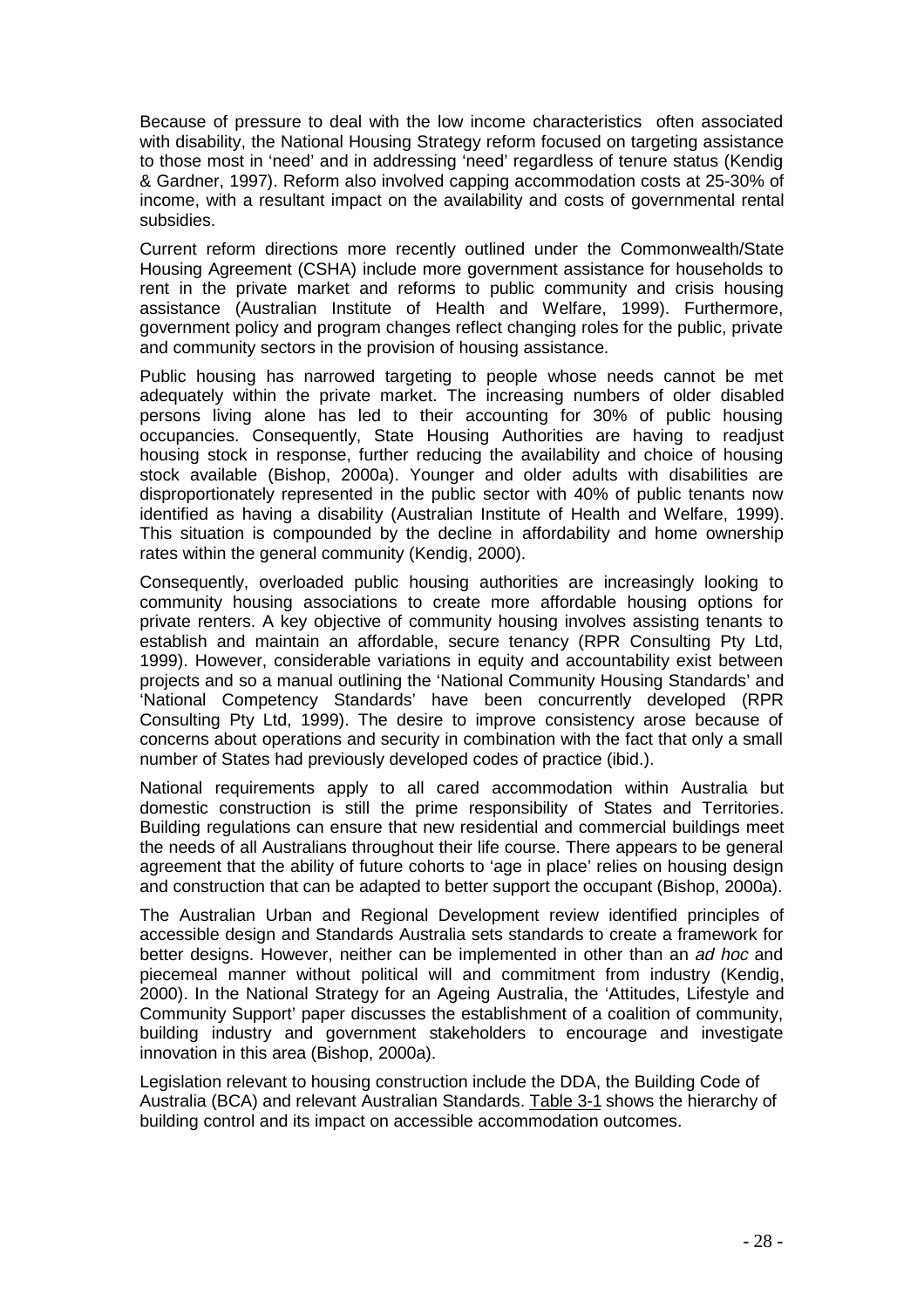|                               |  |  |  |  | Table 3-2: Building control and its impact on availability of adaptable/visitable and |  |
|-------------------------------|--|--|--|--|---------------------------------------------------------------------------------------|--|
| accessible domestic dwellings |  |  |  |  |                                                                                       |  |

| State Building Act (maybe incorporated into State Development<br>Planning Act) regulates all new building and renovation of<br>existing buildings. The Building Act calls up the Building Code of<br>Australia, which is performance -based and public building<br>focused. |
|-----------------------------------------------------------------------------------------------------------------------------------------------------------------------------------------------------------------------------------------------------------------------------|
| State Builders Licensing Act controls licensing of builders and                                                                                                                                                                                                             |
| allied trades. However, access is not a standard part of                                                                                                                                                                                                                    |
| accreditation or training curricula                                                                                                                                                                                                                                         |
| The Building Code of Australia currently fails to specify the                                                                                                                                                                                                               |
| number of adaptable/visitable or accessible domestic dwellings.                                                                                                                                                                                                             |
| This is left to States to determine under State Environmental                                                                                                                                                                                                               |
| Planning Policies.                                                                                                                                                                                                                                                          |
| Although Standards Australia has developed a standard on                                                                                                                                                                                                                    |
| adaptable housing there is currently nothing within the Building                                                                                                                                                                                                            |
| Code of Australia (BCA) to enforce it for domestic construction.                                                                                                                                                                                                            |
| No national standard exists for accessible housing construction                                                                                                                                                                                                             |
| although many housing authorities and local governments have                                                                                                                                                                                                                |
| produced guidelines.                                                                                                                                                                                                                                                        |
| Commonwealth Disability Discrimination Act (DDA) can be used                                                                                                                                                                                                                |
| to ensure that all premises including accommodation services                                                                                                                                                                                                                |
| are non-discriminatory in nature. However, lack of available                                                                                                                                                                                                                |
| knowledge from case law hampers decision-making.                                                                                                                                                                                                                            |
| Consequently, the domestic application is unclear.                                                                                                                                                                                                                          |
|                                                                                                                                                                                                                                                                             |

Source: Adapted from (Murray, 1999)

The table highlights that there are no consistent guidelines or regulation at a national level and as a result both the way that accessible domestic accommodation is provided and where/when it is provided are unclear. There is no uniformity across States and little attention is paid to this area by the domestic construction sector outside of public dwelling provision.

The importance of coordination and prioritisation becomes particularly apparent when we consider the fact that new housing development occurs in the context of pre-existing provision. It must fit into existing service and transport infrastructure and conform to many other existing regulations including site use, structure and fire safety, to name but a few (Bridge et al., 1999). State governments are concerned about costly infrastructure such as roads and public services, whereas developers are interested in quick returns and minimising costs. The financial interests influencing land use continues to impede the ability to provide accessible and affordable accommodation (Kendig, 2000).

In summary, housing policies have a major impact on health and quality of life for younger and older people with disabilities. They reflect political pressures from building industries, prevailing ideologies, such as the value of home ownership, and historical legacies with little attention to the cooperative linkages needed between government departments and the construction industry (Kendig, 1990a). Furthermore, there is great variation between jurisdictions in the composition and range of housing assistance (Australian Institute of Health and Welfare, 1999). The Public Health Association of Australia (1993), has stated that comprehensive Australian data on the articulation of the health impacts of housing, particularly for people with disabilities and older people who are most vulnerable, is lacking but urgently needed.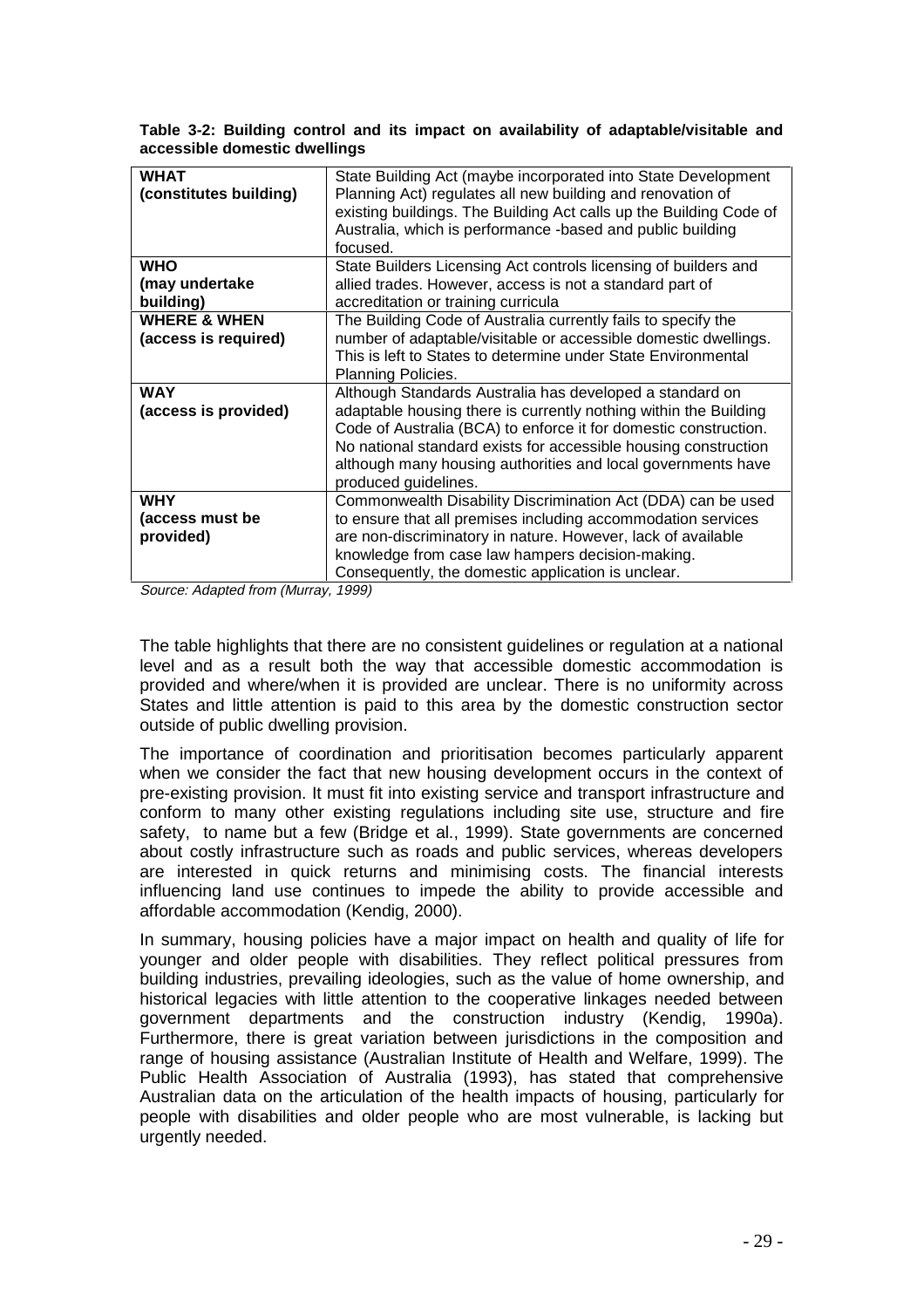### **3.4. The National framework for Care**

The development of increasingly flexible packages of care is a hallmark of the newer reform agendas, as is the consumer-based focus of the Supported Accommodation Assistance Program (SAAP) standards which reflect the principles of client selfdetermination, and needs based service delivery. Other Commonwealth government policy directives underscore the value of including people with disabilities in policy development (Commonwealth of Australia, 2000).

Additionally, the Aged Care Act 1997 provided both a legislative base for a more unified aged care system whilst actively promoting 'ageing in place' via the linking of care and support services to the places where older people prefer to live (Commonwealth Government, 1997). The two objectives are naturally linked as the push to provide in-home support, although consistent with the preferred wishes of consumers, effectively reduces the cost of nursing home care. Financial indicators released by the Commonwealth Department of Health and Aged Care (1998) reveal that aged care services comprise around 0.7 per cent of GDP, or \$3.85 billion, with residential care comprising 76 per cent of costs. The average cost of nursing home care is about \$30,000 annually for each place (AIHW, 1999).

The Commonwealth government via the Department of Family and Community Services holds responsibility for funding, directing and monitoring both residential cared accommodation and Home and Community Care Services (HACC). The States however have devolved responsibility for HACC implementation.

### 3.4.1. Residential Cared Accommodation

The Aged Care Reform Strategy of the previous government, stimulated a plethora of innovation, including hostel innovations, help with 'staying put', movable units and initiatives in urban design and planning (Forsyth, 1992). However, the success and sustainability of innovation varied widely due in part to the amount of lead-time required and policy changes impacting on funding. In the new terminology, an aged care building is defined as an accommodation building where residents are provided with personal care services and 24 hour assistance to evacuate (Australian Building Codes Board, 2000). This rather broad definition, focusing on care, says little about design in terms of personal autonomy, location and homeliness, which are critical from consumer perspectives.

Recent restructuring has resulted in community and private sector organisations operating 99% of residential care services (Bishop, 2000b). Significant and recent reforms have been the amalgamation of nursing homes and hostels, the introduction of means-tested contributions for residential care and capital charges, and the establishment of the Aged Care Standards and Accreditation Agency (Australian Institute of Health and Welfare, 1999).

In amalgamating nursing homes and hostels, the Government has recognised that previous distinctions between nursing homes and hostels created a dual system that failed to recognise that many clients progress through a continuum of care needs. Nevertheless, the inflexibility inherent in the construction and design of cared accommodation facilities still prevents occupancy by residents with varying levels of dependency in the same facility (Sach, 1998). The distinction between hostels and nursing homes has been compounded by a significant proportion of low care places being occupied by people assessed as requiring high care needs (Commonwealth Department of Health and Aged Care, 1999) For instance, as at January 2000, people requiring high care occupied about 17.6% of low care places in NSW.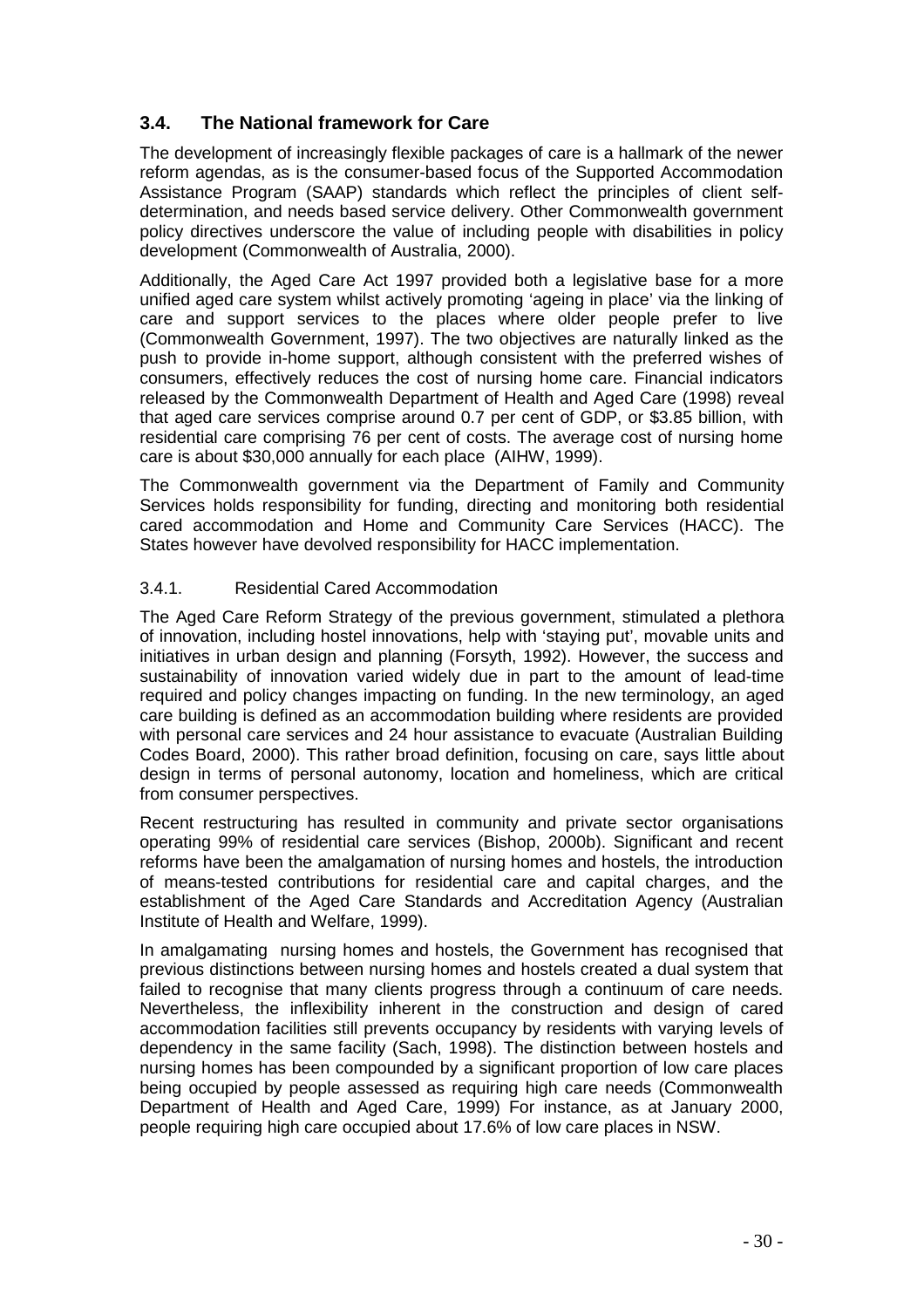In the new 'intermix' model, there is no identifiable 'nursing home' or 'hostel', resulting in little distinction between the health, well-being or capacities of the residents. Families, consumer representatives and providers are concerned that the conglomeration of older people at various levels of physical frailty, cognitive impairment (e.g. dementia), psychological and psychosocial impairment (particularly among veterans) residing in the same facility, may impact on the lifestyle of other residents, and compromise the desired 'home-like environment'. Self-care has also demonstrated challenges for 'intermix' facilities, for example some residents may not wish to maintain independence despite possessing the capability.

However, rural and regional areas have special problems regarding insufficient funding and in gaining accreditation of facilities as policies, planning and service delivery are often based on urban models, better suited to higher population densities, and thus, less appropriate or effective (Gething, 1997). For instance small communities face difficulties meeting residential care service and accreditation standards (Foskey, 1998). Furthermore, the most recent policies include new standards and requirements that may be difficult to address in rural areas.

### 3.4.2. Home and Community Care Services

The HACC Agreement was a major landmark as it signaled the opportunity for locally-based and more flexible delivery of care services to people in private dwellings. It specifically targets frail older people, younger people with disabilities and their carers in order to prevent premature or inappropriate institutionalisation (HACC Program, 1998).

Over half (58%) of those receiving HACC assistance reside with a carer and many carers are older adults themselves. For instance, in 1998 the number of people who were aged over 75 years and caring for people with disabilities was 133,330 (Bishop, 2000b). Recent HACC agreements reflect a move towards a more contestable environment as the new funding arrangements extend beyond community sector agencies to private providers (Bishop, 2000b).

The HACC access survey (Howe, Gray, Gilchrist, & Beyer, 1996) revealed that targeting was related to both budget and service delivery. Significant differences in HACC programs between the States, relating to management and administrative responsibility, also became apparent. Consequently, a reform framework to improve the efficiency and effectiveness of the HACC sector is underway. Reform measures aim to enhance and introduce economies of scale, increase purchasing power and linkages to other services, enable integration and reduce duplication of services.

There has also been considerable developmental work undertaken to improve data quality and collection systems (through the HACC Minimum Data Set). This has resulted in increased accountability and transparency, facilitating improved monitoring of HACC projects. It also allows more efficient targeting of resources on a local and regional basis.

Whilst the HACC program has recently received more funding (Australian Institute of Health and Welfare, 1999), services are still below what consumers are demanding. Additionally, the National Fee Principles, following the 1996/97 Commonwealth Budget decision, poses additional issues regarding access and affordability in the delivery of these services. For example, from January 2000 all clients were required to contribute to the cost of their HACC services unless their income assessment indicates that they are unable to do so.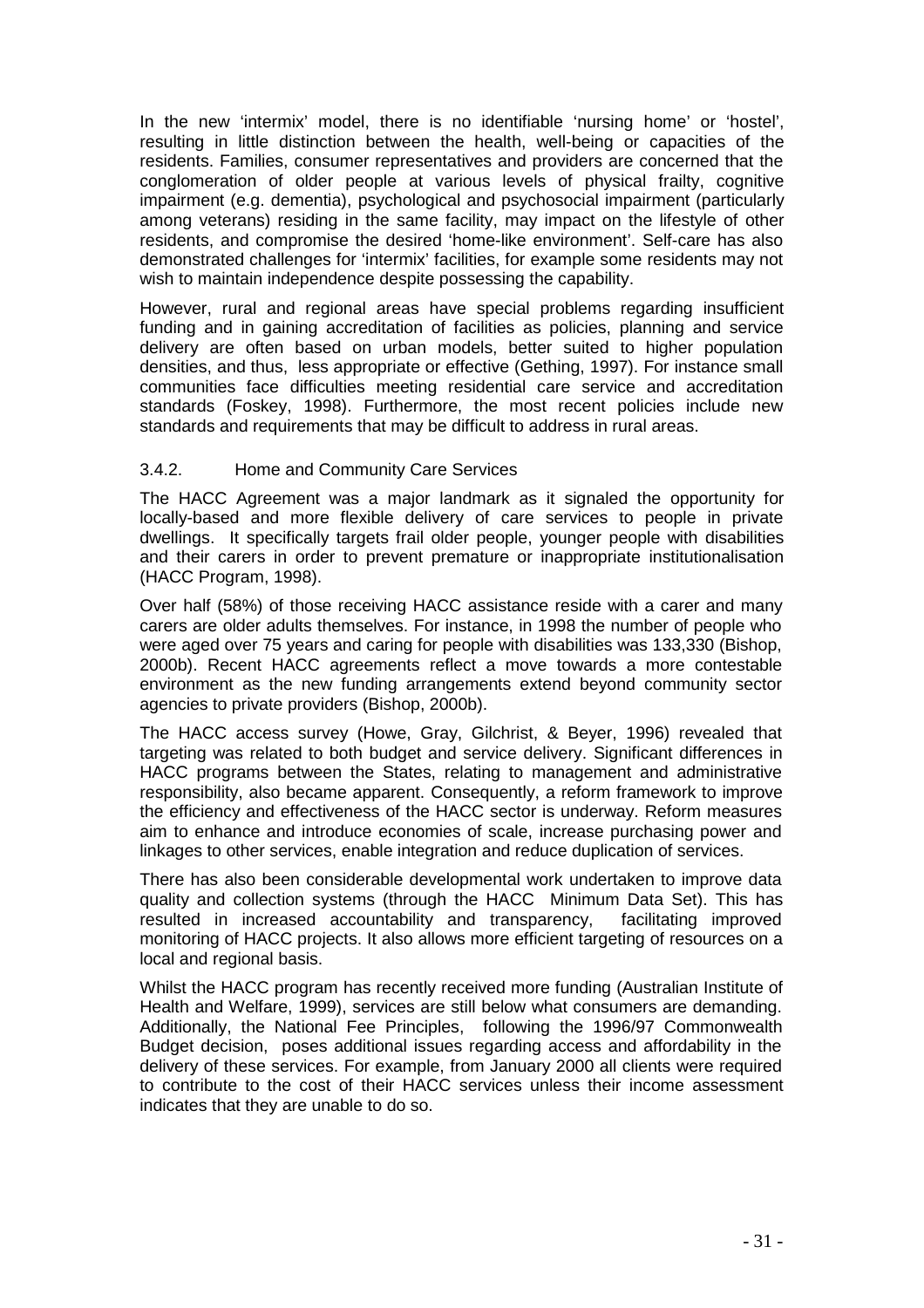Nevertheless, the charging of fees for all clients receiving Home and Community Care services, especially considering the 'income-poor' characteristics of the most vulnerable, raises equity concerns regarding amounts charged and the means by which clients are assessed as being able to afford fees. Unfortunately, this strategy conflicts with other policy adviser directions recently agreed to by the Commonwealth, which clearly state that policy advisers should assess and quantify the economic and social impact of policies on the lives of people with disabilities in the short, medium and longer terms (Commonwealth of Australia, 2000).

Minimisation of accommodation transitions and the facilitation of 'staying put' or 'ageing in place', require individual case management and whole-of -government approaches in which construction and regulation work together. One of the factors working against better linkages at present is that building regulation does not ensure that accommodation stocks are adaptable or accessible. At present, there is no national framework for regulating the implementation of adaptable housing standards for new building construction. The adequacy of dwellings depends on the design of both the dwellings and the neighbourhood - good design adds little to construction costs but is expensive if retrofitted after construction (Kendig, 1990b).

### **3.5. Linking Housing Support and Care**

Linkage, has been a central tenet of the Aged Care Reform Strategy mid-term reviews and of the National Housing Strategy. Housing and support have traditionally been 'linked' or 'packaged' by the provision of cared accommodation options (Howe, 1992). Traditional packaging required accommodation transitions from private dwellings to cared accommodation providers (nursing homes and hostels). More recently the emphasis has shifted to community care, deinstitutionalisation and ageing in place. The complexity of disability, ageing, health, housing and care programs means that oversight and management must be split across a number of ministers and between Commonwealth and State/Territory levels. The devolvement of program responsibility to non-government and private sector organisations further complicates matters (Kalisch, 2000).

Table 3-3 summarises current national policy regarding Legislation, Agreements, Standards and Programs. The degree to which Standards are implemented depends on whether or not they are embedded in legislation. A quick perusal of the policy framework reveals:

- The large number of policies impacting on disability/ageing, housing and care services
- The piecemeal and historical nature of linkages. For example, many program initiatives are not directly linked to State funding agreements, National Standards or Acts.

The lack of integration and consistency between programs, which is compounded by a narrow mission focus in terms of outcomes and outputs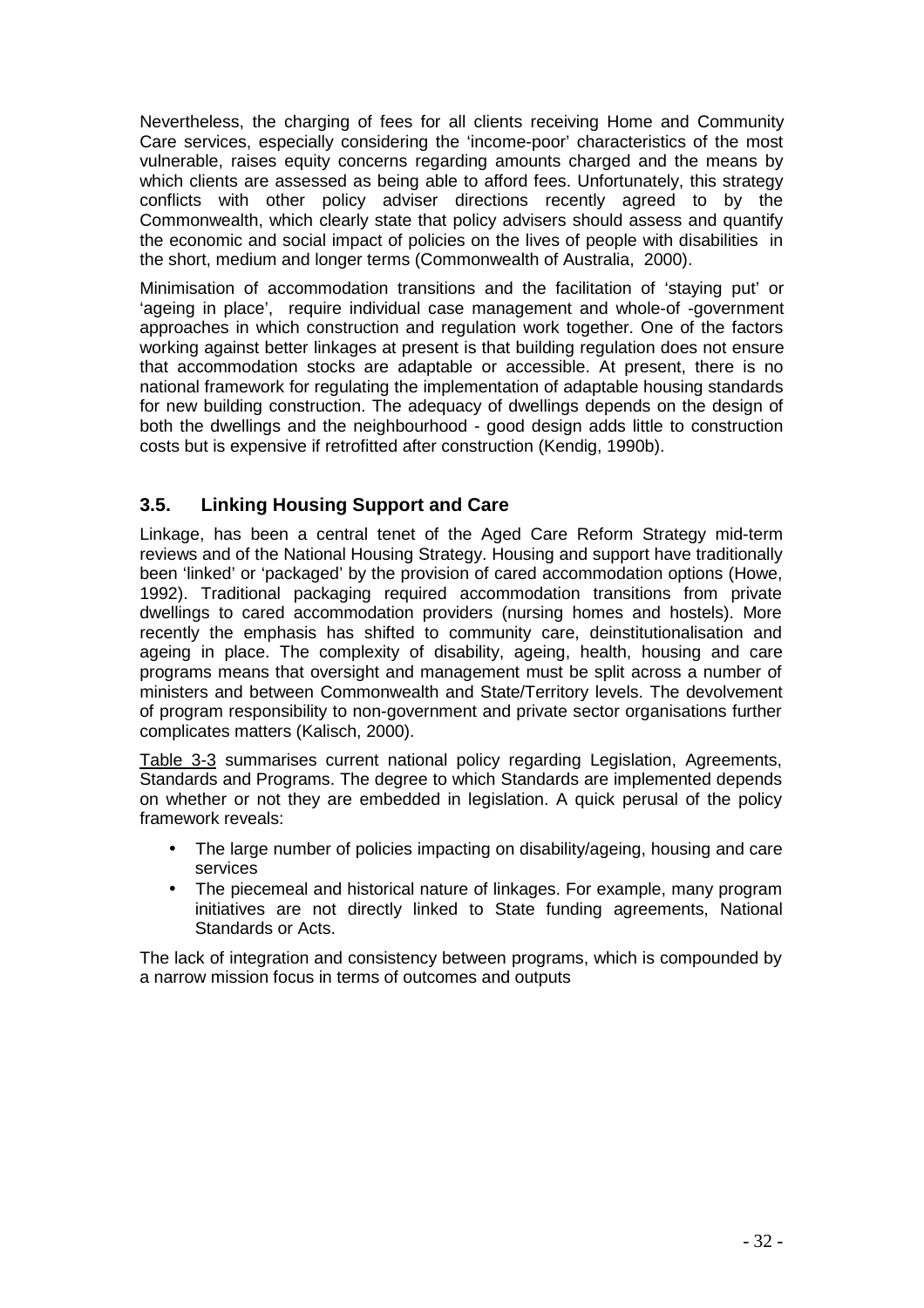|                  | <b>Disability/ageing</b>                                                                                                                                                                                                                                                 | <b>Housing</b>                                                                                                                                                                                                                       | Care                                                                                                                                                                                                                                                                                              |
|------------------|--------------------------------------------------------------------------------------------------------------------------------------------------------------------------------------------------------------------------------------------------------------------------|--------------------------------------------------------------------------------------------------------------------------------------------------------------------------------------------------------------------------------------|---------------------------------------------------------------------------------------------------------------------------------------------------------------------------------------------------------------------------------------------------------------------------------------------------|
| Acts/legislation | Commonwealth<br>Disability Services Act-<br>1986<br>$\bullet$<br><b>Disability</b><br><b>Discrimination Act-1992</b><br>Aged Care Act 1997<br>$\bullet$<br>Commonwealth<br><b>Equal Employment</b><br><b>Opportunities Act</b>                                           | Environmental<br>$\bullet$<br>Planning and<br>Assessment Act<br><b>Housing Assistance</b><br>$\bullet$<br>Act - 1996<br>Australian Building<br>$\bullet$<br>Code-1996<br><b>Aged Care Buildings</b><br>Regulation document -<br>2000 | Supported<br>$\bullet$<br>Accommodation<br>Assistance Act-<br>1994                                                                                                                                                                                                                                |
| Agreements       | Commonwealth/State<br>$\bullet$<br><b>Disability Agreement-</b><br>1998-2003                                                                                                                                                                                             | Commonwealth/State<br>$\bullet$<br>Housing Agreement -<br>1999-2003 -<br><b>Housing Assistance</b><br>$\bullet$<br>Determination - 1999                                                                                              | Home and<br>$\bullet$<br><b>Community Care</b><br>national standards<br>agreement-2000                                                                                                                                                                                                            |
| <b>Standards</b> | <b>Disability Transport</b><br>$\bullet$<br>Standard-2000<br><b>Draft Disability</b><br>$\bullet$<br>Education Standard-2000<br><b>HREOC Advisory</b><br>$\bullet$<br>Notes on Access to<br>Premises - June 1997<br><b>Disability Services</b><br>$\bullet$<br>Standards | <b>National Community</b><br>$\bullet$<br><b>Housing Standards</b><br>Adaptable Housing<br>Standards-1995<br>General<br>$\bullet$<br>requirements for access-<br>New buildings-1998                                                  | Supported<br>$\bullet$<br>Accommodation<br>Assistance<br>Program (SAAP)<br>standards                                                                                                                                                                                                              |
| Programs         | <b>The National</b><br>$\bullet$<br>Strategy for an Ageing<br>Australia: Independence<br>and Self Provision<br>Discussion Paper - 1999<br><b>Prime Ministers Gold</b><br>$\bullet$<br>Medal Access Awards -<br>2000                                                      | Australian Urban and<br>$\bullet$<br><b>Regional Development</b><br>Review-1994                                                                                                                                                      | Supported<br>$\bullet$<br>Accommodation<br>Assistance<br>Program (SAAP)<br>2000-2004<br>Stronger<br>$\bullet$<br>Families and<br>Communities<br>strategy- 2000-<br>2004 (early<br>intervention,<br>stronger families<br>$etc.$ )<br>National<br>$\bullet$<br><b>Respite for Carers</b><br>Program |

| Table 3-4: National policy and legislative framework summary |  |  |
|--------------------------------------------------------------|--|--|
|                                                              |  |  |

### **3.6. The State/Territory framework**

All States have their own Acts and legislative frameworks that compound variation and increase inequality of services. Many State governments are trying to fill perceived gaps in national legislation and clarify program objectives, in conjunction with achieving efficiencies and satisfying electoral expectation. In the human services domain significant legislation includes disability rights legislation. For example, within NSW there is the NSW Anti-Discrimination Act of 1993 and major State-based policy initiatives, such as the introduction of the Healthy Ageing Framework and Government Disability Policy framework.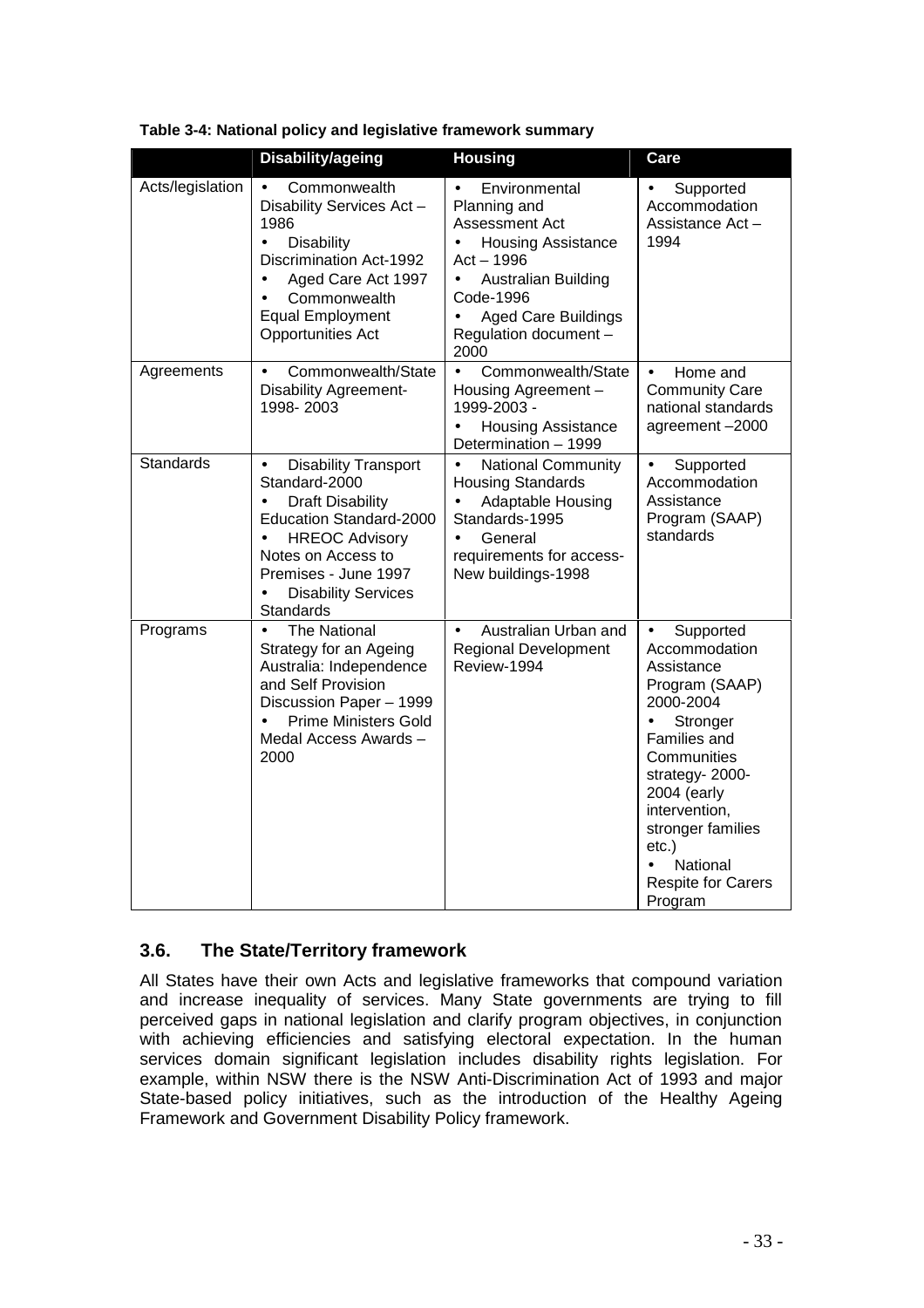The construction and housing sectors are bound by a plethora of legislation and policy including consumer protection legislation aimed at private dwellings (for example, the NSW Fair Trading Act) and those aimed at cared accommodation (for example, Residential Tenancies Act, Retirement Villages Act and the Nursing Homes Act, housing trusts etc.). Table 3-5, compares the legislation relevant to the construction and renovation of private dwellings in the States of Victoria and NSW.

**Table 3-5: Comparison of legislation relevant to housing construction and renovation in NSW and Victoria** 

| <b>NSW Legislation</b>                                                                                                                                                                                                                                             | <b>Victorian Legislation</b>                                                                                                                                                           |
|--------------------------------------------------------------------------------------------------------------------------------------------------------------------------------------------------------------------------------------------------------------------|----------------------------------------------------------------------------------------------------------------------------------------------------------------------------------------|
| - NSW Disability Services Act-1993.<br>- NSW Anti-discrimination Act-1997.<br>- Home Building Act-1989<br>- Home Building Amendment Act-1999<br>- Building Services Corporation Legislation<br>Amendment Act-1996<br>Occupational Health & Safety Act-1983<br>etc. | Victorian Disability Services Act-1991.<br>Victorian Equal Opportunity Act- 1995.<br>House Contracts Guarantee Act-1987.<br>Domestic Building Contracts Act-1995.<br>$\bullet$<br>etc. |

Differences between the States in their definitions, funding caps and operational and legal precedents make it difficult to achieve a more flexible, equitable and responsive system for younger and older adults with disabilities. The fact that no one organisation has responsibilities in health, housing and cared accommodation creates pressures for cost shifting and inefficiencies. It suggests that while policy reform directions are clear and much has been achieved, there are still major issues associated with achieving a whole-of-sector or cross-jurisdictional basis for the appropriate care and management of older and younger people with disabilities. They often require the involvement of more than one type of health and aged care service provider.

### **3.7. Summary**

This chapter has reviewed policy relevant to housing and care funding and service availability in Australia. Too often, there is a lack of coordination, communication and integration that creates a negative impact on the very people for whom the care and housing services are intended. It has long been argued that policy and funding changes are urgently needed if appropriate care is to be provided for younger and older people with people disabilities (Lefroy et al., 1984). Some changes previously suggested include distinguishing between need for service-based on dependency and need for subsidy based on income assets (Kendig, 1990b).

This chapter highlights the need for more analysis of the current systems delivering health and related aged care. More research is required in order to determine what may be done to reduce or even remove the boundaries, both real and perceived, between services and service providers. State/Territory government departments require this information to enable more targeted, efficient and cost effective housing and care. This chapter highlights the following points:

- Lack of knowledge about relative effectiveness in different bundling of income support, accommodation and care services means that further and ongoing research is urgently required.
- Poor coordination, complexity and the piecemeal nature of the current system are seriously impeding reform outcomes.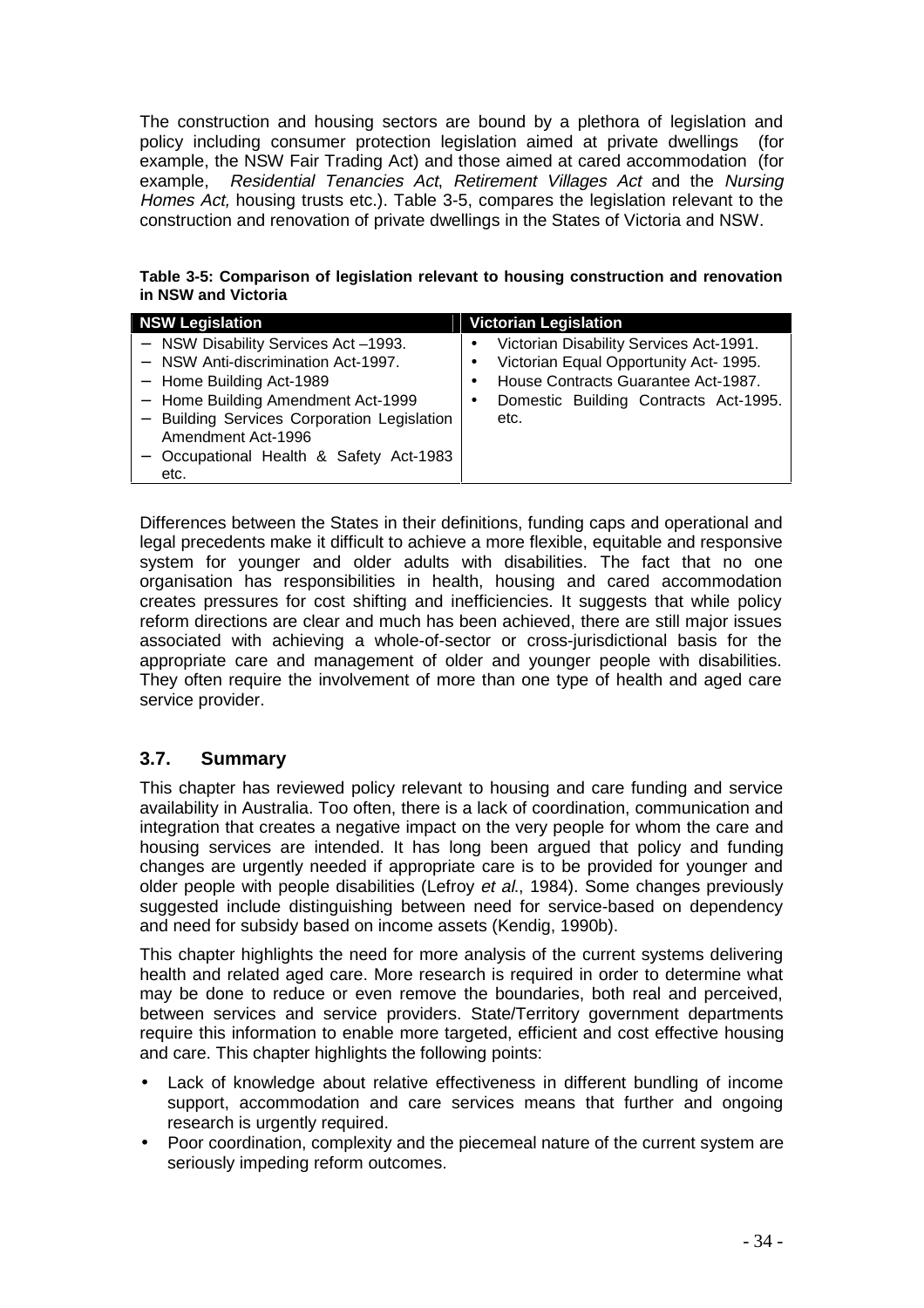- Problems of compliance and consistency are compounded by the trend towards privatisation of housing and care options.
- The value of identifying a lead employer and a single case coordinator. The plethora of bureaucracies and routes through which funding for housing and support is provided increases confusion and creates communication difficulties.
- Notwithstanding agreements between Commonwealth and State/Territory governments, the separation of disability, ageing, housing and care Acts, standards and programs reduces the effectiveness of State/Territory strategic and regional planning.
- The generally low level of public input by younger and older adults with disabilities in planning reform initiatives makes it difficult for policy to address consumer expectations and concerns.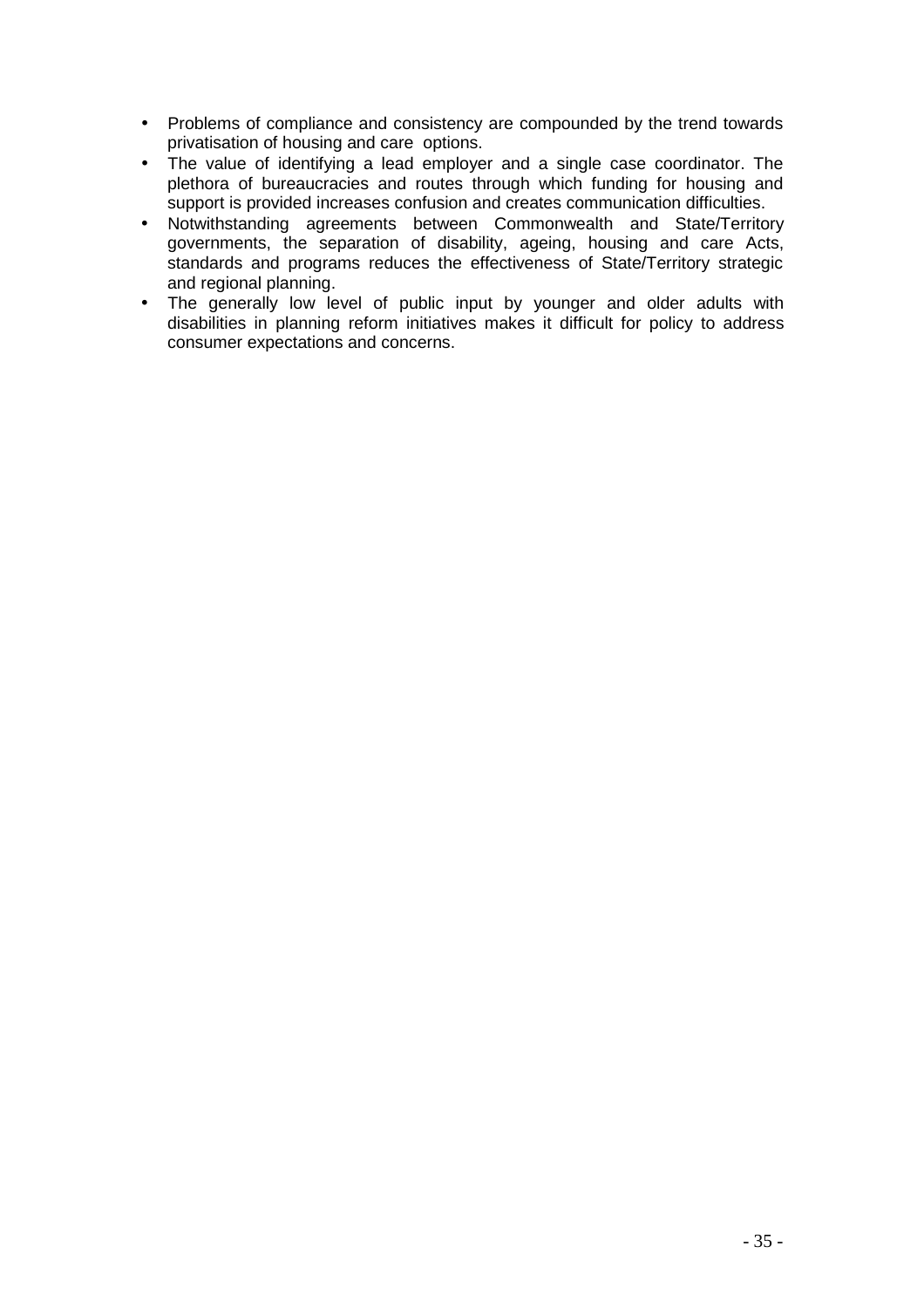# **Chapter 4. METHODOLOGY**

### **4.1. Introduction**

The study is based on four main data sources that address the study aims and research questions described in detail in Chapter 1, namely:

- An international literature review:
- A systematic review of key policy documents:
- Analysis of the Disability, Ageing and Carers Survey (DACS) 'unit record' file,
- Assessment of key issues based on telephone interviews with more than 40 leading 'players'.

### **4.2. Comprehensive international literature review**

Literature was reviewed and critically assessed to provide an overview of the current issues and trends; to identify current approaches, gaps and links within areas of disability, accommodation and care; and to enable critical assessment of approaches which better link housing and care programs. The literature consisted of both national and international academic publications within the past 10 years.

### 4.2.1. Literature Searches

An information search path was developed for collection of the literature, consisting of:

- Automated searches
- Catalogue searches
- Internet searches
- Personal reference libraries

Automated searches were conducted through eleven 'Ovid' electronic databases, selected according to relevant descriptors. These included:

- Allied and Complimentary Medicine (AMED)
- Australian Public Affairs Information Service (APAIS)
- Australian Building Construction and Engineering Database (BUILD)
- Nursing and Allied Health (CINAHL)
- Education Resources Information Service (ERIC)
- Environmental Abstracts (EVA)
- Australian Family and Society Abstracts (FAMILY)
- Geobase
- Medline
- PsycINFO
- Web of Science

A key word strategy of 56 words associated with 'accommodation', 'disability' and 'care' was applied.

Library searches, which employed the same key words, were conducted using the University of Sydney's catalogue. This presented a further fifteen documents for our literature collection. Additional exploratory searches were conducted by applying our keywords to electronic search engines, including, Excite, Explorer, Hotbot, Netscape and Yahoo. This contributed an additional sixty references to our collection.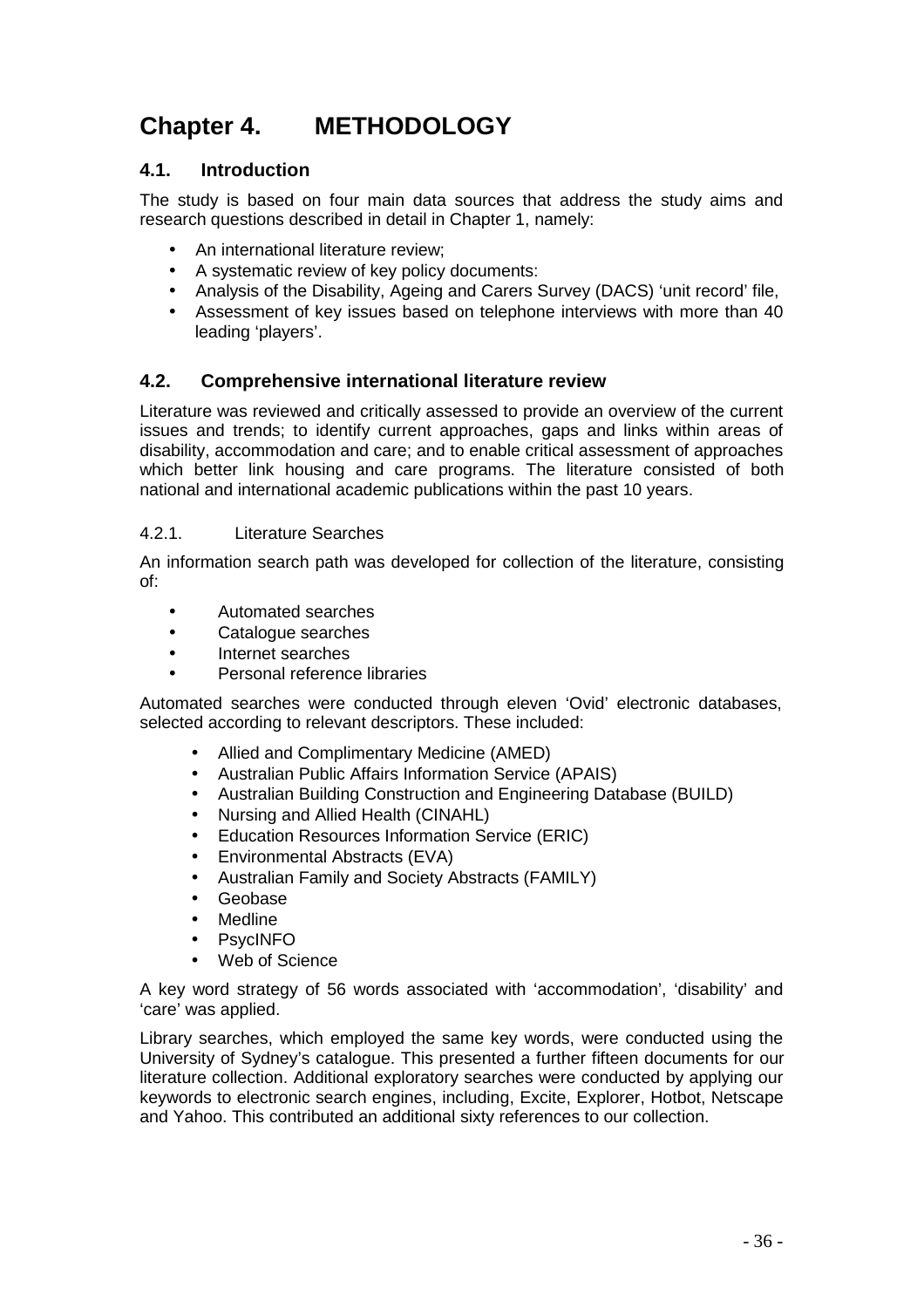### **4.3. Disability Ageing and Carers Survey (DACS) Data**

The DACS data was employed to address the first major aim of the study. The primary data source is the 'Confidential Unit Record File', which the ABS used as the primary unit of analysis for the 1998 Disability, Ageing and Carers Survey. This national survey provides detailed information on 37,580 individuals in private and non-private households (91% response rate) as well as 5,716 individuals in care institutions. The population data are available for each capital city, as well as the rest of each State, and also for areas with different levels of socioeconomic disadvantage. The following illustrates data items available on key topics:

- Housing Tenure: Households (outright owners; buyers; public tenants; private tenants; boarders; living rent-free) and institutions (hospitals; homes for the aged including nursing homes and hostels; homes other; retirement homes; hostels; hotels, motels, caravans; retired or aged accommodation, self care; religious and educational institutions; and Aboriginal communities).
- Dwelling Type: Separate house; semi-detached; flat attached; single and multistory flat; caravan; and other.
- Personal Characteristics and Resources: Age; income; marital status; household structure; carer availability; education; labour force status.
- Physical Capacities: Levels and kinds of disabilities; long term health conditions; and severity of impairments.
- Needs, Unmet Needs and Sources of Assistance (including informal and service use) with property maintenance, transport, housework, meal preparation, mobility, paperwork, communication, and health care.

The DACS is the fourth comprehensive national survey to measure disability undertaken by the Australian Bureau of Statistics (ABS, 1998). A key premise of the current research is that by correlating data from the CURF we will be better able to understand and comment on the nature and extent of met and unmet needs. Clarification of terminology becomes critical as this study is collapsing some of the fine grained data categories to achieve a meta analysis of relationships between data categories.

The population data are available for each capital city as well as the remainder of each State and for areas with different levels of socioeconomic disadvantage. It is important to note that the survey was carried out in two parts, a household component and a cared accommodation component. While the questions for the cared accommodation component were similar to those contained in the household component some minor question modification and terminology differences exist as a consequence of different survey forms and data gathering methodologies being used, and this limits direct comparisons.

### 4.3.1. Terminology

Some of the terms used in the DACS (whilst defined to facilitate comparisons at a national and international level being based on Standard Australian Bureau of Statistics (ABS) definitions and World Health Organization (WHO) terminology) do vary from other survey tools being used to monitor performance within Australia. There are several data collections and assessment instruments in current use which have relevance to our anticipated data comparison and analysis (Ryan, Holmes, & Gibson, 1998) but they differ from the DACS in that they reflect data about actual occasions of service and not perceived need: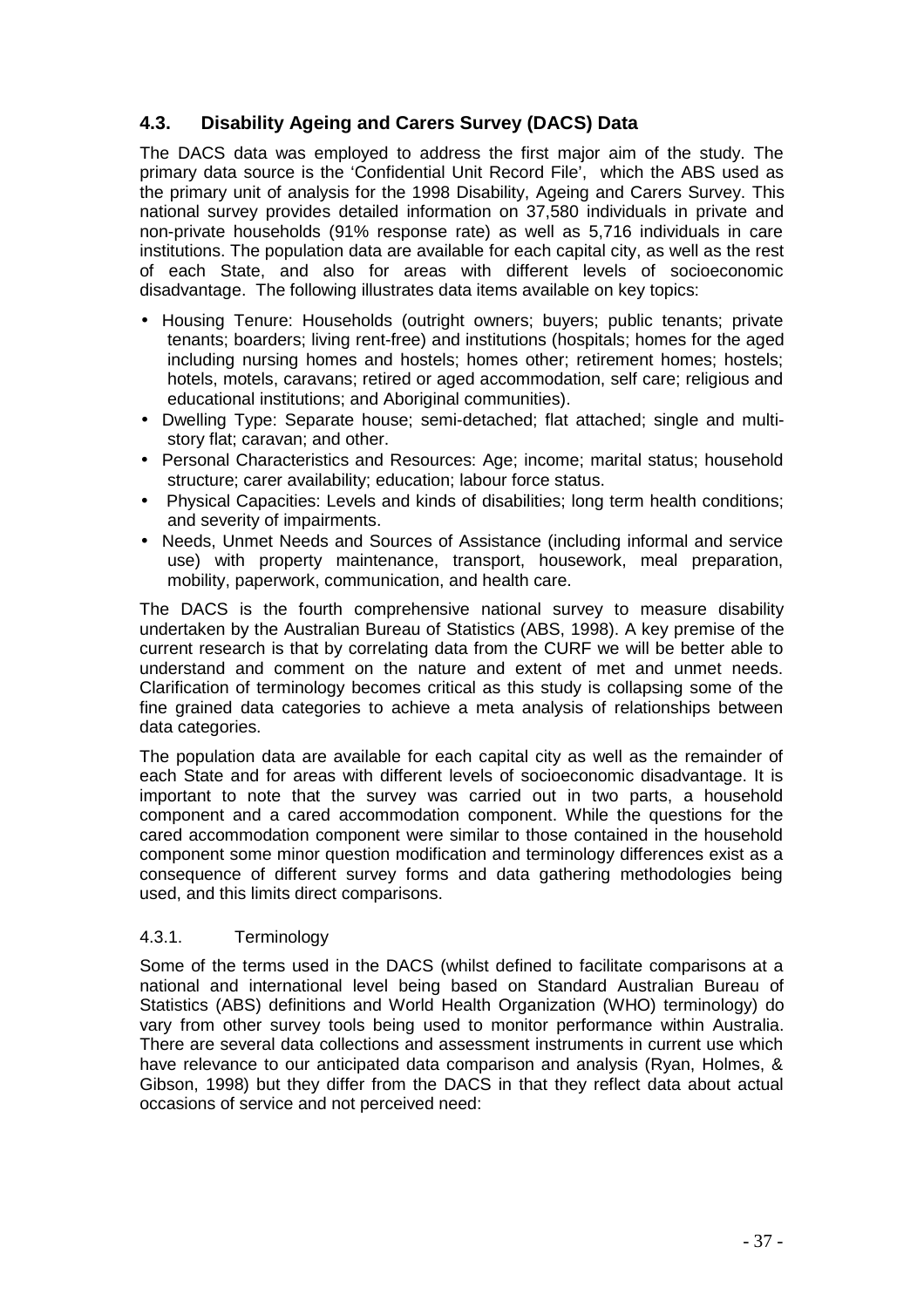- Aged Care Assessment Program Minimum Data Set (ACAP MDS)
- Commonwealth/State Disability Agreement Minimum Data Set (CSDA MDS)
- Home and Community Care Minimum Data Set (HACC MDS)
- Client Information and Referral Record (CIARR)
- Community Options Projects form (COPS)

The 1998 Disability, Ageing and Carers Survey has at its core concepts and terminology relating to data collected at different levels: person/household and cared accommodation/disability/carers.

### 4.3.2. Person level data

- Age young, middle, older (adults)
- Sex male, female
- Socio-economic status income, education, employment
- Geographical location capital city, rest of State
- Living arrangements lives alone, lives with at least one other

### 4.3.3. Household and cared accommodation level data

- Household
- Tenure type
- Home maintenance
- Home modifications
- Cared accommodation

Table 4-1 characterises the private and cared accommodation sub categories available within the DACS data. The meta-level categories proposed for our research are listed alongside. These meta-level categories more closely approximate other data gathering typically used by policy makers and in the literature. However, the number of categories and separation of tenure are a significant variance from other national reporting formats. For instance, the HACC MDS does not include most cared accommodation categories and also codes accommodation settings and tenure as one item for example, "private residence- owned/purchasing" (Australian Institute of Health and Welfare, 1998).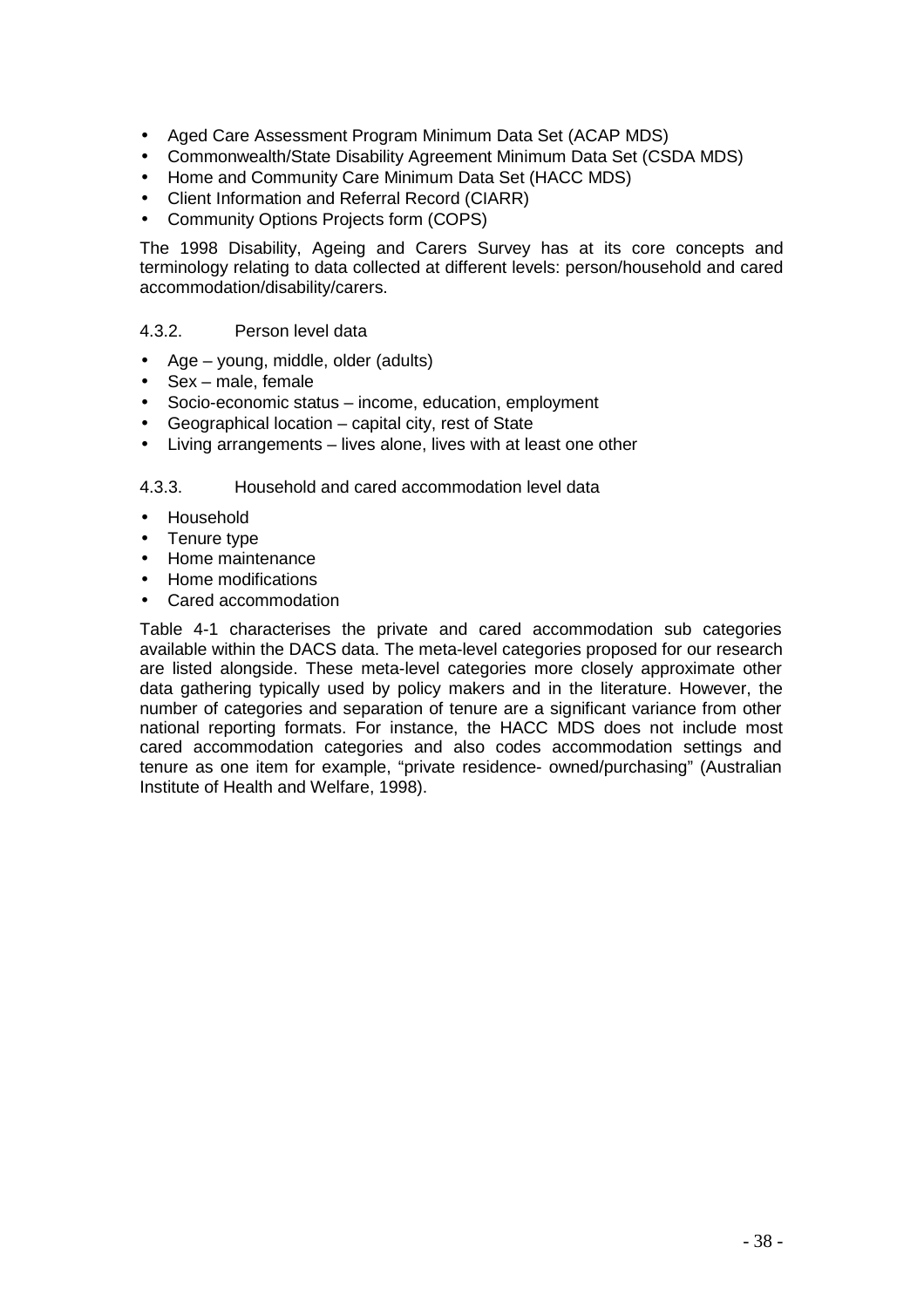|  | Table 4-1: Typology of dwelling types by analysis level |  |
|--|---------------------------------------------------------|--|
|  |                                                         |  |

| <b>DACS - Dwelling</b><br>types | <b>DACS CURF sub categories</b><br>disaggregated                                                                                                                                                  | <b>Meta-level</b><br>analysis              |
|---------------------------------|---------------------------------------------------------------------------------------------------------------------------------------------------------------------------------------------------|--------------------------------------------|
| Household                       | Separate house<br>Single storey semi-detached/row/ or<br>$\bullet$<br>terrace house/town house<br>Two or more storey semi detached /row/ or<br>$\bullet$<br>terrace                               | Separate                                   |
|                                 | Flat attached to house<br>$\bullet$<br>House or flat attached to shop/office<br>٠                                                                                                                 | Attached                                   |
|                                 | Other single or two storey<br>$\bullet$<br>flat/unit/apartment<br>Other single or two storey<br>$\bullet$<br>flat/unit/apartment or house/town house                                              | Low rise<br>apartment                      |
|                                 | Other three storey flat/unit/apartment<br>$\bullet$<br>Other four storey or more<br>$\bullet$<br>flat/unit/apartment                                                                              | High rise<br>$\bullet$<br>apartment        |
|                                 | Caravan/houseboat/camping out<br>$\bullet$<br>Hostels for the homeless/night<br>$\bullet$<br>shelters/refuges/guest and boarding<br>houses<br>Hotels/motels/short term caravan parks<br>$\bullet$ | Temporary &<br>٠<br>mobile dwelling        |
| Cared<br>accommodation          | Dwelling in retirement village<br>$\bullet$<br><b>Retirement home</b><br>Retired or aged accommodation (selfcare)<br>$\bullet$                                                                    | Retiree (self<br>$\bullet$<br>care)        |
|                                 | Hospitals-General<br>$\bullet$<br>Hospital-other<br>$\bullet$                                                                                                                                     | Hospitals<br>$\bullet$                     |
|                                 | Homes for the aged<br>$\bullet$                                                                                                                                                                   | Homes for the<br>$\bullet$<br>aged/retired |
|                                 | Homes-other<br>$\bullet$                                                                                                                                                                          | Homes-other<br>$\bullet$                   |
|                                 | Religious and educational institutions<br>Aboriginal settlements/other                                                                                                                            | Other special<br>dwelling                  |

Table 4-2 characterises the private dwelling tenure sub categories available within the DACS data. The meta-level categories proposed for our research are listed alongside. These meta-level categories more closely approximate other data gathering typically used by policy makers and in the literature.

|  | Table 4-2: Typology of dwelling tenure by analysis level |  |  |
|--|----------------------------------------------------------|--|--|
|  |                                                          |  |  |

| <b>DACS - Dwelling</b><br>tenure | DACS CURF sub categories disaggregated                            | Meta-level analysis<br>categories |
|----------------------------------|-------------------------------------------------------------------|-----------------------------------|
| Private dwelling                 | Owner without a mortgage<br>٠<br>Owner with a mortgage            | Home owner                        |
|                                  | Renter-private<br>Renter-public<br>Renter-other<br><b>Boarder</b> | Renter                            |
|                                  | Living rent free<br>Other                                         | Other                             |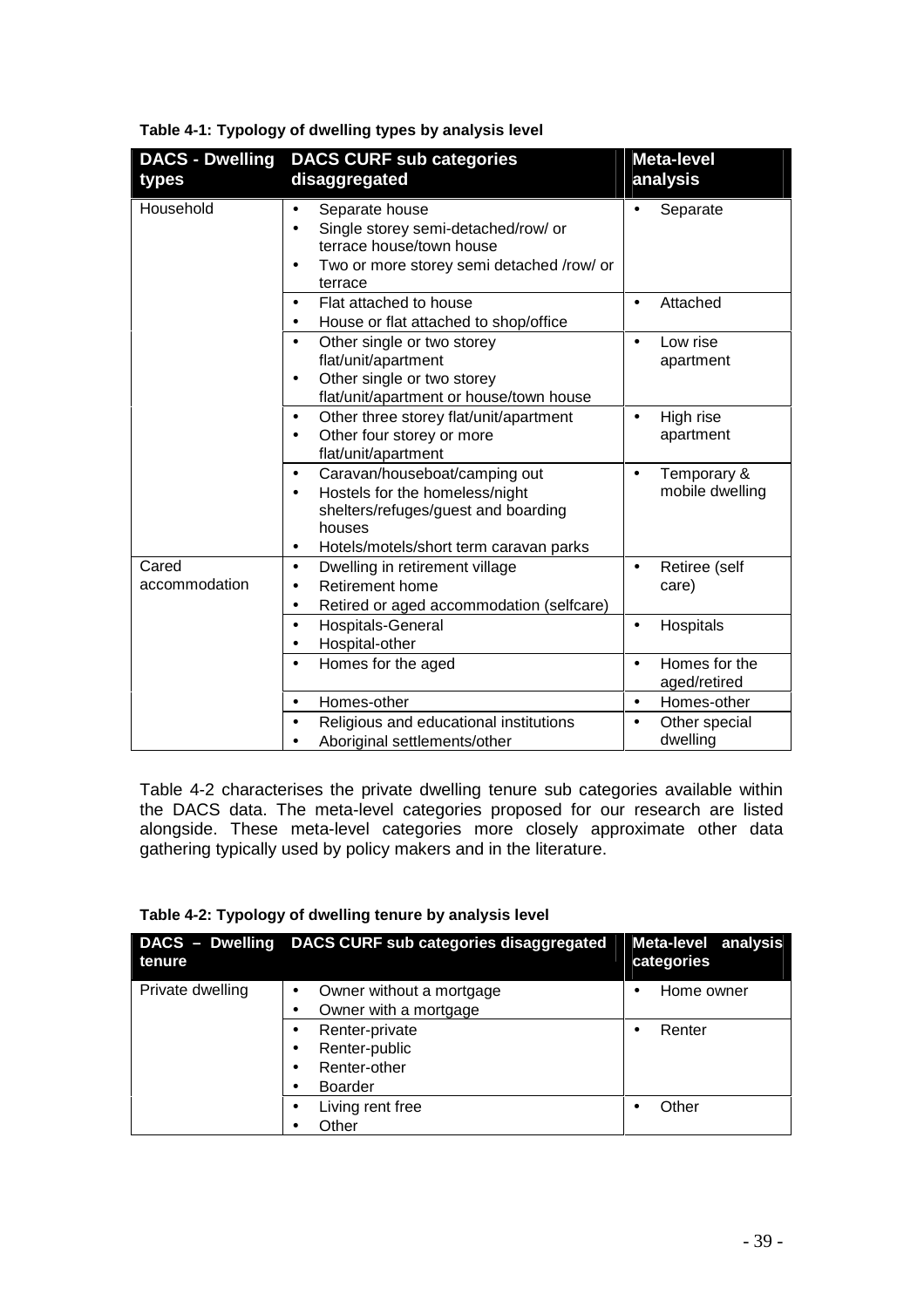### 4.3.4. Disability level data

- Disability
- Core activity restrictions

Table 4-3 characterises the main disability restriction sub categories available within the DACS data. The meta-level categories proposed for our research are listed alongside. These meta-level categories more closely approximate other data gathering typically used by policy makers and in the literature.

| Table 4-3: Typology of main disability restriction by analysis level |  |  |  |
|----------------------------------------------------------------------|--|--|--|
|                                                                      |  |  |  |
|                                                                      |  |  |  |

| <b>DACS</b><br>Main<br>disability<br>restriction | DACS CURF sub categories disaggregated                                                                                                                                                                                                                                                                                                                         | Meta-level analysis<br>categories                      |
|--------------------------------------------------|----------------------------------------------------------------------------------------------------------------------------------------------------------------------------------------------------------------------------------------------------------------------------------------------------------------------------------------------------------------|--------------------------------------------------------|
| Conditions                                       | Chronic or recurring pain<br>$\bullet$<br><b>Breathing difficulties</b><br>٠<br><b>Blackouts</b><br>Incomplete use of arms/fingers<br>$\bullet$<br>Difficulty gripping<br>$\bullet$<br>Incomplete use of feet or legs<br>$\bullet$<br>Restricted in physical activity/work<br>$\bullet$<br>Disfigurement/deformity<br>$\bullet$<br>Loss of speech<br>$\bullet$ | Physical                                               |
|                                                  | Loss of sight<br>$\bullet$<br>Loss of hearing<br>$\bullet$<br>Difficulty learning/understanding<br>$\bullet$<br>Head injury/stroke/brain damage<br>$\bullet$<br>Nervous or emotional condition<br>$\bullet$                                                                                                                                                    | Sensory<br>Intellectual/Learni<br>ng<br>Mental illness |
|                                                  | Long term condition that restricts activity                                                                                                                                                                                                                                                                                                                    | Not specified                                          |

Table 4-4 characterises the core activity restriction sub categories available within the DACS data. The meta-level categories proposed for our research are listed alongside.

|  | Table 4-4: Typology of core activity restriction level by analysis level |  |
|--|--------------------------------------------------------------------------|--|
|--|--------------------------------------------------------------------------|--|

| <b>DACS</b><br>$\sim$<br>restriction levels | Core   DACS CURF sub categories disaggregated | Meta-level analysis<br>categories |
|---------------------------------------------|-----------------------------------------------|-----------------------------------|
| Range                                       | Profound<br>Severe                            | High support<br>indicated         |
|                                             | Moderate<br>Mild                              | Low support<br>indicated          |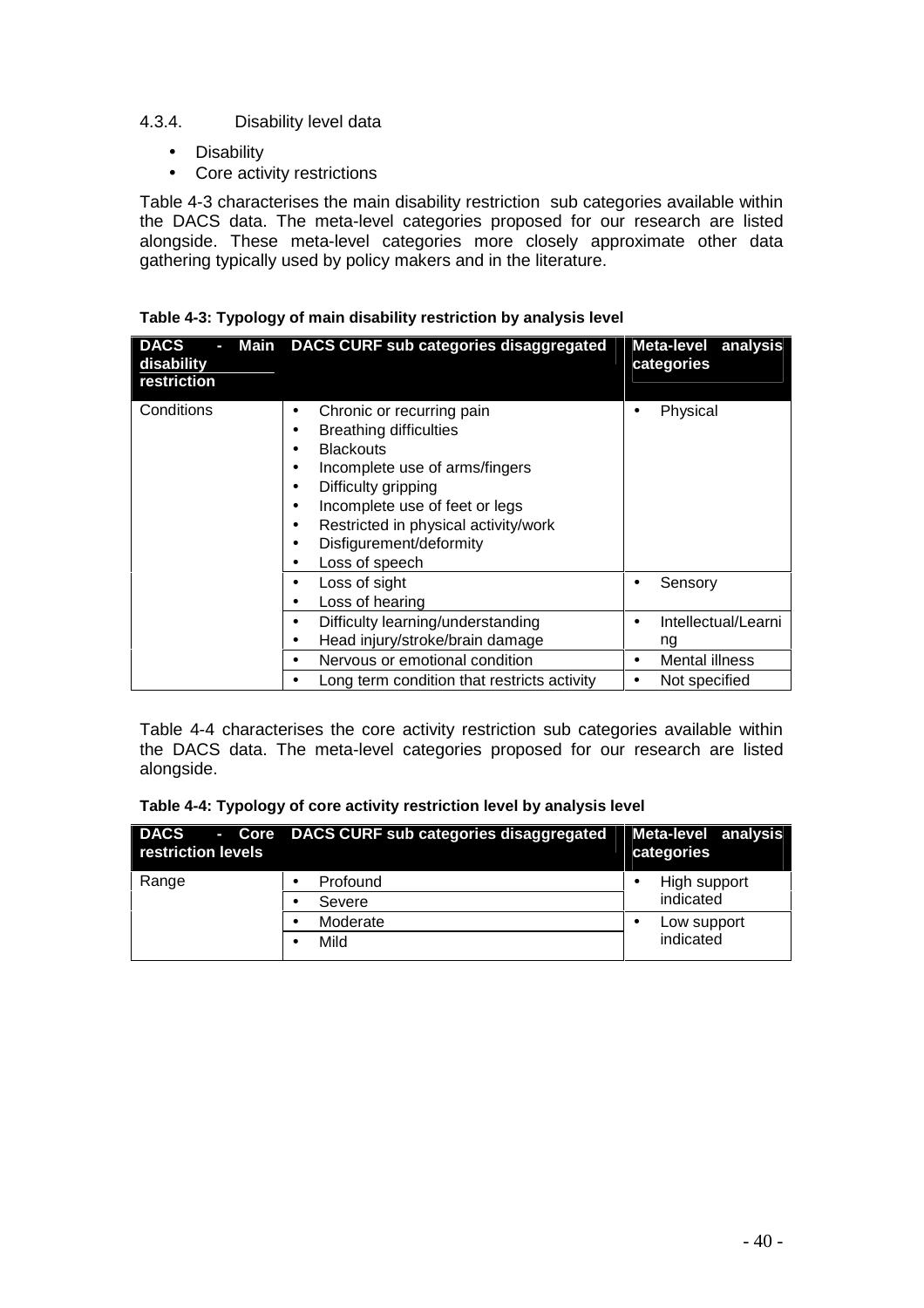### 4.3.5. Carer level data

- Need for assistance
- Receipt of assistance

Table 4-5 characterises the assistance type sub categories available within the DACS data. The meta-level categories proposed for our research are listed alongside.

|  | Table 4-5: Typology of need for assistance type by analysis level |  |  |
|--|-------------------------------------------------------------------|--|--|
|  |                                                                   |  |  |

| DACS - Need for<br>assistance | DACS CURF sub categories disaggregated                                                     | <b>Meta-level analysis</b><br>categories |
|-------------------------------|--------------------------------------------------------------------------------------------|------------------------------------------|
| Assistance type               | Self care<br>$\bullet$<br><b>Mobility</b><br>٠<br>Communication<br>٠<br><b>Health Care</b> | Functional<br>indicators                 |
|                               | <b>Housework</b><br>٠<br>Meal preparation<br>٠<br>Property maintenance<br>٠                | Home<br>maintenance<br>indicators        |

Table 4-6 below, characterises the assistance type sub categories available within the DACS data. The meta-level categories proposed for our research are listed alongside.

| <b>DACS</b><br>- Receipt<br>of assistance | DACS CURF sub categories disaggregated                                                                             | Meta-level analysis<br>categories |  |
|-------------------------------------------|--------------------------------------------------------------------------------------------------------------------|-----------------------------------|--|
| Relationship<br>to<br>recipient           | Partner<br>Parent<br>٠<br>Child<br>$\bullet$<br>Other relative<br>٠<br>Friend<br>٠                                 | Informal only                     |  |
|                                           | Government organisation<br>$\bullet$<br>Private non-profit organisation<br>$\bullet$<br>Profit making organisation | Formal only                       |  |

### 4.3.6. Scope, Coverage and Significance

The DACS survey collected data from people with disabilities, from people aged 60 years and over and from their carers. The minimum age of 60 was set as the criteria for older persons data collection in order to maintain consistency with the 1998 and 1993 surveys (Australian Bureau of Statistics, 1998). Coverage rules ensured that only one person per household was selected and that both urban and rural area in all States and Territories were sampled. A criterion for inclusion in the cared accommodation samples was an expected residency of at least three months. All the data available about respite care need and usage was collected on the basis of interview with a primary carer.

Exclusion criteria eliminated all non-Australian residents and persons residing in jails and correctional institutions. Also excluded were people living in remote, sparsely populated areas of Australia. In States such as the Northern Territory, however, this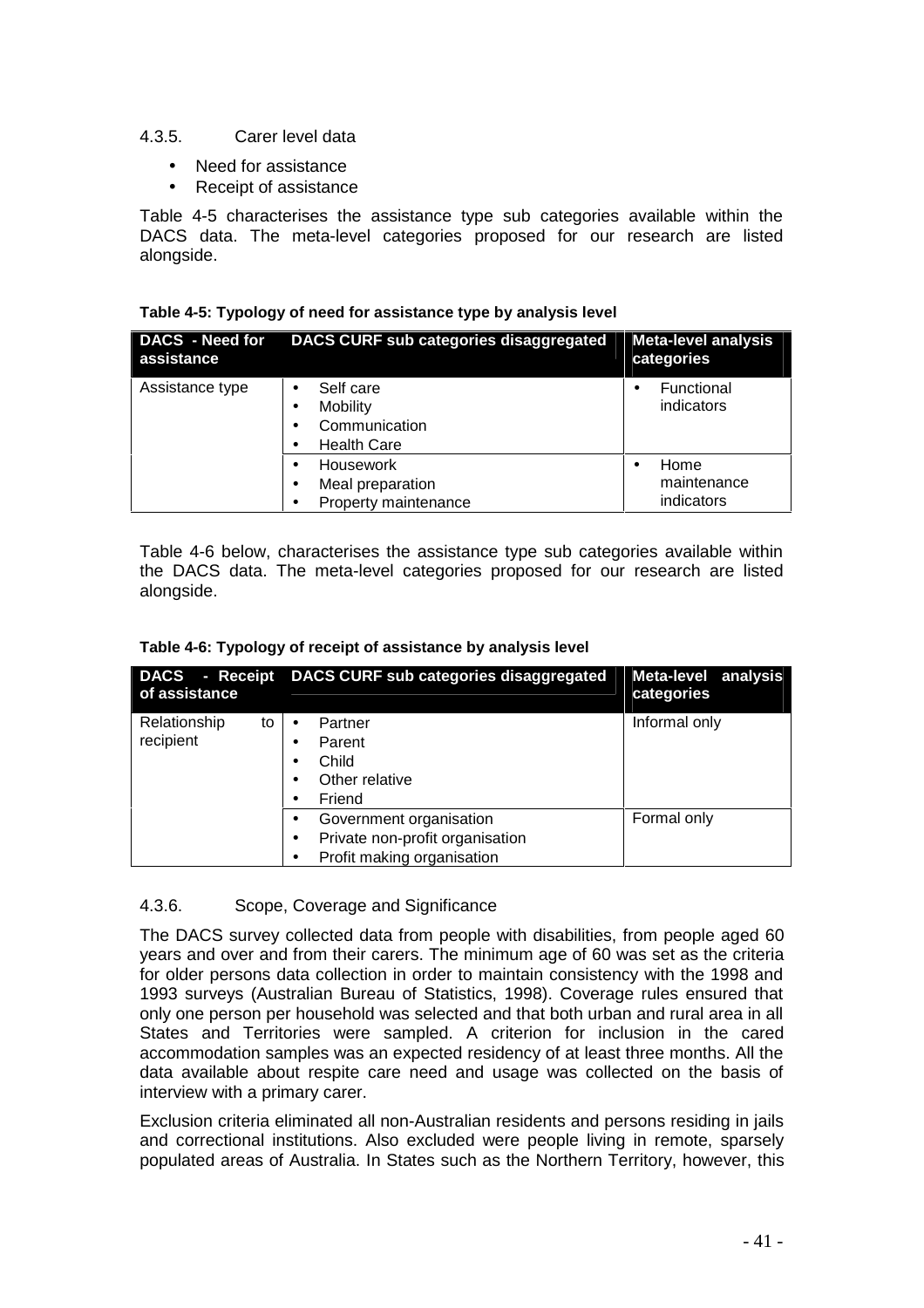is potentially significant as such people account for approximately 20% of the State population (Australian Bureau of Statistics, 1998).

Like all survey methodologies there is the risk of both sampling and non sampling errors. However, these were controlled for and a relative standard error of less than 25% is considered sufficiently reliable for most purposes (ABS, 1998). All interviewers received extensive training and electronic data collection with inbuilt data checks was used for all processing. The DACS survey data is particularly significant as it represents the most comprehensive survey of the general population to determine disability, care and support needs unlike the Minimum Data Set collections which only gather data about actual occasions of formal service provision provided by government funded service providers.

### 4.3.7. Data Analysis

The data analysis which will be reported in subsequent reports will consists of two parts

- Descriptive Statistics (broad coverage)
- Logistic regression Analysis (predicting unmet need)

### 4.3.8. Descriptive Statistics

Quantitative data from the DACS survey regarding housing accommodation will be cross-tabulated by the characteristics, resources, and capacities of older and younger adults with disabilities in different locations and care needs, unmet needs, and sources of assistance. The DACS CURF files only contain capital city and rest of State geographical data for confidentiality reasons. Thus in order to provide comparison on a State level the most significant correlations for disability, housing and care will have to be purchased separately from the ABS.

After discussion with the project user group, it was decided that typologies could be effectively employed to analyse variances and present factors within and across groups. The typologies will attend to the group type/category, factors of variability and housing tenure type.

Typology groups will consist of:

- Younger adults with a disability living alone
- Older adults with a disability living alone
- Younger adults with a disability living with a carer
- Older adults with a disability living with a carer

Factors of variability relating to the person will include:

- Disability type and level (severity)
- Income/wealth
- Service usage

Factors of variability relating to the accommodation will include:

- Type of accommodation
- Ownership
- Tenancy arrangements
	- Private ownership (house, flat)
	- Private tenant
	- Public Tenant
- Location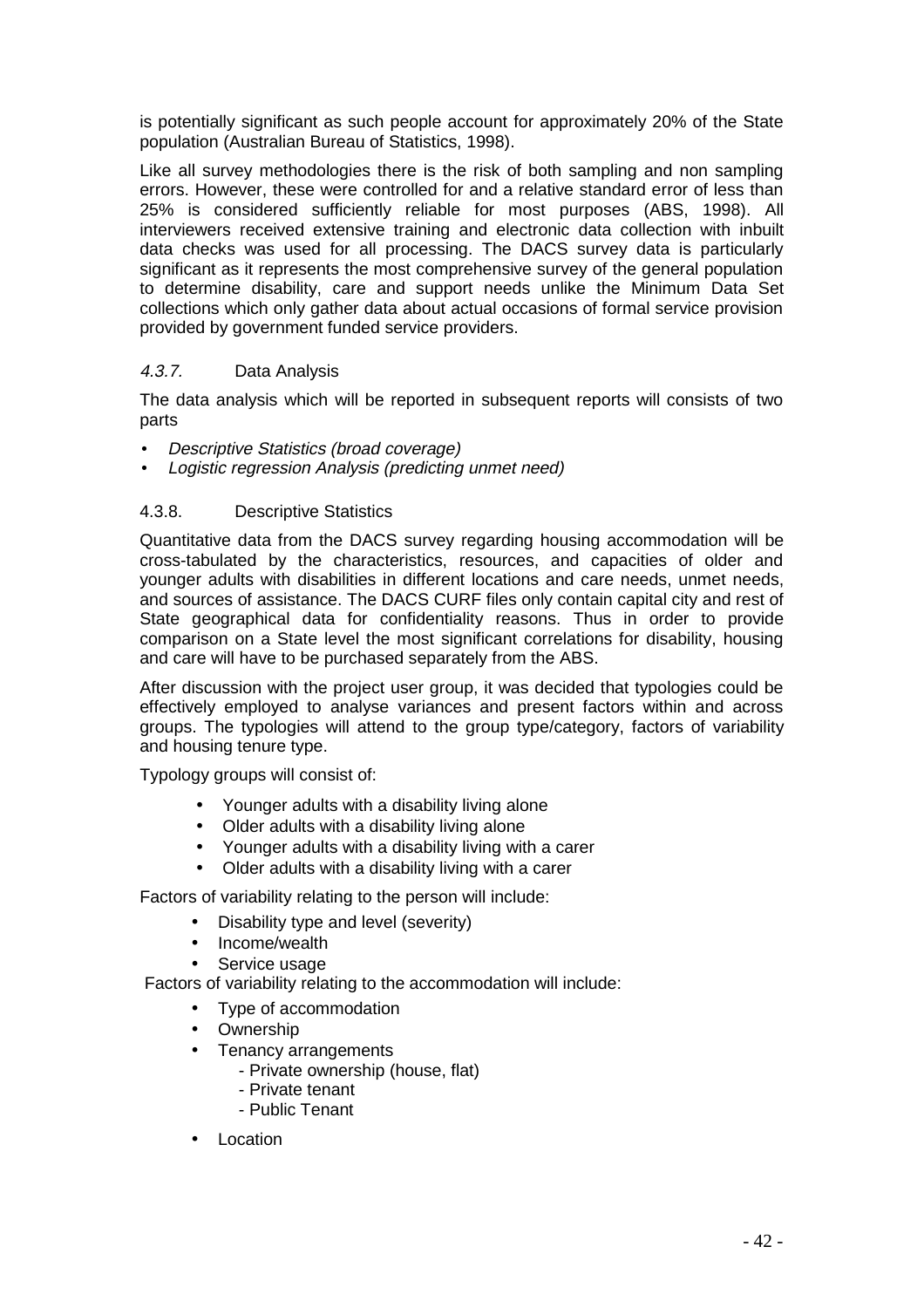Crucial care/accommodation interface issues relating to the following six key policy areas will be determined for each of the group/housing variances.

- Income support
- Housing agreements
- Disability agreements
- Community care
- Residential care
- Building and land regulation

DACS data and policy /interviews will inform this investigation of key policy areas, with support from relevant policy documents.

### 4.3.9. Logistic Regression Analysis

Logistic regression will be applied, where relevant, to identify ways in which personal characteristics and resources, housing circumstances and geographical location best 'predict' unmet need and use of specific housing and care services.

### **4.4. Policy Review**

Initially this project proposed to conduct a separate review of policy documents to ascertain current initiatives and interviews with policy makers to explore key issues from a policy makers' perspective. After discussion with the project user group, it was decided that the policy review and interviews should be conducted concurrently. This allows for key topic areas to be closely interrelated with questions in the policy interviews. The document review will provide support and further investigations into key policy areas identified and discussed in the policy interviews.

A critical review and assessment of key policy and program approaches has begun through systematically reviewing key policy documents. The review includes legislation and programs for ageing and disabled people both at the Commonwealth and State level. It includes

- Statements
- Annual reports
- Evaluations of policies, programs and services

### 4.4.1. Policy Document Searches

Policy materials have been collected through two main avenues

- Internet searches
- Contacting government departments and organisations

### 4.4.2. Policy Document Analysis

To enable comparative analysis, documents collected have been entered into a policy review table, which identifies the policies/legislation and programs for each of the eight States and the Commonwealth across three distinct areas:

- Disability/Ageing
- Housing
- Care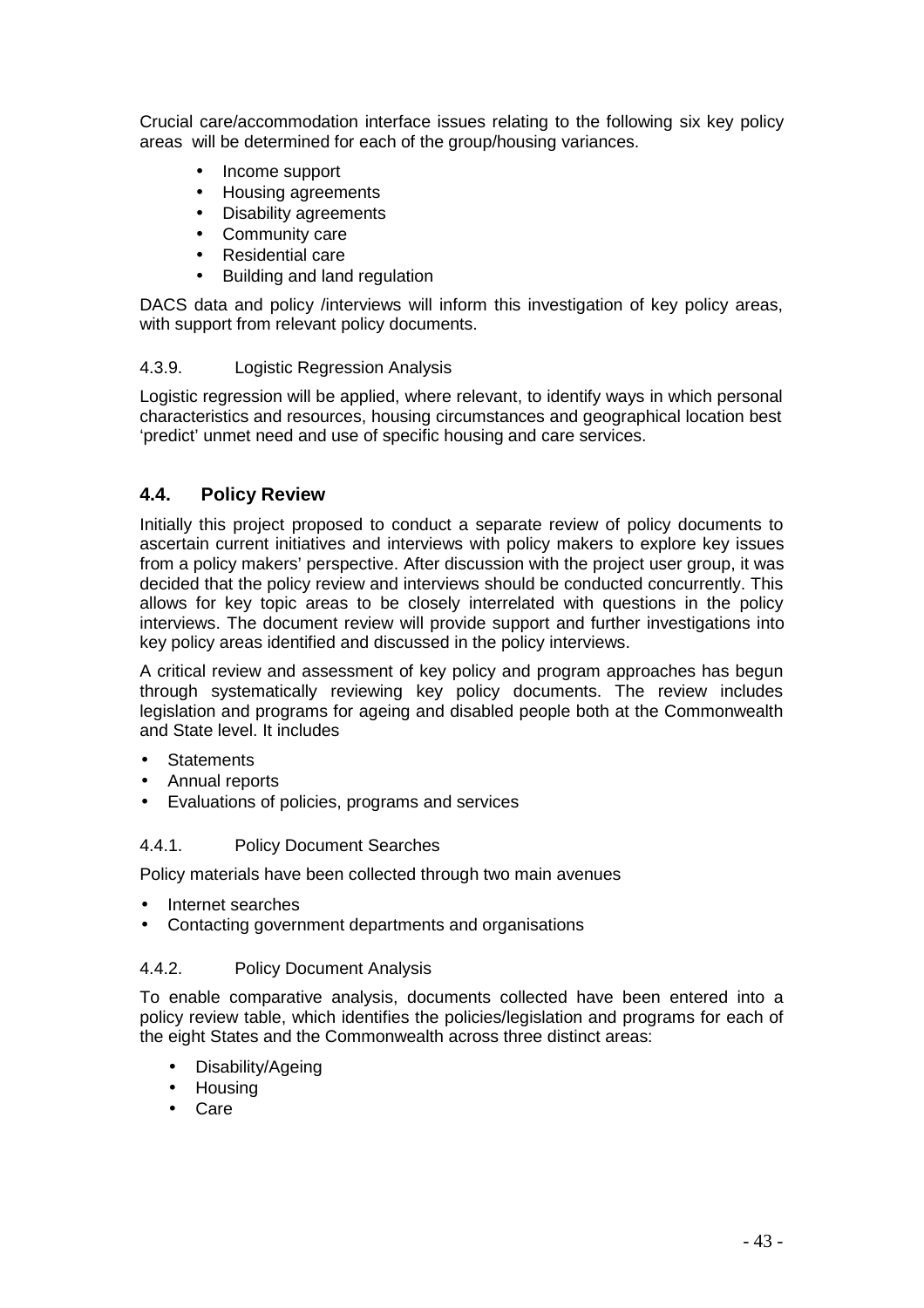### **4.5. Policy interviews**

Qualitative methods will be used to identify and explore current key policy issues. This involves content-analysis of telephone interviews with more than forty leading players, including Commonwealth and State policymakers concerned with housing, aged care, community care and disability programs. Individual interviews will allow us to gather a broad selection of perspectives from key informants.

Key government action areas in policy and programs are considered to be:

- Income support
- Housing agreements
- Disability agreements
- Community care
- Residential care
- Building and land regulation

The following five areas provide a focus on long-term policy trends:

- Deinstitutionalisation of younger people with disabilities.
- 'Ageing In Place'.
- Recognition and support of carers.
- Rising expectations/advocacy of consumer rights.
- Who pays (user pays/governmental responsibility)?

### 4.5.1. Sampling frame

Our user-group representatives will provide recommendations of informants and a snowballing technique will be used to gather contact details for potential informants. Informants will be selected to represent a balanced cross-section of States and areas of interest. Coverage will be across States, consisting of seven sampling governmental units (one per State plus the Commonwealth); and for each program/policy area, across housing and care, and across older and younger people with disabilities.

### 4.5.2. Interview schedule

Interviews will be exploratory and semi-structured, addressing key topic areas, guided by key research questions (described in Chapter 1). No specific questions will be used, rather representatives will be invited to give their perspectives on key issues for the future including:

- An overview of current status of integration between housing and care for younger and older adults with disabilities (i.e. degree of unmet need, priorities, barriers and opportunities)
- Particular program innovations underway and recommendations for integration of housing and care for younger and older adults with disabilities
- Service provider initiatives to better integrate housing and care for younger and older adults with disabilities.

### 4.5.3. Interview Process

Pilot interviews will be conducted early in March 2001 with our project user group. The pilot will assist in identifying issues and will provide feedback regarding changes to the interview structure.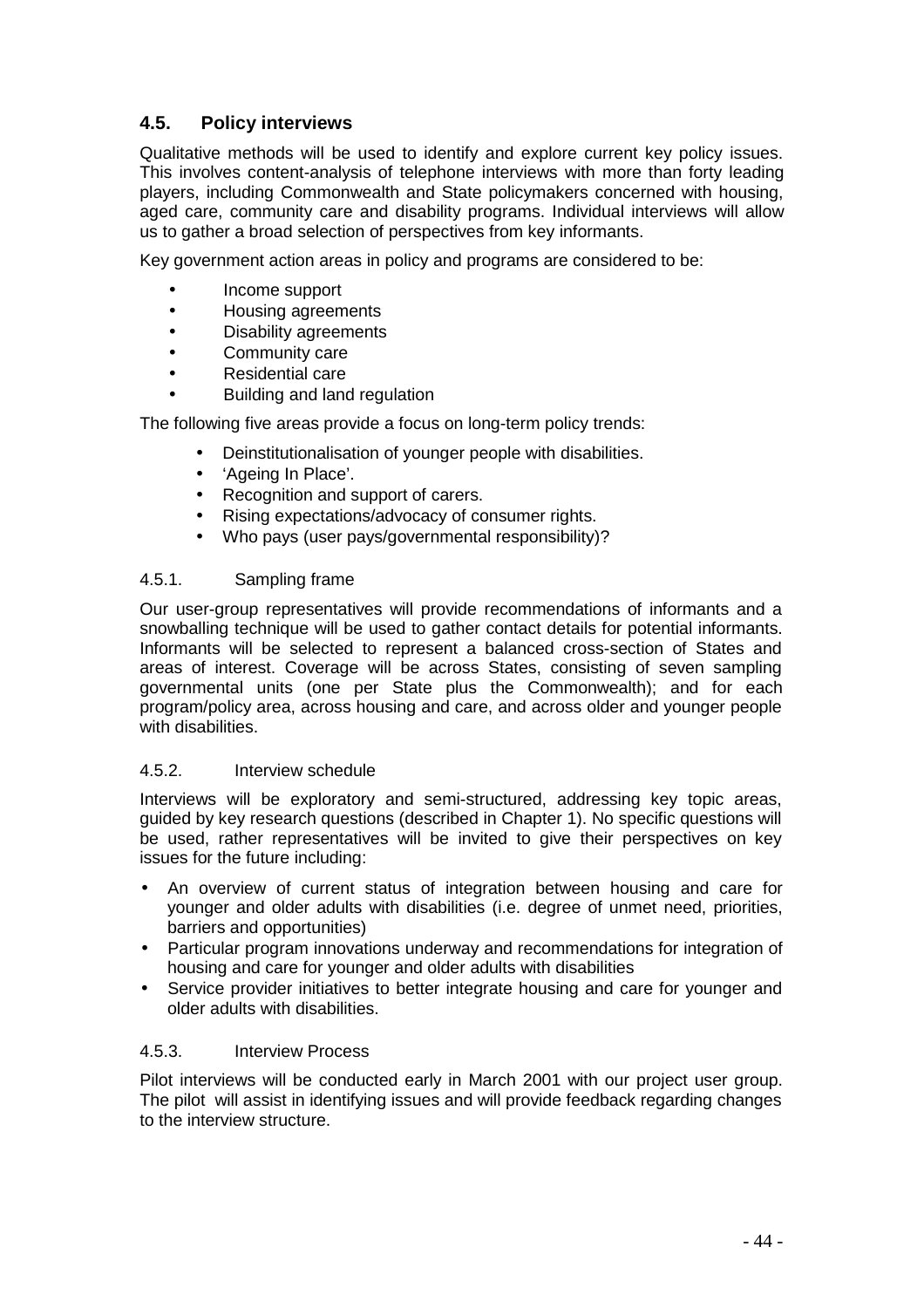Selected nominees will receive a letter of invitation to participate in an interview, consent form and a subject information statement, explaining the nature of the interview.

A response to the letter of invitation and a signed copy of the consent form, received by the RSVP date will be required for interview participation. Telephone interviews will then be conducted at a mutually agreed time.

### **4.6. Summary**

This chapter has outlined the methodologies chosen to further understand and comment on the nature and extent of met and unmet needs for younger and older adults with disabilities. It highlights that:

- The DACS CURF is a national framework that is sufficiently reliable, comprehensive and targeted in nature to yield the relevant information needed for correlating housing, disability and care at a meta-level so as to be able to predict need for younger and older adults.
- A systematic review of key policy documents, annual reports, budgets and evaluations of policies, programs and services for ageing and disabled people at both the Commonwealth and State level is being conducted and will be refined by the information received in interviews with policy officials.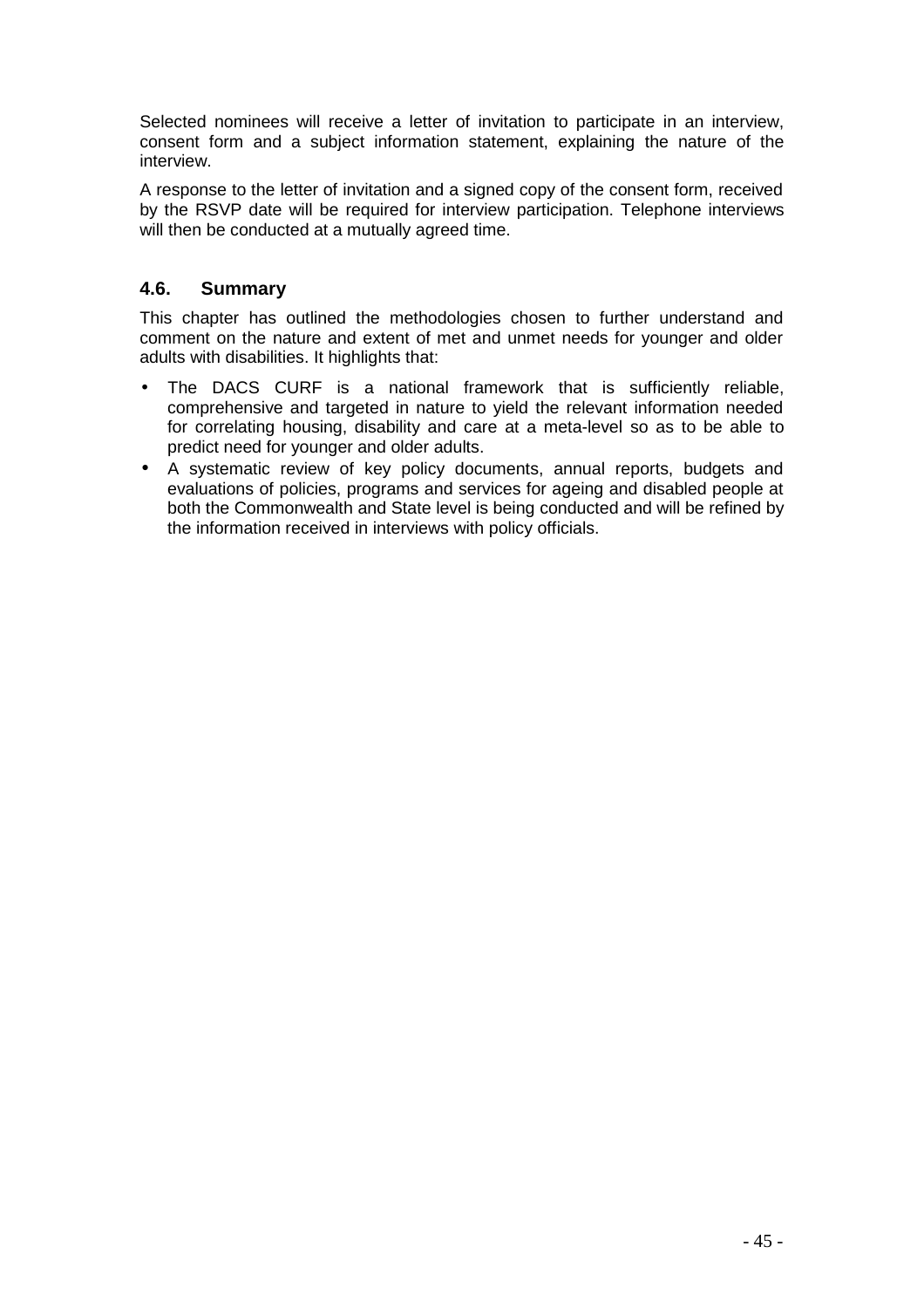### **REFERENCES**

- Ageing and Disability Department of NSW. (1996). Commonwealth\State Disability agreement: NSW Minimum Data set collection 1995. Sydney, NSW: author.
- Alt Statis & Associates. (1996). Connecting aged care and housing: An evaluation of the assistance with care and housing for the aged program (ACHA). Canberra: Aged and community care division, Department of Health and Family services.
- Alzheimer's Association Australia. (2000, April 2000). New housing and renovations: The environment and dementia, [PDF]. NSW Ageing and Disability Department under the NSW Action Plan on Dementia. [2000, November].
- Australian Building Codes Board. (2000). Aged care building regulation document. Canberra: author.
- Australian Bureau of Statistics. (1996). Projections of the population of Australia, States and Territories, 1995 - 2051 ( Cat No. 3222.0). Canberra, ACT: Australian Government Publishing Service (AGPS).
- Australian Bureau of Statistics. (1998). Survey of Disability, Aging and Carers. Canberra, ACT: Australian Government Publishing Service (AGPS).
- Australian Bureau of Statistics. (1999). Technical paper: Survey of Disability, Aging and Carers, Australia Confidentialised Unit Record File 1998. Canberra, ACT: Australian Government Publishing Service (AGPS).
- Australian Housing and Urban Research Institute. (2000). Australia at home: An overview of contemporary housing policy issues. Melbourne, Victoria: AHURI.
- Australian Institute of Health and Welfare (AIHW). (1995). Australia's welfare services and assistance. Canberra, ACT: AIHW.
- Australian Institute of Health and Welfare (AIHW). (1997). Demand for disability support services in Australia: size, cost and growth. Canberra, ACT: AIHW.
- Australian Institute of Health and Welfare (AIHW). (1998). National Minimum Data Set ( HACC data dictionary version 1.0). Canberra, ACT: AIHW.
- Australian Institute of Health and Welfare (AIHW). (1999). Health Expenditure Bulletin (AIHW cat no. 15). Canberra, ACT: AIHW.
- Australian Institute of Health and Welfare (AIHW). (2000). Integrating indicators: theory and practice in the disability services field. (AIHW cat. no. DIS 17). Canberra, ACT: AIHW. (Disability Series).
- Ball, R. M. (1990). Public-private solution to protection against the cost of long-term care. Journal of the American Geriatrics Society, 38(2), 156-163.
- Beidler, S. M., & Bourbonniere, M. (1999). Aging in place: a proposal for rural communitybased care for frail elders. Nurse Practitioner Forum, 10(1), 33-38.
- Bishop, B. (1999). The National Strategy for an Ageing Australia: Independence and self provision discussion paper. Canberra: Commonwealth of Australia.
- Bishop, B. (2000a). The National Strategy for an Ageing Australia: Attitude, Lifestyle & Community Support Discussion Paper: Canberra, ACT: Commonwealth of Australia.
- Bishop, B. (2000b). The National Strategy for an Ageing Australia: World Class Care Discussion Paper: Canberra, ACT: Commonwealth of Australia.
- Boldy, D. P., Kendig, H., & Denton, L. (1993). Community options schemes: Case management of community services for the frail elderly in Australia. In D. Boldy & L. Heumann (Eds.), Ageing in place with dignity (pp. 139-153). New York: Praeger Publishers.
- Bould, S. (1990). The Oldest Old: Caregiving or Social Support? Prevention in Human Services, 9(1), 235-251.
- Brandt, E. N., & Pope, A. M. (Eds.). (1997). Enabling America: Assessing the role of rehabilitation science and engineering. Washington, D.C.: National Academy Press.
- Bridge, C., McAuley, H., & Woodruff, J. (1999). Accessible Design in Australia: A National Approach for an Integrated Future - A Discussion Paper. Sydney, Australia: Production Services Printing, Faculty of Health Sciences, The University of Sydney.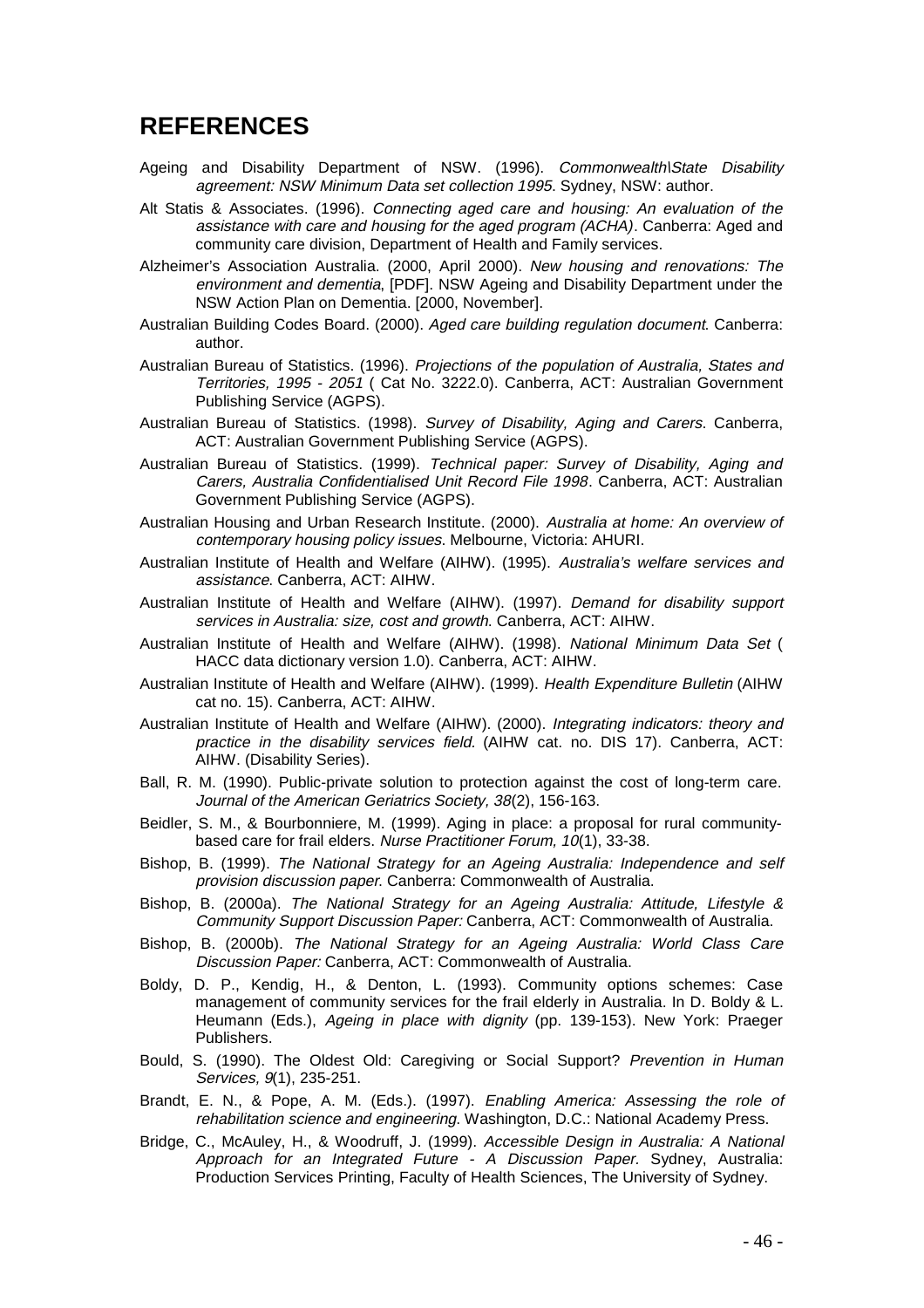- Brooks, L., Davidson, S., Kendig, H., & Reynolds, A. (1998). The support needs of older people in high rise public housing. Melbourne, Victoria: Department of Human Services Victoria.
- Bruce, M. F. (1986). Effects of age-segregated housing on the aging in relation to selfperceived health status, political participation, political cohesiveness and self-esteem. Dissertation Abstracts International, 46(9-A), 2779.
- Buckle, J. R. (1971). Work and housing of impaired people in Great Britain. London: HMSO.
- Burbidge, A. (1996a). Developments in disability policies. Australian Institute of family studies: Family matters, 45(Spring/Summer), 38-39.
- Burbidge, A. (1996b). To move or not to move? Some issues facing aged home owners. Australian Institute of family studies: Family matters, 45(Spring/Summer), 39-40.
- Burns, T. J., Batavia, A. I., Smith, Q. W., & DeJong, G. (1990). Primary health care needs of persons with physical disabilities: what are the research and service priorities? Archives of Physical Medicine & Rehabilitation, 71(2), 138-143.
- Canada Mortgage and Housing Corporation. (1991). Maintaining Seniors' Independence in Rural Areas: A Guide to Planning for Housing and Support Services. Ottawa, Canada: author.
- Chan, Y. F., & Quine, S. (1997). Utilization of Australian health care services by ethnic Chinese. Australian Health Review, 20(1), 64-77.
- Chiriboga, D. A., Ottenbacher, K., & Haber, D. A. (1999). Disability in older adults: Policy implications. Behavioral medicine, 24(4), 171-180.
- Clarkson, J. P., Keates, S., Cleman, R., Lebbon, C., & Johnston, M. (2000). A model for inclusive design, [electronic]. Available: http://rehabwww.eng.cam.uk/papers/lsk12/edc2000/ [2000, Tuesday, 5th September].
- Clemson, L., Cusick, A., & Fozzard, C. (1999). Managing risk and exerting control: Determining follow through with falls prevention. Disability and Rehabilitation, 13(12), 531-541.
- Commonwealth Department of Family and Community Services (FACS). (1999). Disability employment case based funding trial: Consultation paper. Canberra: FACS.
- Commonwealth Department of Health and Aged Care. (1998). Budget Paper ( no. 1). Canberra.: author.
- Commonwealth Government. (1997). Aged Care Act ( Objective 2-1j). Canberra: Australia: Australian Government Publishing Service.
- Commonwealth of Australia. (2000). Commonwealth Disability Strategy. Canberra, ACT: Family and Community Services.
- Cooper, P. (1996). What happens if: Research into the housing and support needs of older people with physical disabilities. Sydney: Paraplegic and quadriplegic association of NSW.
- Cox, C. (1997). Case management: An American's observations of community care in Britain. Journal of Case Management, 6(3), 88-95.
- Cranny & Associates. (1998). The NSW Equipment Study: Review of the Program of Appliances for Disabled People. Sydney: The Aging and Disability Department of NSW.
- Cusack, C. (1992). Moving out. Australian disability review, 2, 41-45.
- Czajka. (1984). *Digest of data on persons with disabilities*. Washington, DC: National Institute on Disability and Rehabilitation Research, US department of Education.
- Davison, B., Kendig, H., Stephens, F., & Merrill, V. (1993). The meaning and use of home, It's my place: A report on the study options and preferences - Older people and their homes (pp. 51-64). Canberra: Australian Government Publishing Service.
- Department of Housing. (2000). Homes and communities: Annual report 1999-2000. Sydney, NSW: NSW Department of Housing.
- Duncan, R. (1998a). Blueprint for action: the National Home Modifications Action Coalition. Technology & Disability, 8(1-2), 85-89.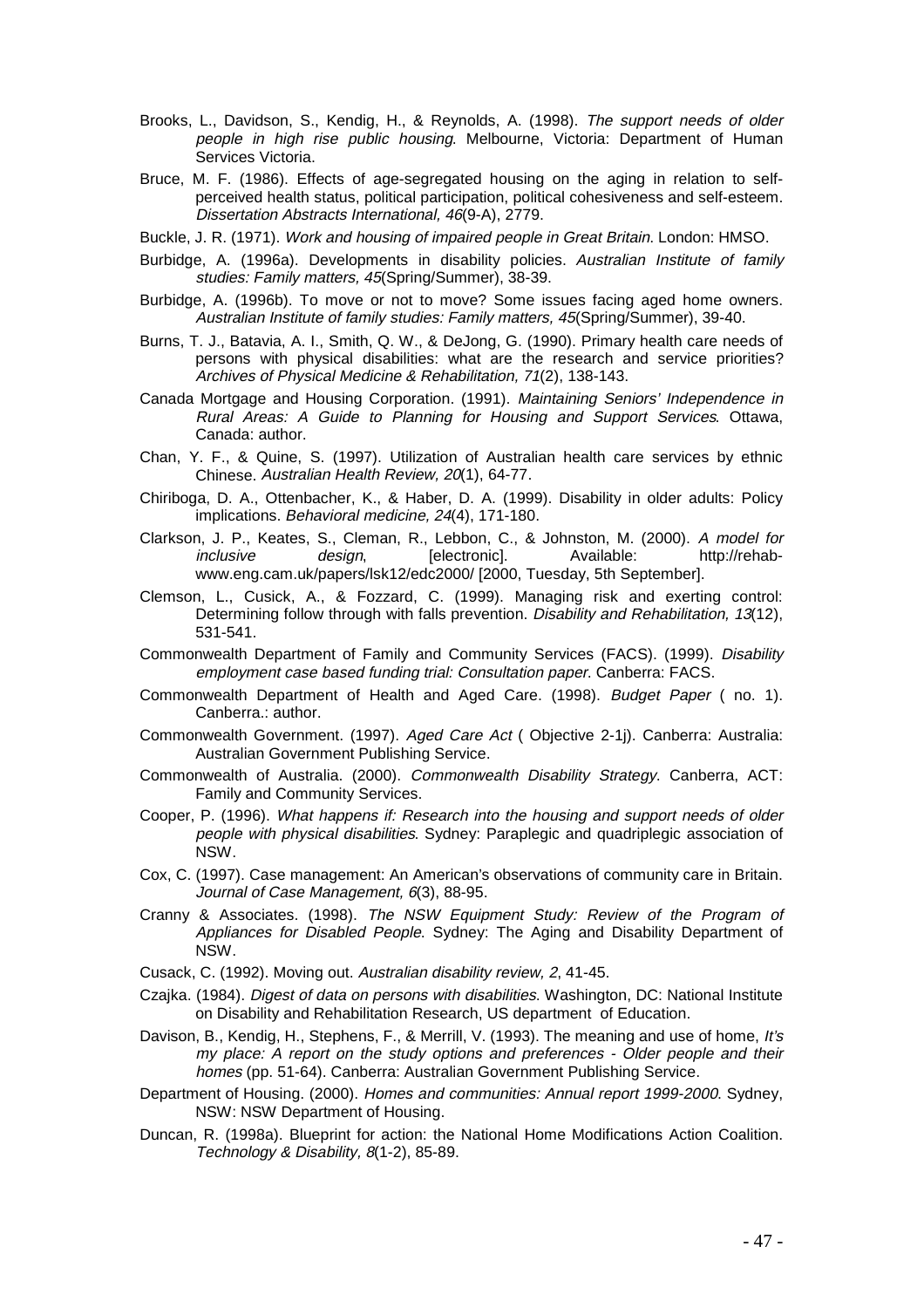- Duncan, R. (1998b). Funding, financing and other resources for home modifications. Technology & Disability, 8(1-2), 37-50.
- Dunn, P. A. (1996). Government policy innovations and trends in barrier-free housing, accessible transportation and personal supports. Canadian Journal of Rehabilitation, 10(2), 113-123.
- Enders, A. (1991). Rehabilitation and Technology-Self-Help Approaches to Technology: An Independent Living (IL) Model for Rehabilitation. International Journal of Technology & Aging, 4(2), 141-152.
- Ethnic Aged Working Party. (1987). Strategies for change: report of the Ethnic Aged Working Party. Canberra, ACT: Australian Government Publishing Service (AGPS).
- Fine, M. (1997). Coordinating health, extended care and community support services: Issues for policy makers and service providers in Australia (Discussion paper No. 80). Sydney, NSW: Social policy Research Centre.
- Fine, M., & Chalmers, J. (1998). The application of user pays principles to government programs for older Australians: the case for aged care, Who pays? The impact of user pays and economic policy on older people. Sydney: NSW Committee on Ageing.
- Forsyth, A. (1992). Changing places: case studies in innovations in housing for older people (Report prepared for the Mid-Term Review of the Aged Care Reform Strategy, Stage 2 ). Canberra, ACT: Department of Health, Housing and Community Services.
- Foskey, R. (1998., 25-27 November 1998). Ageing in Small Rural Communities. Paper presented at the Changing families, challenging futures: 6th Australian Institute of Family Studies Conference, Melbourne.
- Frankental, S. (1979). Walking the Tight-Rope: Balancing Independence and Security in Old Age. Social Dynamics, 5(2), 18-27.
- Fuhrer, M. J., Rossi, L. D., Gerken, L., Nosek, M. A., & Richards, L. (1990). Relationships between independent living centers and medical rehabilitation programs. Archives of Physical Medicine & Rehabilitation, 71(7), 519-522.
- George, M. (1998). Home help. Nursing Standard, 12(36), 2.
- Geraci, E. P. (1997). Computers in home care: application of change theory. Computers in Nursing, 15(4), 199-203.
- Gething, L. (1997). Sources of double disadvantage for people with disabilities living in remote and rural areas of New South Wales, Australia. Disability & Society, 12(4), 513-531.
- Gething, L. (1999). We're growing older, too: Quality of life and service provision issues for people with long standing disabilities who are ageing. Sydney, NSW: Nursing research centre for adaptation in health and illness, The University of sydney.
- Gibson, D., Liu, Z., & Choi, C. (1993). Changing patterns of residential care 1985 to 1992: supply and utilisation. Canberra, ACT: Australian Institute of Health and Welfare(3).
- Gitlin, L. N., Corcoran, M., & Leinmiller-Eckhardt, S. (1995). Understanding the family perspective: an ethnographic framework for providing occupational therapy in the home. American Journal of Occupational Therapy, 49(8), 802-809.
- Golant, S. M. (1999). The promise of assisted living. In B. Schwartz & R. Brent (Eds.), Aging, autonomy and architecture (pp. 32-59). Baltimore: The John Hopkins University Press.
- Hadley, T. R., McGurrin, M. C., & Fye, D. M. (1993). Community residential services and community tenure. Psychosocial Rehabilitation Journal, 16(3), 41-53.
- Henwood, M. (1999). Home and away reflections on long term care in the UK and Australia (Discussion paper No. 101). Sydney, NSW: Social Policy Research Centre.
- Hocking, C. (1997). What possessions say about us: Innovations in promoting occupational performance. Paper presented at the Proceedings of OT Australia's 19th National Conference, Perth, Western Australia.
- Home and Community Care (HACC) Program. (1998). Guidelines for Home Modification and Maintenance Services (lower level scheme). Canberra, ACT: Austrlaian Government Printing Service.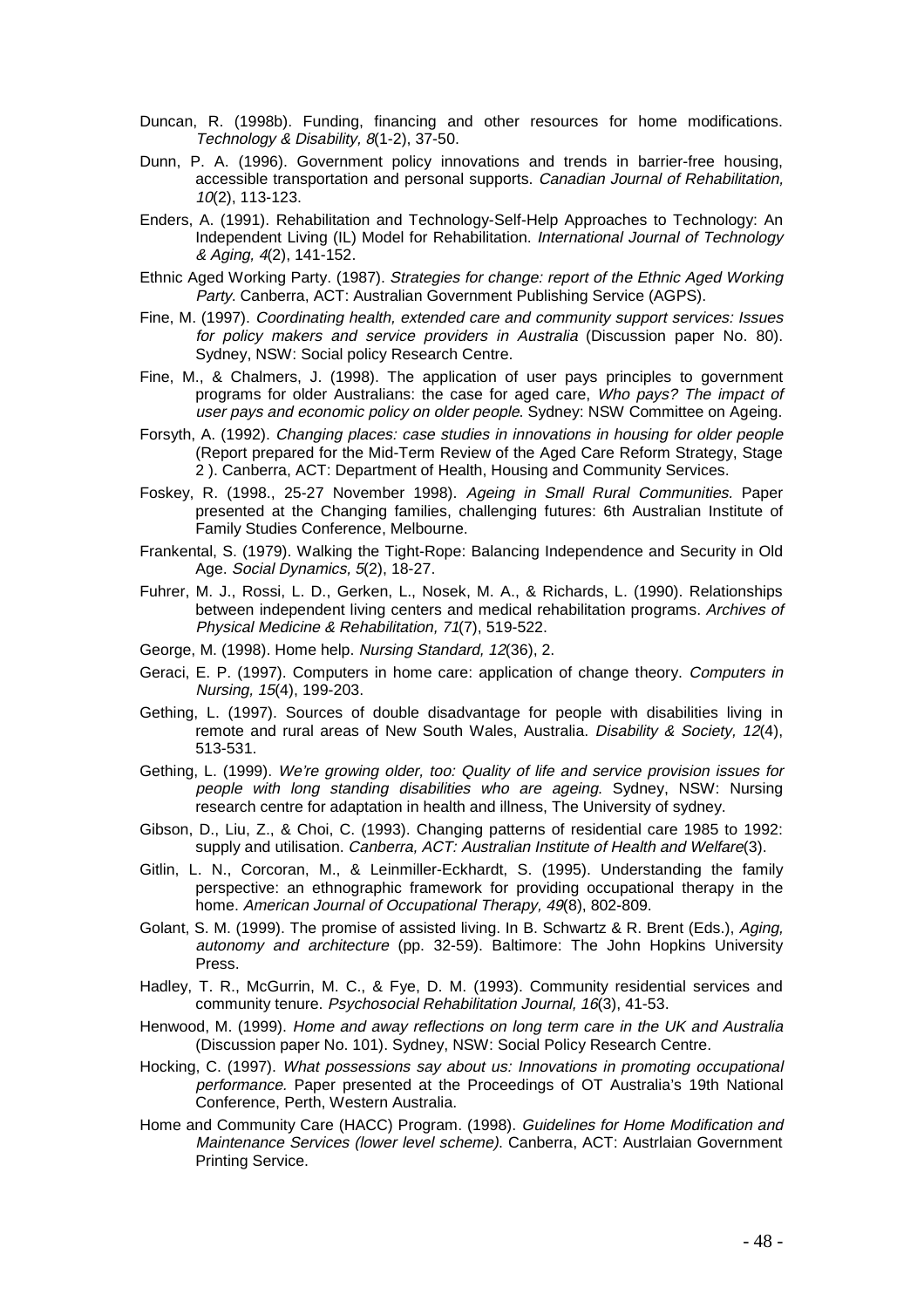- Home Care Service of NSW. (2000). Helping people live independently: Annual report 1999/2000. Sydney, NSW: Home Care Service.
- Howe, A. (1992). The National Housing Strategy: housing for older Australians: affordability, adjustments and care. Canberra: Commonwealth office of the aged, Commonwealth of Australia.
- Howe, A., Gray, L., Gilchrist, J., & Beyer, L. (1996). Survey of access to home and community care services ( Vol. 25). Canberra, ACT: Australian Government Publishing Service
- Iwarsson, S., & Isacsson, A. (1993). Basic accessibility in modern housing: A key to the problems of care in the domestic setting. Scandinavian Journal of Caring Sciences, <sup>7</sup>(3), 155-159.
- Iwarsson, S., & Isacsson, A. (1998). ADL dependence in the elderly population living in the community: The influence of functional limitations and physical environmental demand. Occupational Therapy International, 5(3), 173-193.
- Kahler, J. (1998). National Strategy for an ageing Australia. ACROD Newsletter(Jan Feb), 14-16.
- Kalisch, D. W. (2000). Social policy directions across the OECD region: Reflections on a decade of change (Policy research paper 4). Canberra, ACT: Department of Family and Community Services.
- Kendig, H. L. (1990). Comparative perspectives on housing, aging and social structure, Handbook of aging (3rd ed., pp. 288-306). San Diego: Academic Press.
- Kendig, H. (1990a). Chapter 6: Ageing and housing policies. In H. Kendig & J. McCallum (Eds.), Grey policy: Australian policies for an ageing society (pp. 92-109). Sydney: Allen and Unwin.
- Kendig, H. (2000). Ageing and the built environment. In P. Troy (Ed.), Equity, environment, efficiency: Ethics and economics in urban Australia. Melbourne: University Press.
- Kendig, H., Browning, C., & Young, A. (2000). Impacts of illness and disability on the wellbeing of older people. Disability and Rehabilitation, 22(1), 15-22.
- Kendig, H., & Gardner, I. (1997). Unraveling housing policy for older people. In A. Borowski & S. Encel & E. Ozanne (Eds.), Ageing and social policy in Australia. Cambridge: Cambridge University Press.
- Kendig, H. L. and H. Russell (1998). Aging, Ethnicity, and Health Policy in Australia. In A. Wister and G. Guttman. Health Systems and Aging in Selected Pacific Rim Countries: Diversity and Change (pp. 19-42). Vancouver: Simon Fraser University Press.
- Kendig, H., & Pynoos, J. (1996). Housing. In J. Birren (Ed.), Encyclopedia of Gerontology (pp. 703-713). San Diego: Academic Press.
- Kendig, H., Wells, Y., Swerissen, H., & Reynolds, A. (1999). Costs of community care services for individuals with complex needs. Australian journal on ageing, 18(2), 86-92.
- Knapman, C. (1996). Older people in rural communities: Rethinking the meaning of family based care, [PDF]November 2000].
- Lagergren, M. (1996a). Transfers between levels of care in a system of long-term care for the elderly and disabled. Canadian Journal on Aging, 15(1), 97-111.
- Lagergren, M. (1996b). Transferring to an institution An analysis of factors behind the transfer to institutional long-term care. Canadian Journal on Aging, 15(3), 427-441.
- Landt, J., & Bray, R. (1997). Alternative approaches to measuring rental housing affordability in Australia (Discussion paper 16). Canberra, ACT: National Centre for social and economic modeling, University of Canberra.
- Lefroy, R. B., Hobbs, M. S. T., & Page, J. (1984). Hostel care for elderly people: the association with hospital and nursing home. Australian Journal of Social Issues, 19, 284-291.
- Levin, B. M., Groner, N. E., & Paulsen, R. (1993). Affordable fire safety in board and care homes: A regulatory challenge: final report.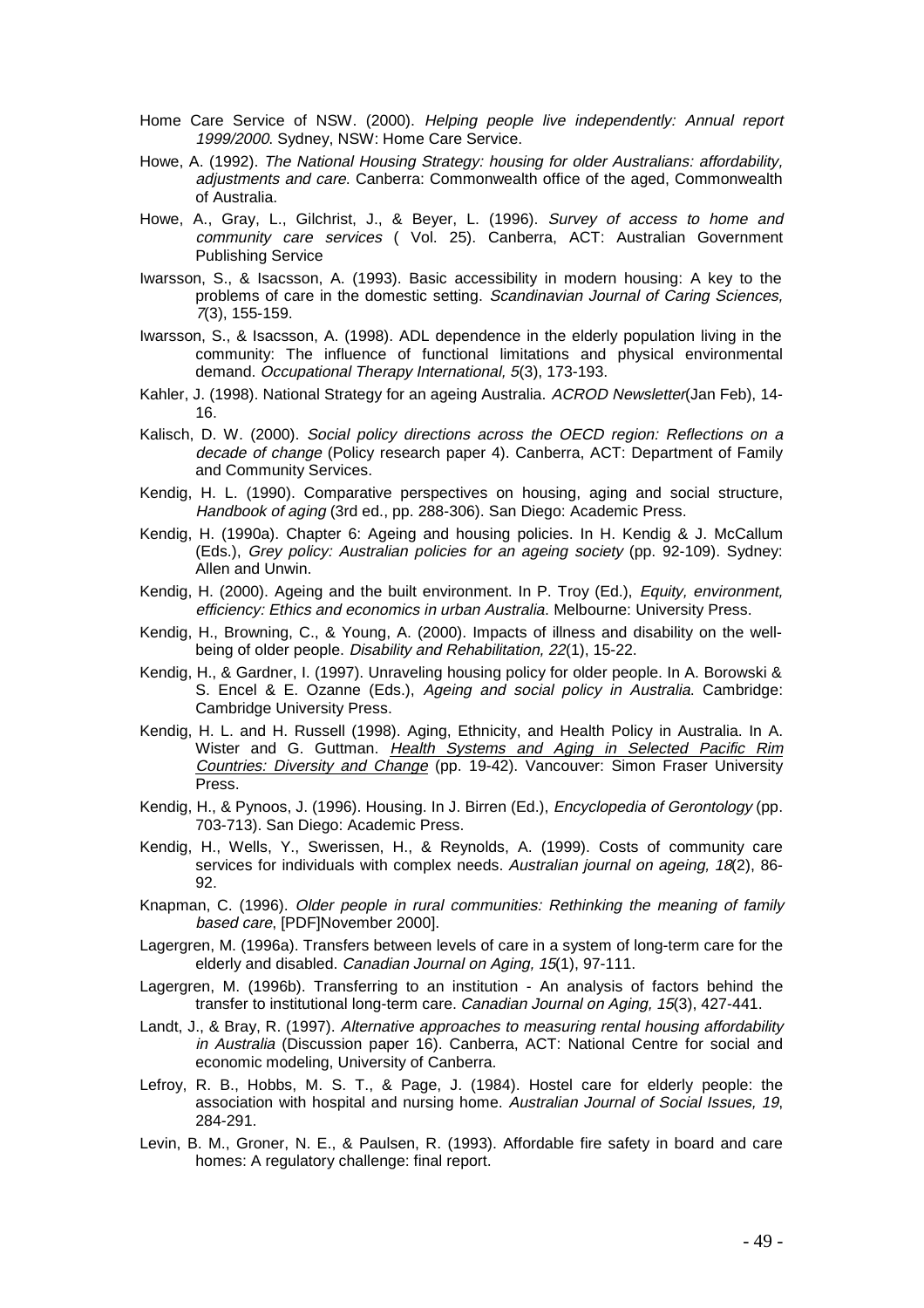- Liebig, P. S., & Sheets, D. J. (1998). Ageism, disability and access to environmental interventions. Technology & Disability, 8(1/2), 69-84.
- Lingsom, S. (1992). Home Help and Filial Support. The Effect of Public Services on Adults' Help to Aging Parents. Tidsskrift for Samfunnsforskning, 33(5), 443-464.
- Madden, R., Wen, X., Black, K., Malam, K., & Malliese, S. (1996). The demand for disability support services in Australia. Canberra: The Australian Institute of Health and Welfare.
- Mann, W. (1997). Ageing and assistive technology use. Technology and disability, 6, 63-75.
- Mann, W., Hurren, D., Tomita, M., & Charvat, B. (1995). The Relationship of Functional Independence to Assistive Device Use of Elderly Persons Living at Home. Journal of Applied Gerontology, 14, 225-247.
- Mann, W. C., Ottenbacher, K. J., Fraas, L., Tomita, M., & Granger, C. V. (1999). Effectiveness of assistive technology and environmental interventions in maintaining independence and reducing home care costs for the frail elderly: a randomised control trial. Archives of Family Medicine, 8(3), 210-217.
- Marcus, C. C. (1997). House as a mirror of self: Exploring the deeper meaning of home. Berkley, California: Conari Press.
- Mathers, C. (1994). Health differentials among older Australians. Canberra, ACT: Australian Institute of Health and Welfare.
- McCafferty, P. (1994). Living independently: A study of the housing needs of elderly and disabled people. London: HMSO Department of the Environment.
- McCallum, J. (1999). Policy Implications of Australian Ageing: The Greying of a Young Society. Journal of Sociology & Social Welfare, 26(1), 87-106.
- Metzger, M. H., Barberger-Gateau, P., Dartigues, J. F., Letenneur, L., & Commenges, D. (1997). Predictive factors of institutionalization in the context of gerontological planning in the Gironde area (France). Revue d Epidemiologie et de Sante Publique, 45(3), 203-213.
- Ministerial reference group. (1999). National Strategy for an Aging Australia: Independence and self provision discussion paper ( 064241548X). Canberra: The Commonwealth Department of Health and Aged Care.
- Morgan, V. (1996). Greater expectations project: Final evaluation report. Caulfield, Victoria: V. J. Consulting.
- Murray, M. (1999, October). Wheelchair access The reality. Paper presented at the Access Expo, Melbourne.
- National Capital Authority. (1996). Institutional reform. In Commonwealth Department of Transport and Regional development (Ed.), Better Cities (Vol. Occasional paper series, pp. 98). Canberra: Australian Government Publishing Service.
- National Housing Strategy. (1991). Australian housing: The demographic, economic and social environment (Vol. 1). Canberra: Australian Government Printing Service.
- National Housing Strategy. (1992a). National housing strategy: Agenda for action. Canberra: Australian Government Printing Service.
- National Housing Strategy. (1992b). The housing needs of people with disabilities: Discussion paper. Canberra: Commonwealth office of the aged, Commonwealth of Australia.
- Nocon, A. P. N. (1997). Until disabled people get consulted: the role of occupational therapy in meeting housing needs. British Journal of Occupational Therapy, 60(3), 115-122.
- Commonwealth Department of Health and Aged Care. (1999). Community Aged Care Packages: A profile of New South Wales and ACT (Service Profile). Canberra (ACT): author.
- Office on Disability. (1999). People with disabilities who are ageing: summary of literature review. Paper presented at the Linkages and lifestyles workshop, Canberra.
- Phibbs, P., & Higham, A. (1999). Review of the Home Modification Scheme of the Home and Community Care Program. Sydney, NSW: Ageing and Disability Department.
- Physical Disability Council of, N. S. W. (1998). Position papers '99. Sydney, NSW: Physical Disability Council of NSW.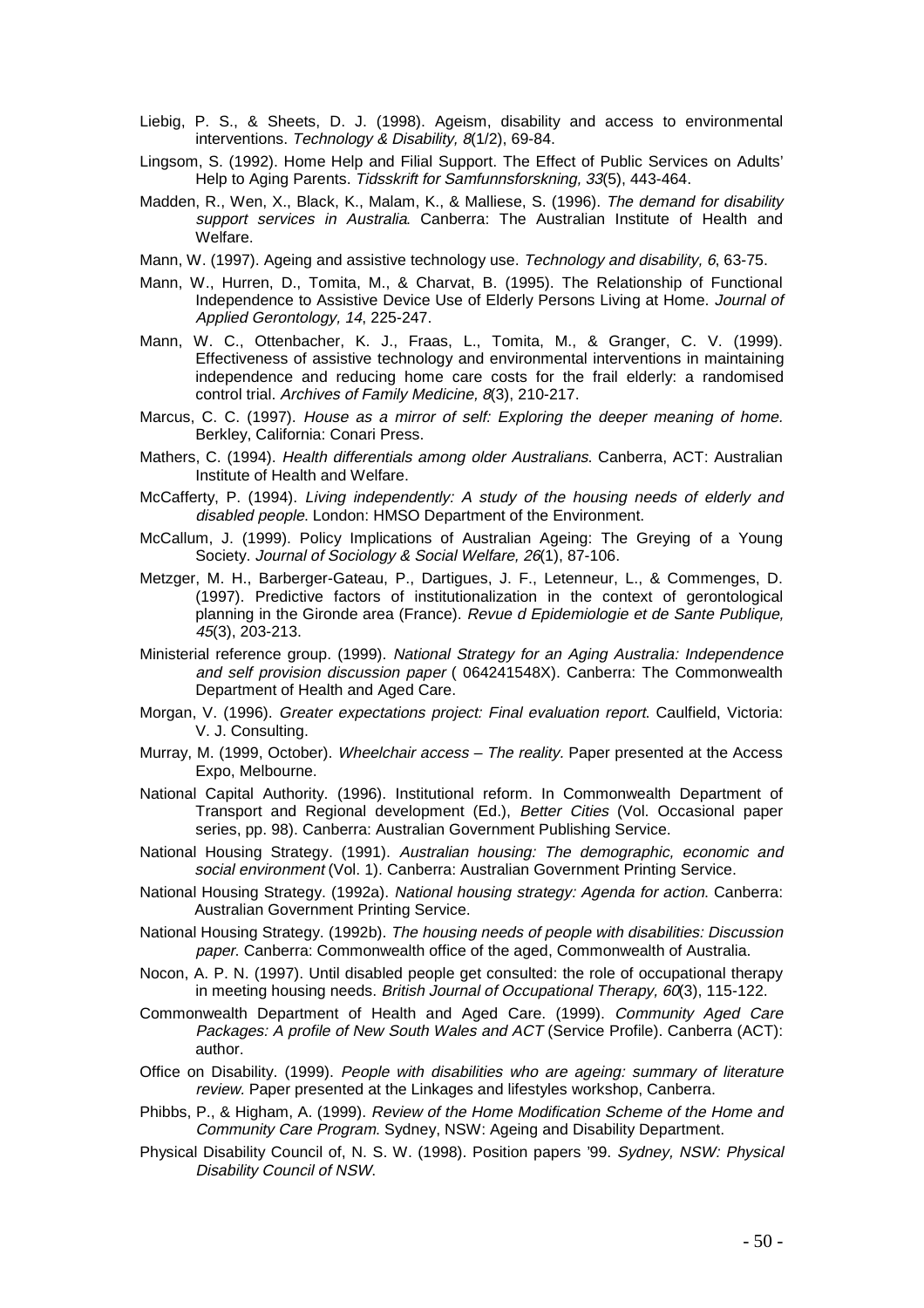- Plunket, A., & Quine, S. (1996). Difficulties experienced by carers from non-English speaking backgrounds in using health and other support services. Australian and New Zealand Journal of Public Health, 20(1), 27-32.
- Productivity commission. (2000). Government services 2000. Canberra, ACT: Australian Government Publishing Services.Public Health Association of Australia. (1993). Health and housing, [WWW]. Available: http://www.pha.org.au/policy/housing.htm [2000, 30th November].
- Pynoos, J., Tabbarah, M., Angelelli, J., & Demiere, M. (1998). Improving the delivery of home modifications. Technology & Disability, 8(1-2), 3-14.
- Racino, J., Walker, P., O'Connor, S., & Taylor, S. (1993). Housing, support, and community choices and strategies for adults with disabilities. Baltimore, US: Brookes.
- Racino, J. A. (1999). Statewide approaches to community integration: moving toward technical assistance strategies that make a difference. Journal of Vocational Rehabilitation, 13(1), 31-44.
- Raynor, M. (1997). Compliance with the DDA- Action planning your way to protection. The values and land economist (November), 670-673.
- Rickwood, D. (1994). Dependency in the Aged: Measurement and Client Profiles for Aged Care (Welfare Division Working Paper No. 5). Canberra, Australia: Australian Institute of Health and Welfare.
- Robertson, A. (1997). Beyond Apocalyptic Demography: Towards a Moral Economy of Interdependence. Ageing & Society, 17(4), 425-446.
- RPR Consulting Pty Ltd. (1999, June). National Community Housing Standards Manual (1st), [Word file]. NSW Department of Housing / Commonwealth Department of Family and Community Services [2000, November].
- Russell, G., & Bowman, L. (2000). Work and family current thinking research and practice: background paper for the National Families strategy. Canberra, ACT: Department of Family and Community Services.
- Ryan, T., Holmes, B., & Gibson, D. (1998). Home and Community Care (HACC) Program National Minimum Data Set: Final Report. ACT: Australian Institute of Health and Welfare.
- Sach, S. (1998). Access to health services for rural families caring for a child with a disability. Paper presented at the In: Ourselves in their shoes: Association for the Welfare of Child Health 6th National Conference, October.
- Schaaf, S. V. (1990). An operational model of lifelong living. Journal of Head Trauma Rehabilitation, 5(1), 40-46.
- Steere, D. E., Gregory, S. P., Heiny, R. W., & Butterworth, J. (1995). Lifestyle planning: consideration for use with people with disabilities. Rehabilitation Counseling Bulletin, 38(3), 207-223.
- Steinfeld, E. H., & Danford, G. S. (1997). Environment as a mediating factor in functional assessment. In S. Dittmar & G. Gresham (Eds.), Functional assessment and outcome measures for the rehabilitation health professional. Gaithersburg, Maryland: Aspen publishers Inc.
- Stewart, J., Harris, J., & Sapey, B. (1999). Disability and dependency: origins and futures of "special needs" housing for disabled people. Disability & Society, 14(1), 5-20.
- Stuifbergen, A. K., Becker, H. A., Ingalsbe, K., & Sands, D. (1990). Perceptions of health among adults with disabilities. Health Values: Achieving High Level Wellness, 14(2), 18-26.
- Tanzman, B. (1993). An overview of surveys of mental health consumers' preferences for housing and support services. Hospital & Community Psychiatry, 44(5), 450-455.
- Troy, P. (1996). The perils of urban consolidation. Annandale, Sydney: Federation Press.
- Ustan, B. (1997). International classification of Impairments, Activities and Participation: A manual of dimensions of disablement and functioning (Beta-1 draft for field trials). World Health Organisation. Available: http://www.who.ch/icidh [1998, 20th March].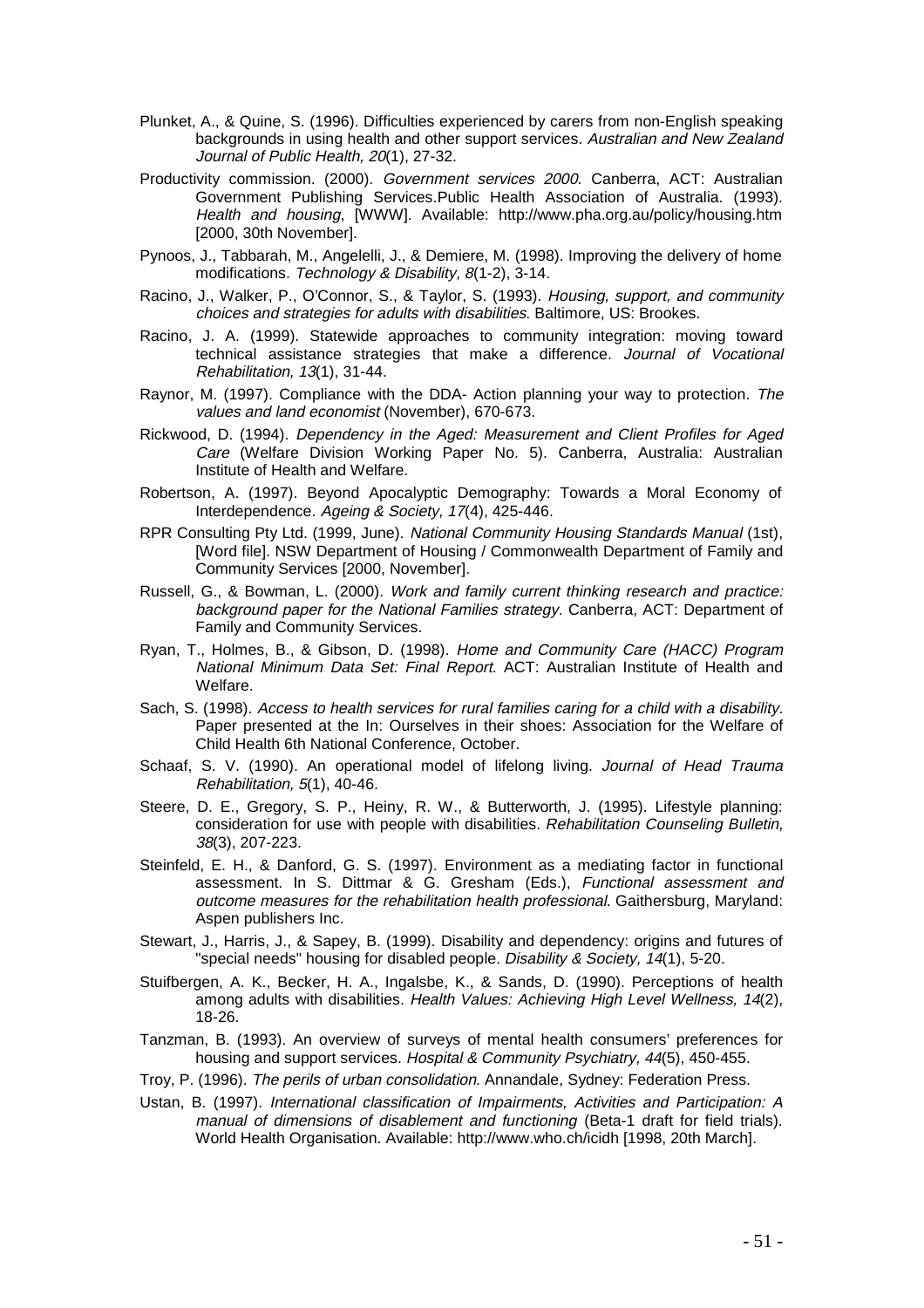- Watson, E. A., & Mears, J. (1996). Stretched lives: working in paid employment and caring for elderly relatives. Australian Institute of family studies: Family matters, 45(Spring/Summer), 5-9.
- Watson, P. G. (1990). The Americans with Disabilities Act: more rights for people with disabilities. Rehabilitation Nursing, 15(6), 325-328.
- Wilson, P., & Scott, H. (1995). Housing choices for older Australians ( 2nd ed.). Victoria: Council of the ageing (Australia) Inc.
- Winnett R., & Phibbs, P. (2000). The housing needs of elderly Australians are we getting the wrong answer?
- Wister, A. V. (1989). Environmental Adaptation by Persons in Their Later Life. Research on Aging, 11(3), 267-291.
- Wolcott, I., & Glezer, H. (1999). Older workers, families and public policies. Australian Institute of family studies: Family matters, 53(Winter), 77-81.
- Wylde, M. (1998). Consumer knowledge of home modifications. Technology and Disability, 8, 51-68.
- Zhao, L., Tatara, K., Kuroda, K., & Takayama, Y. (1993). Mortality of frail elderly people living at home in relation to housing conditions. Journal of Epidemiology & Community Health, 47(4), 298-302.